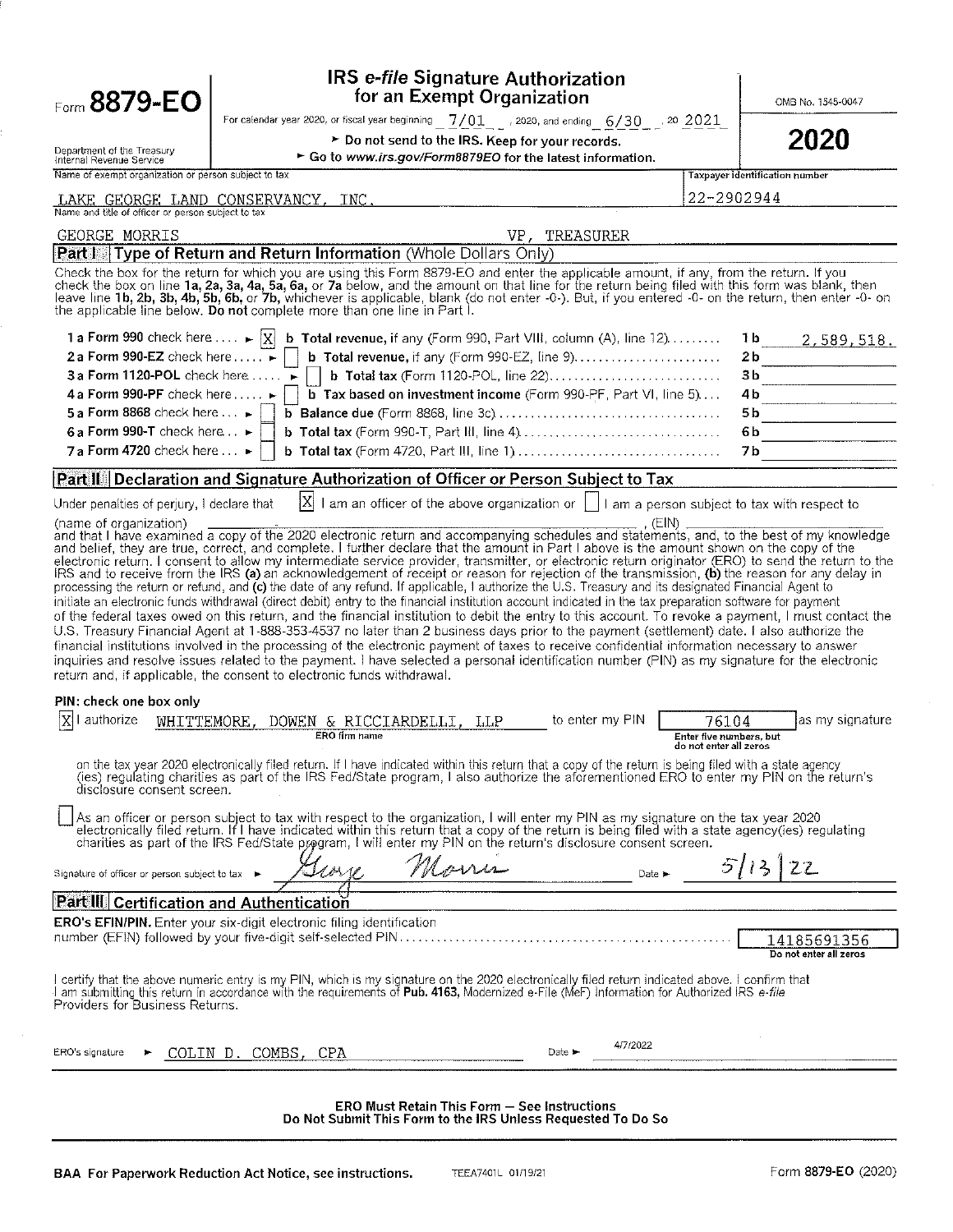| <b>Form</b> ت | 90 |
|---------------|----|
|---------------|----|

|                                        | Form 990 |                                                                                          |                              |        |                                                                                                                                                       |                             |               |                      |      |                                                                                 |                      | OMB No. 1545-0047                                                                                                                                                                                                              |
|----------------------------------------|----------|------------------------------------------------------------------------------------------|------------------------------|--------|-------------------------------------------------------------------------------------------------------------------------------------------------------|-----------------------------|---------------|----------------------|------|---------------------------------------------------------------------------------|----------------------|--------------------------------------------------------------------------------------------------------------------------------------------------------------------------------------------------------------------------------|
|                                        |          |                                                                                          |                              |        | <b>Return of Organization Exempt From Income Tax</b>                                                                                                  |                             |               |                      |      |                                                                                 |                      | 2020                                                                                                                                                                                                                           |
|                                        |          |                                                                                          |                              |        | Under section 501(c), 527, or 4947(a)(1) of the Internal Revenue Code (except private foundations)                                                    |                             |               |                      |      |                                                                                 |                      |                                                                                                                                                                                                                                |
|                                        |          | Department of the Treasury<br>Internal Revenue Service                                   |                              |        | Do not enter social security numbers on this form as it may be made public.<br>Go to www.irs.gov/Form990 for instructions and the latest information. |                             |               |                      |      |                                                                                 |                      | <b>Open to Public</b><br>Inspection                                                                                                                                                                                            |
| A                                      |          | For the 2020 calendar year, or tax year beginning                                        |                              |        | 7/01                                                                                                                                                  |                             |               | . 2020. and ending   |      | 6/30                                                                            |                      | ,20 20 21                                                                                                                                                                                                                      |
| в                                      |          | C<br>Check if applicable:                                                                |                              |        |                                                                                                                                                       |                             |               |                      |      |                                                                                 |                      | D Employer identification number                                                                                                                                                                                               |
|                                        |          | Address change                                                                           |                              |        | LAKE GEORGE LAND CONSERVANCY, INC.                                                                                                                    |                             |               |                      |      |                                                                                 | 22-2902944           |                                                                                                                                                                                                                                |
|                                        |          | Name change                                                                              | P.O. BOX 1250                |        |                                                                                                                                                       |                             |               |                      |      | E Telephone number                                                              |                      |                                                                                                                                                                                                                                |
|                                        |          | Initial return                                                                           |                              |        | BOLTON LANDING, NY 12814                                                                                                                              |                             |               |                      |      |                                                                                 | 518-644-9673         |                                                                                                                                                                                                                                |
|                                        |          | Final return/terminated                                                                  |                              |        |                                                                                                                                                       |                             |               |                      |      |                                                                                 |                      |                                                                                                                                                                                                                                |
|                                        |          | Amended return                                                                           |                              |        |                                                                                                                                                       |                             |               |                      |      | <b>G</b> Gross receipts S                                                       |                      | 3,206,234.                                                                                                                                                                                                                     |
|                                        |          | Application pending                                                                      |                              |        | F Name and address of principal officer: GEORGE MORRIS                                                                                                |                             |               |                      |      | H(a) Is this a group return for subordinates?                                   |                      | $X_{\mathsf{No}}$<br>Yes                                                                                                                                                                                                       |
|                                        |          |                                                                                          | SAME AS C ABOVE              |        |                                                                                                                                                       |                             |               |                      |      | H(b) Are all subordinates included?<br>If "No," attach a list. See instructions |                      | Yes<br>No                                                                                                                                                                                                                      |
|                                        |          | Tax-exempt status:                                                                       | $X$ 501(c)(3)                | 501(c) | ∖◄                                                                                                                                                    | (insert no.)                | 4947(a)(1) or | 527                  |      |                                                                                 |                      |                                                                                                                                                                                                                                |
| J                                      |          | Website: $\blacktriangleright$                                                           | WWW.LGLC.ORG                 |        |                                                                                                                                                       |                             |               |                      |      | $H(c)$ Group exemption number $\blacktriangleright$                             |                      |                                                                                                                                                                                                                                |
| K                                      |          | Χ<br>Form of organization:                                                               | Corporation                  | Trust  | Association                                                                                                                                           | Other $\blacktriangleright$ |               | L Year of formation: | 1988 |                                                                                 |                      | M State of legal domicile: NY                                                                                                                                                                                                  |
|                                        | Part I   | <b>Summary</b>                                                                           |                              |        |                                                                                                                                                       |                             |               |                      |      |                                                                                 |                      |                                                                                                                                                                                                                                |
|                                        | 1        |                                                                                          |                              |        |                                                                                                                                                       |                             |               |                      |      |                                                                                 |                      | Briefly describe the organization's mission or most significant activities: DEDICATED TO PERMANENTLY PRESERVE THE                                                                                                              |
|                                        |          | NATURAL, SCENIC AND RECREATIONAL RESOURCES OF THE LAKE GEORGE REGION.                    |                              |        |                                                                                                                                                       |                             |               |                      |      |                                                                                 |                      |                                                                                                                                                                                                                                |
|                                        |          |                                                                                          |                              |        |                                                                                                                                                       |                             |               |                      |      |                                                                                 |                      |                                                                                                                                                                                                                                |
| Governance                             | 2        | Check this box $\blacktriangleright$                                                     |                              |        | if the organization discontinued its operations or disposed of more than 25% of its net assets.                                                       |                             |               |                      |      |                                                                                 |                      |                                                                                                                                                                                                                                |
|                                        | 3        | Number of voting members of the governing body (Part VI, line 1a)                        |                              |        |                                                                                                                                                       |                             |               |                      |      |                                                                                 | 3                    | 21                                                                                                                                                                                                                             |
|                                        | 4        | Number of independent voting members of the governing body (Part VI, line 1b)            |                              |        |                                                                                                                                                       |                             |               |                      |      |                                                                                 | 4                    | 21                                                                                                                                                                                                                             |
|                                        | 5        | Total number of individuals employed in calendar year 2020 (Part V, line 2a)             |                              |        |                                                                                                                                                       |                             |               |                      |      |                                                                                 | 5                    | 8                                                                                                                                                                                                                              |
| <b>Activities &amp;</b>                | 6        |                                                                                          |                              |        |                                                                                                                                                       |                             |               |                      |      |                                                                                 | $\overline{6}$<br>7a | 179                                                                                                                                                                                                                            |
|                                        |          |                                                                                          |                              |        |                                                                                                                                                       |                             |               |                      |      |                                                                                 | 7b                   | 0.<br>$\overline{0}$ .                                                                                                                                                                                                         |
|                                        |          |                                                                                          |                              |        |                                                                                                                                                       |                             |               |                      |      | <b>Prior Year</b>                                                               |                      | <b>Current Year</b>                                                                                                                                                                                                            |
|                                        | 8        |                                                                                          |                              |        |                                                                                                                                                       |                             |               |                      |      | 2,010,720                                                                       |                      | 2,342,903.                                                                                                                                                                                                                     |
|                                        | 9        |                                                                                          |                              |        |                                                                                                                                                       |                             |               |                      |      |                                                                                 |                      |                                                                                                                                                                                                                                |
| Revenue                                | 10       |                                                                                          |                              |        |                                                                                                                                                       |                             |               |                      |      | 286,456.                                                                        |                      | 239,166.                                                                                                                                                                                                                       |
|                                        | 11       | Other revenue (Part VIII, column (A), lines 5, 6d, 8c, 9c, 10c, and 11e)                 |                              |        |                                                                                                                                                       |                             |               |                      |      | $-35,673.$                                                                      |                      | 7,449.                                                                                                                                                                                                                         |
|                                        | 12       | Total revenue - add lines 8 through 11 (must equal Part VIII, column (A), line 12)       |                              |        |                                                                                                                                                       |                             |               |                      |      | 2, 261, 503.                                                                    |                      | 2,589,518.                                                                                                                                                                                                                     |
|                                        | 13       | Grants and similar amounts paid (Part IX, column (A), lines 1-3)                         |                              |        |                                                                                                                                                       |                             |               |                      |      |                                                                                 | 6,150                | 9,265.                                                                                                                                                                                                                         |
|                                        | 14<br>15 | Salaries, other compensation, employee benefits (Part IX, column (A), lines 5-10)        |                              |        |                                                                                                                                                       |                             |               |                      |      |                                                                                 |                      |                                                                                                                                                                                                                                |
| $\rm ^{5}$                             |          | Professional fundraising fees (Part IX, column (A), line 11e)                            |                              |        |                                                                                                                                                       |                             |               |                      |      | 525,075.                                                                        |                      | 531,625.                                                                                                                                                                                                                       |
| Expense                                | 16a      |                                                                                          |                              |        |                                                                                                                                                       |                             |               |                      |      |                                                                                 |                      |                                                                                                                                                                                                                                |
|                                        |          | <b>b</b> Total fundraising expenses (Part IX, column (D), line 25) $\blacktriangleright$ |                              |        |                                                                                                                                                       |                             |               | 149,136.             |      |                                                                                 |                      |                                                                                                                                                                                                                                |
|                                        | 17       | Other expenses (Part IX, column (A), lines 11a-11d, 11f-24e)                             |                              |        |                                                                                                                                                       |                             |               |                      |      | 372,832.                                                                        |                      | 386,279.                                                                                                                                                                                                                       |
|                                        | 18       | Total expenses. Add lines 13-17 (must equal Part IX, column (A), line 25)                |                              |        |                                                                                                                                                       |                             |               |                      |      | 904,057.                                                                        |                      | 927,169.                                                                                                                                                                                                                       |
|                                        | 19       | Revenue less expenses. Subtract line 18 from line 12                                     |                              |        |                                                                                                                                                       |                             |               |                      |      | 1,357,446.                                                                      |                      | 1,662,349.                                                                                                                                                                                                                     |
|                                        | 20       |                                                                                          |                              |        |                                                                                                                                                       |                             |               |                      |      | <b>Beginning of Current Year</b><br>22, 923, 871                                |                      | End of Year<br>$\overline{25,7}$ 72, 963.                                                                                                                                                                                      |
|                                        | 21       |                                                                                          |                              |        |                                                                                                                                                       |                             |               |                      |      |                                                                                 | 67,097.              | 152,354.                                                                                                                                                                                                                       |
| <b>Net Assets or<br/>Fund Balances</b> | 22       | Net assets or fund balances. Subtract line 21 from line 20                               |                              |        |                                                                                                                                                       |                             |               |                      |      | 22,856,774.                                                                     |                      | 25,620,609.                                                                                                                                                                                                                    |
|                                        | Part II  | <b>Signature Block</b>                                                                   |                              |        |                                                                                                                                                       |                             |               |                      |      |                                                                                 |                      |                                                                                                                                                                                                                                |
|                                        |          |                                                                                          |                              |        |                                                                                                                                                       |                             |               |                      |      |                                                                                 |                      |                                                                                                                                                                                                                                |
|                                        |          |                                                                                          |                              |        |                                                                                                                                                       |                             |               |                      |      |                                                                                 |                      | Under penalties of perjury, I declare that I have examined this return, including accompanying schedules and statements, and to the best of my knowledge and belief, it is true, correct, and complete. Declaration of prepare |
|                                        |          |                                                                                          |                              |        |                                                                                                                                                       |                             |               |                      |      |                                                                                 |                      |                                                                                                                                                                                                                                |
| Sign                                   |          | Signature of officer                                                                     |                              |        |                                                                                                                                                       |                             |               |                      |      | Date                                                                            |                      |                                                                                                                                                                                                                                |
| Here                                   |          |                                                                                          | GEORGE MORRIS                |        |                                                                                                                                                       |                             |               |                      | VP.  | TREASURER                                                                       |                      |                                                                                                                                                                                                                                |
|                                        |          |                                                                                          | Type or print name and title |        |                                                                                                                                                       |                             |               |                      |      |                                                                                 |                      |                                                                                                                                                                                                                                |

|          | Type or print name and title                                                                                    |                                        |             |               |           |  |  |  |  |  |
|----------|-----------------------------------------------------------------------------------------------------------------|----------------------------------------|-------------|---------------|-----------|--|--|--|--|--|
|          | Print/Type preparer's name                                                                                      | Preparer's signature                   | if<br>Check | PTIN          |           |  |  |  |  |  |
| Paid     | COLIN D. COMBS, CPA                                                                                             | COLIN D. COMBS, CPA                    |             | self-employed | P00968109 |  |  |  |  |  |
| Preparer | NHITTEMORE, DOWEN & RICCIARDELLI, LLP<br>Firm's name                                                            |                                        |             |               |           |  |  |  |  |  |
|          | Use Only $ F_{\text{Firm's address}} \rightarrow 333$ AVIATION RD BLDG B                                        | Firm's EIN $\triangleright$ 82-0548504 |             |               |           |  |  |  |  |  |
|          | QUEENSBURY, NY 12804                                                                                            | (518)<br>Phone no.                     | 792-0918    |               |           |  |  |  |  |  |
|          | May the IRS discuss this return with the preparer shown above? See instructions<br><b>Yes</b><br>No             |                                        |             |               |           |  |  |  |  |  |
|          | BAA For Paperwork Reduction Act Notice, see the separate instructions.<br>Form 990 (2020)<br>TEEA0101L 01/19/21 |                                        |             |               |           |  |  |  |  |  |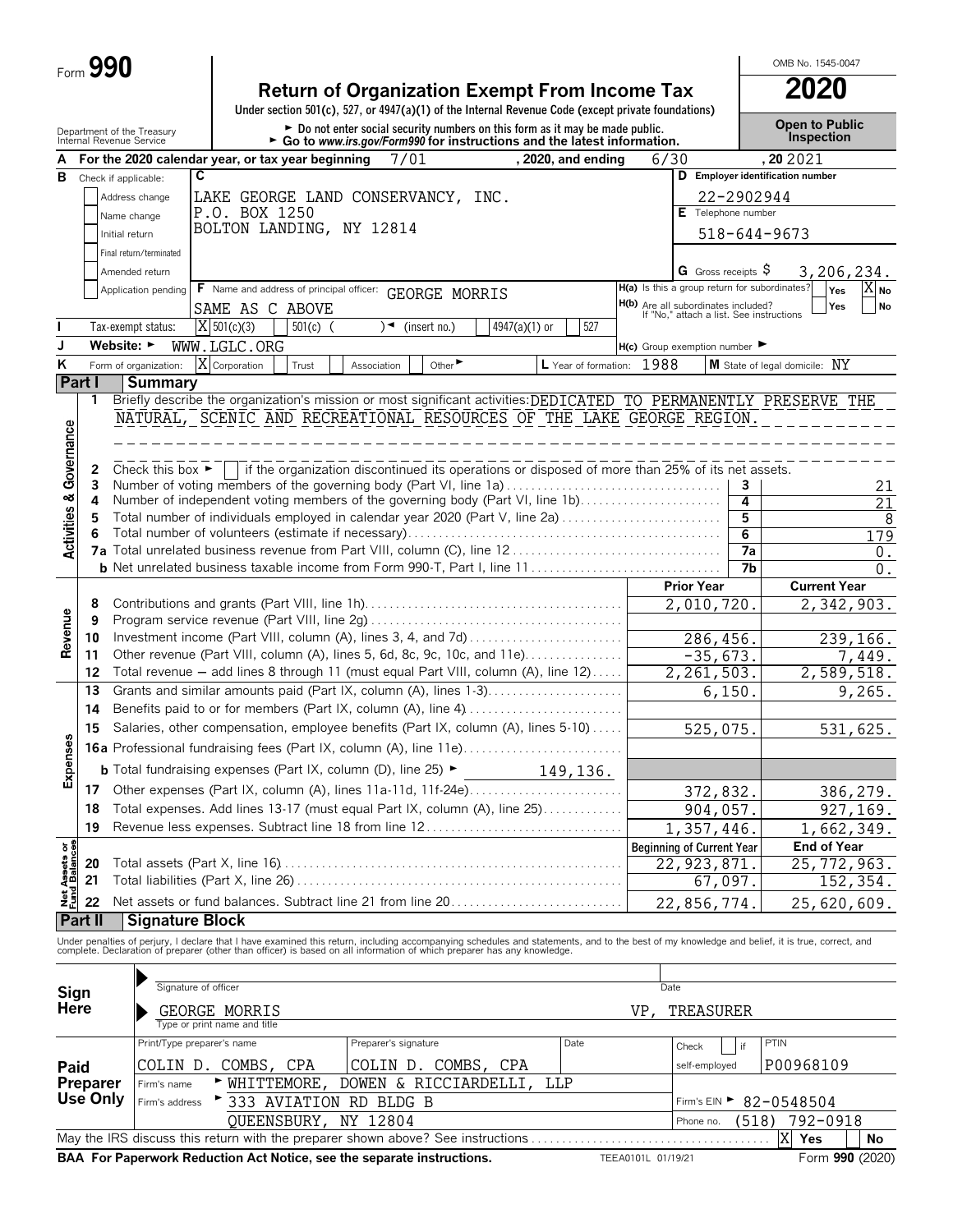|                 | Form 990 (2020)                                                                                                                                                                                                                                                                  |                           | LAKE GEORGE LAND CONSERVANCY, INC.                                                                                                  |          |                                |                                                       |               |                          | 22-2902944 |                 |    | Page 2 |
|-----------------|----------------------------------------------------------------------------------------------------------------------------------------------------------------------------------------------------------------------------------------------------------------------------------|---------------------------|-------------------------------------------------------------------------------------------------------------------------------------|----------|--------------------------------|-------------------------------------------------------|---------------|--------------------------|------------|-----------------|----|--------|
| <b>Part III</b> |                                                                                                                                                                                                                                                                                  |                           | <b>Statement of Program Service Accomplishments</b><br>Check if Schedule O contains a response or note to any line in this Part III |          |                                |                                                       |               |                          |            |                 |    |        |
| 1.              | Briefly describe the organization's mission:                                                                                                                                                                                                                                     |                           |                                                                                                                                     |          |                                |                                                       |               |                          |            |                 |    |        |
|                 |                                                                                                                                                                                                                                                                                  |                           | DEDICATED TO PERMANENTLY PRESERVE THE NATURAL, SCENIC AND RECREATIONAL RESOURCES OF                                                 |          |                                |                                                       |               |                          |            |                 |    |        |
|                 | THE LAKE GEORGE REGION.                                                                                                                                                                                                                                                          |                           |                                                                                                                                     |          |                                |                                                       |               |                          |            |                 |    |        |
|                 |                                                                                                                                                                                                                                                                                  |                           |                                                                                                                                     |          |                                |                                                       |               |                          |            |                 |    |        |
|                 | 2 Did the organization undertake any significant program services during the year which were not listed on the prior                                                                                                                                                             |                           |                                                                                                                                     |          |                                |                                                       |               |                          |            |                 |    |        |
|                 | Form 990 or 990-EZ?                                                                                                                                                                                                                                                              |                           |                                                                                                                                     |          |                                |                                                       |               |                          |            | Yes             | ΙX | No     |
|                 | If "Yes," describe these new services on Schedule O.                                                                                                                                                                                                                             |                           |                                                                                                                                     |          |                                |                                                       |               |                          |            |                 |    |        |
| 3               | Did the organization cease conducting, or make significant changes in how it conducts, any program services?<br>If "Yes," describe these changes on Schedule O.                                                                                                                  |                           |                                                                                                                                     |          |                                |                                                       |               |                          |            | Yes             | ΙX | No     |
| 4               | Describe the organization's program service accomplishments for each of its three largest program services, as measured by expenses.<br>Section 501(c)(3) and 501(c)(4) organizations are required to report the amount of grants and allocations to others, the total expenses, |                           |                                                                                                                                     |          |                                |                                                       |               |                          |            |                 |    |        |
|                 | and revenue, if any, for each program service reported.                                                                                                                                                                                                                          |                           |                                                                                                                                     |          |                                |                                                       |               |                          |            |                 |    |        |
|                 |                                                                                                                                                                                                                                                                                  |                           |                                                                                                                                     |          |                                |                                                       |               |                          |            |                 |    |        |
|                 | 4a (Code:                                                                                                                                                                                                                                                                        | ) (Expenses $\frac{1}{2}$ | PROTECTING SIGNIFICANT SCENIC OPEN SPACE AND NATURAL RESOURCES IN THE LAKE GEORGE                                                   |          |                                | 579, 815. including grants of \$9, 265. ) (Revenue \$ |               |                          |            |                 |    |        |
|                 |                                                                                                                                                                                                                                                                                  |                           | BASIN BY OBTAINING CONSERVATION EASEMENTS AND ACQUIRING LAND.                                                                       |          |                                |                                                       |               |                          |            |                 |    |        |
|                 |                                                                                                                                                                                                                                                                                  |                           |                                                                                                                                     |          |                                |                                                       |               |                          |            |                 |    |        |
|                 |                                                                                                                                                                                                                                                                                  |                           |                                                                                                                                     |          |                                |                                                       |               |                          |            |                 |    |        |
|                 |                                                                                                                                                                                                                                                                                  |                           |                                                                                                                                     |          |                                |                                                       |               |                          |            |                 |    |        |
|                 |                                                                                                                                                                                                                                                                                  |                           |                                                                                                                                     |          |                                |                                                       |               |                          |            |                 |    |        |
|                 |                                                                                                                                                                                                                                                                                  |                           |                                                                                                                                     |          |                                |                                                       |               |                          |            |                 |    |        |
|                 |                                                                                                                                                                                                                                                                                  |                           |                                                                                                                                     |          |                                |                                                       |               |                          |            |                 |    |        |
|                 |                                                                                                                                                                                                                                                                                  |                           |                                                                                                                                     |          |                                |                                                       |               |                          |            |                 |    |        |
|                 |                                                                                                                                                                                                                                                                                  |                           |                                                                                                                                     |          |                                |                                                       |               |                          |            |                 |    |        |
|                 | 4b (Code:                                                                                                                                                                                                                                                                        | ) (Expenses $\sqrt{5}$    |                                                                                                                                     |          | including grants of $\sqrt{5}$ |                                                       |               | ) (Revenue $\frac{1}{2}$ |            |                 |    |        |
|                 |                                                                                                                                                                                                                                                                                  |                           |                                                                                                                                     |          |                                |                                                       |               |                          |            |                 |    |        |
|                 |                                                                                                                                                                                                                                                                                  |                           |                                                                                                                                     |          |                                |                                                       |               |                          |            |                 |    |        |
|                 |                                                                                                                                                                                                                                                                                  |                           |                                                                                                                                     |          |                                |                                                       |               |                          |            |                 |    |        |
|                 |                                                                                                                                                                                                                                                                                  |                           |                                                                                                                                     |          |                                |                                                       |               |                          |            |                 |    |        |
|                 |                                                                                                                                                                                                                                                                                  |                           |                                                                                                                                     |          |                                |                                                       |               |                          |            |                 |    |        |
|                 |                                                                                                                                                                                                                                                                                  |                           |                                                                                                                                     |          |                                |                                                       |               |                          |            |                 |    |        |
|                 |                                                                                                                                                                                                                                                                                  |                           |                                                                                                                                     |          |                                |                                                       |               |                          |            |                 |    |        |
|                 |                                                                                                                                                                                                                                                                                  |                           |                                                                                                                                     |          |                                |                                                       |               |                          |            |                 |    |        |
|                 |                                                                                                                                                                                                                                                                                  |                           |                                                                                                                                     |          |                                |                                                       |               |                          |            |                 |    |        |
|                 |                                                                                                                                                                                                                                                                                  |                           |                                                                                                                                     |          |                                |                                                       |               |                          |            |                 |    |        |
|                 | 4c (Code:                                                                                                                                                                                                                                                                        | ) (Expenses \$            |                                                                                                                                     |          | including grants of $\phi$     |                                                       |               | ) (Revenue \$            |            |                 |    |        |
|                 |                                                                                                                                                                                                                                                                                  |                           |                                                                                                                                     |          |                                |                                                       |               |                          |            |                 |    |        |
|                 |                                                                                                                                                                                                                                                                                  |                           |                                                                                                                                     |          |                                |                                                       |               |                          |            |                 |    |        |
|                 |                                                                                                                                                                                                                                                                                  |                           |                                                                                                                                     |          |                                |                                                       |               |                          |            |                 |    |        |
|                 |                                                                                                                                                                                                                                                                                  |                           |                                                                                                                                     |          |                                |                                                       |               |                          |            |                 |    |        |
|                 |                                                                                                                                                                                                                                                                                  |                           |                                                                                                                                     |          |                                |                                                       |               |                          |            |                 |    |        |
|                 |                                                                                                                                                                                                                                                                                  |                           |                                                                                                                                     |          |                                |                                                       |               |                          |            |                 |    |        |
|                 |                                                                                                                                                                                                                                                                                  |                           |                                                                                                                                     |          |                                |                                                       |               |                          |            |                 |    |        |
|                 |                                                                                                                                                                                                                                                                                  |                           |                                                                                                                                     |          |                                |                                                       |               |                          |            |                 |    |        |
|                 |                                                                                                                                                                                                                                                                                  |                           |                                                                                                                                     |          |                                |                                                       |               |                          |            |                 |    |        |
|                 |                                                                                                                                                                                                                                                                                  |                           |                                                                                                                                     |          |                                |                                                       |               |                          |            |                 |    |        |
|                 | 4d Other program services (Describe on Schedule O.)                                                                                                                                                                                                                              |                           |                                                                                                                                     |          |                                |                                                       |               |                          |            |                 |    |        |
|                 | (Expenses                                                                                                                                                                                                                                                                        | \$                        | including grants of $\frac{1}{2}$                                                                                                   |          |                                |                                                       | ) (Revenue \$ |                          |            |                 |    |        |
| <b>BAA</b>      | <b>4e</b> Total program service expenses                                                                                                                                                                                                                                         |                           |                                                                                                                                     | 579,815. |                                |                                                       |               |                          |            | Form 990 (2020) |    |        |
|                 |                                                                                                                                                                                                                                                                                  |                           |                                                                                                                                     |          | TEEA0102L 10/07/20             |                                                       |               |                          |            |                 |    |        |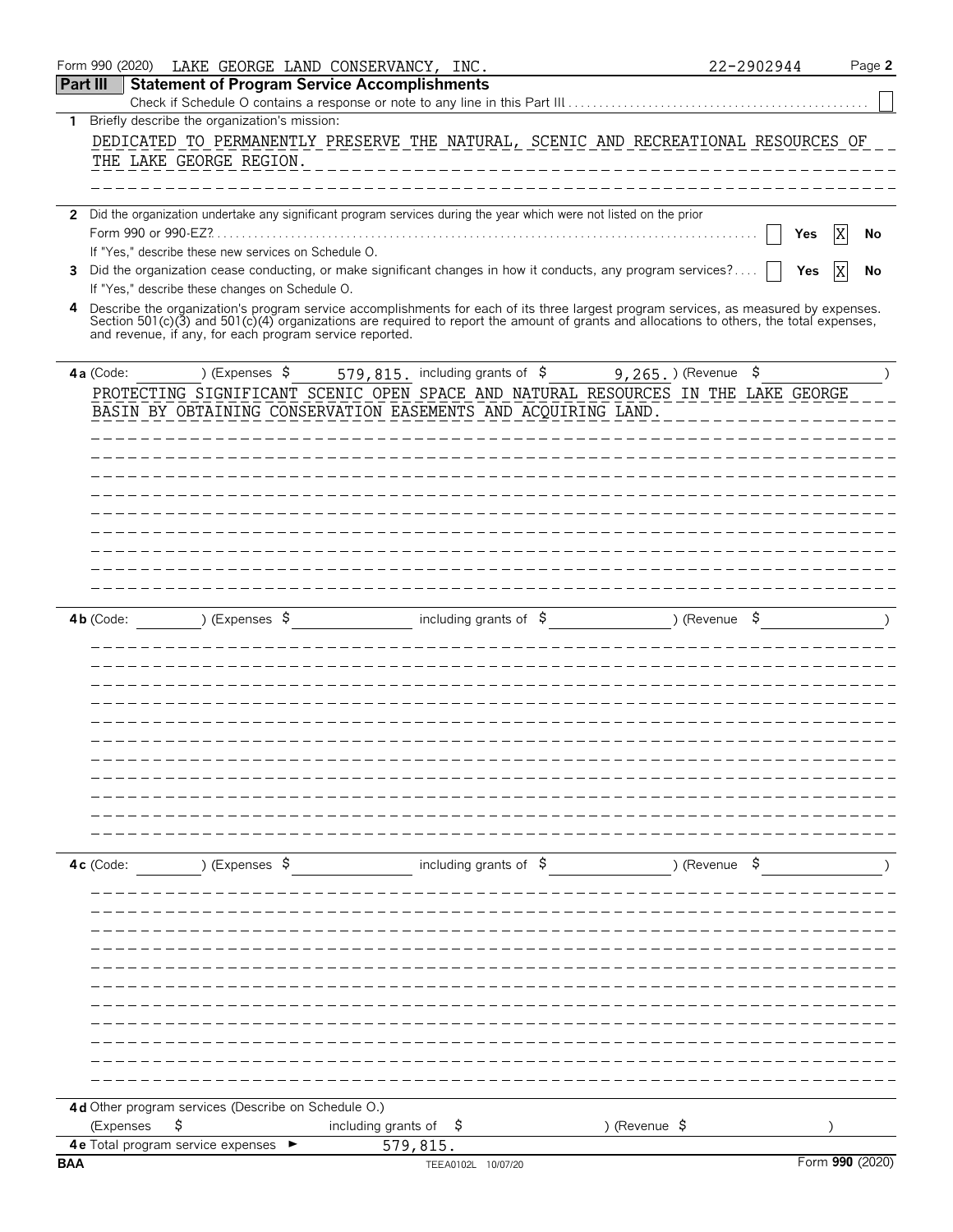Form 990 (2020) LAKE GEORGE LAND CONSERVANCY,INC. 22-2902944 Page **3** LAKE GEORGE LAND CONSERVANCY, INC. 22-2902944

| <b>Part IV</b> | <b>Checklist of Required Schedules</b>                                                                                                                                                                                                              |                 |     |                 |
|----------------|-----------------------------------------------------------------------------------------------------------------------------------------------------------------------------------------------------------------------------------------------------|-----------------|-----|-----------------|
|                | Is the organization described in section 501(c)(3) or 4947(a)(1) (other than a private foundation)? If 'Yes,' complete                                                                                                                              |                 | Yes | No              |
|                |                                                                                                                                                                                                                                                     | $\mathbf{1}$    | X   |                 |
| 2<br>3         | Is the organization required to complete Schedule B, Schedule of Contributors See instructions?<br>Did the organization engage in direct or indirect political campaign activities on behalf of or in opposition to candidates                      | $\overline{2}$  | X   |                 |
|                |                                                                                                                                                                                                                                                     | 3               |     | Χ               |
| 4              | Section 501(c)(3) organizations. Did the organization engage in lobbying activities, or have a section 501(h) election in effect during the tax year? If 'Yes,' complete Schedule C, Part II                                                        | 4               | X   |                 |
| 5              | Is the organization a section 501(c)(4), 501(c)(5), or 501(c)(6) organization that receives membership dues, assessments, or similar amounts as defined in Revenue Procedure 98-19? If 'Yes,' complete Schedule C, Part III                         | 5               |     | Χ               |
| 6              | Did the organization maintain any donor advised funds or any similar funds or accounts for which donors have the right<br>to provide advice on the distribution or investment of amounts in such funds or accounts? If 'Yes,' complete Schedule D,  | 6               |     | X               |
|                | Did the organization receive or hold a conservation easement, including easements to preserve open space, the                                                                                                                                       | $\overline{7}$  | X   |                 |
| 8              | Did the organization maintain collections of works of art, historical treasures, or other similar assets? If 'Yes,'                                                                                                                                 | 8               |     | Χ               |
| 9              | Did the organization report an amount in Part X, line 21, for escrow or custodial account liability, serve as a custodian<br>for amounts not listed in Part X; or provide credit counseling, debt management, credit repair, or debt negotiation    | 9               |     | X               |
| 10             | Did the organization, directly or through a related organization, hold assets in donor-restricted endowments                                                                                                                                        | 10              | X   |                 |
| 11             | If the organization's answer to any of the following questions is 'Yes', then complete Schedule D, Parts VI, VII, VIII, IX,<br>or X as applicable.                                                                                                  |                 |     |                 |
|                | a Did the organization report an amount for land, buildings, and equipment in Part X, line 10? If 'Yes,' complete Schedule                                                                                                                          | 11 a            | Χ   |                 |
|                | <b>b</b> Did the organization report an amount for investments - other securities in Part X, line 12, that is 5% or more of its total                                                                                                               | 11 <sub>b</sub> |     | Χ               |
|                | c Did the organization report an amount for investments - program related in Part X, line 13, that is 5% or more of its total                                                                                                                       | 11c             |     | Χ               |
|                | d Did the organization report an amount for other assets in Part X, line 15, that is 5% or more of its total assets reported                                                                                                                        | 11 dl           | Χ   |                 |
|                | e Did the organization report an amount for other liabilities in Part X, line 25? If 'Yes,' complete Schedule D, Part X                                                                                                                             | 11 e            | X   |                 |
|                | f Did the organization's separate or consolidated financial statements for the tax year include a footnote that addresses<br>the organization's liability for uncertain tax positions under FIN 48 (ASC 740)? If 'Yes,' complete Schedule D, Part X | 11 f            | Χ   |                 |
|                | 12a Did the organization obtain separate, independent audited financial statements for the tax year? If 'Yes,' complete                                                                                                                             | 12a             | Χ   |                 |
|                | <b>b</b> Was the organization included in consolidated, independent audited financial statements for the tax year? If 'Yes,' and if the organization answered 'No' to line 12a, then completing Schedule D, Parts XI and XII is opt                 | 12 <sub>b</sub> |     | X               |
|                |                                                                                                                                                                                                                                                     | 13              |     | X               |
|                |                                                                                                                                                                                                                                                     | 14a             |     | X               |
|                | <b>b</b> Did the organization have aggregate revenues or expenses of more than \$10,000 from grantmaking, fundraising,<br>business, investment, and program service activities outside the United States, or aggregate foreign investments valued   | 14b             |     | Χ               |
|                | 15 Did the organization report on Part IX, column (A), line 3, more than \$5,000 of grants or other assistance to or for any                                                                                                                        | 15              |     | Χ               |
|                | 16 Did the organization report on Part IX, column (A), line 3, more than \$5,000 of aggregate grants or other assistance to<br>or for foreign individuals? If 'Yes,' complete Schedule F, Parts III and IV                                          | 16              |     | Χ               |
|                | 17 Did the organization report a total of more than \$15,000 of expenses for professional fundraising services on Part IX,<br>column (A), lines 6 and 11e? If 'Yes,' complete Schedule G, Part I See instructions                                   | 17              |     | Χ               |
| 18             | Did the organization report more than \$15,000 total of fundraising event gross income and contributions on Part VIII,                                                                                                                              | 18              | X   |                 |
|                | 19 Did the organization report more than \$15,000 of gross income from gaming activities on Part VIII, line 9a? If 'Yes,'                                                                                                                           | 19              |     | Χ               |
|                |                                                                                                                                                                                                                                                     | 20a             |     | Χ               |
|                | <b>b</b> If 'Yes' to line 20a, did the organization attach a copy of its audited financial statements to this return?                                                                                                                               | 20 <sub>b</sub> |     |                 |
|                | 21 Did the organization report more than \$5,000 of grants or other assistance to any domestic organization or                                                                                                                                      | 21              |     | X               |
| <b>BAA</b>     | TEEA0103L 10/07/20                                                                                                                                                                                                                                  |                 |     | Form 990 (2020) |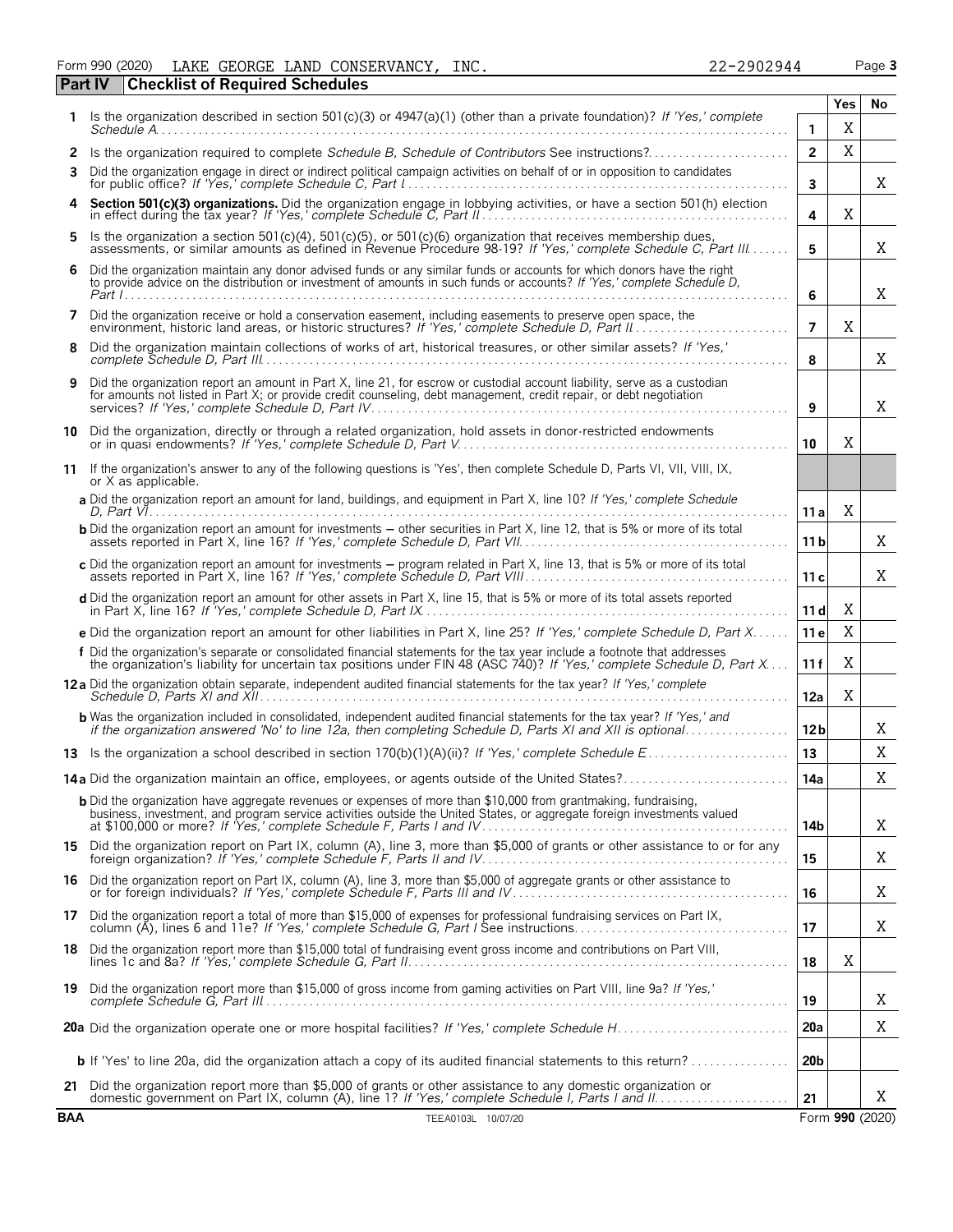Form 990 (2020) LAKE GEORGE LAND CONSERVANCY, INC. 22-2902944 Page 4 **Part IV Checklist of Required Schedules** *(continued)*

|            | oncennation inequired ochedules (commided)                                                                                                                                                                                                                                                                                            |                 | Yes                   |                |
|------------|---------------------------------------------------------------------------------------------------------------------------------------------------------------------------------------------------------------------------------------------------------------------------------------------------------------------------------------|-----------------|-----------------------|----------------|
|            | 22 Did the organization report more than \$5,000 of grants or other assistance to or for domestic individuals on Part IX,                                                                                                                                                                                                             | 22              |                       | No.<br>X       |
|            | 23 Did the organization answer 'Yes' to Part VII, Section A, line 3, 4, or 5 about compensation of the organization's current<br>and former officers, directors, trustees, key employees, and highest compensated employees? If 'Yes,' complete                                                                                       | 23              |                       | X              |
|            | 24 a Did the organization have a tax-exempt bond issue with an outstanding principal amount of more than \$100,000 as of<br>the last day of the year, that was issued after December 31, 2002? If 'Yes,' answer lines 24b through 24d and                                                                                             | 24a             |                       | X              |
|            | <b>b</b> Did the organization invest any proceeds of tax-exempt bonds beyond a temporary period exception?                                                                                                                                                                                                                            | 24 <sub>b</sub> |                       |                |
|            | c Did the organization maintain an escrow account other than a refunding escrow at any time during the year to defease                                                                                                                                                                                                                | 24c             |                       |                |
|            | d Did the organization act as an 'on behalf of' issuer for bonds outstanding at any time during the year?                                                                                                                                                                                                                             | 24d             |                       |                |
|            | 25 a Section 501(c)(3), 501(c)(4), and 501(c)(29) organizations. Did the organization engage in an excess benefit<br>transaction with a disqualified person during the year? If 'Yes,' complete Schedule L, Part I                                                                                                                    | 25a             |                       | X              |
|            | <b>b</b> Is the organization aware that it engaged in an excess benefit transaction with a disqualified person in a prior year, and<br>that the transaction has not been reported on any of the organization's prior Forms 990 or 990-EZ? If 'Yes,' complete                                                                          | 25 <sub>b</sub> |                       | X              |
| 26         | Did the organization report any amount on Part X, line 5 or 22, for receivables from or payables to any current or<br>former officer, director, trustee, key employee, creator or founder, substantial contributor, or 35% contro                                                                                                     | 26              |                       | X              |
| 27         | Did the organization provide a grant or other assistance to any current or former officer, director, trustee, key<br>employee, creator or founder, substantial contributor or employee thereof, a grant selection committee<br>member, or to a 35% controlled entity (including an employee thereof) or family member of any of these | 27              |                       | X              |
|            | 28 Was the organization a party to a business transaction with one of the following parties (see Schedule L, Part IV<br>instructions, for applicable filing thresholds, conditions, and exceptions):                                                                                                                                  |                 |                       |                |
|            | a A current or former officer, director, trustee, key employee, creator or founder, or substantial contributor? If                                                                                                                                                                                                                    | 28a             |                       | X              |
|            |                                                                                                                                                                                                                                                                                                                                       | 28 <sub>b</sub> |                       | X              |
|            | c A 35% controlled entity of one or more individuals and/or organizations described in lines 28a or 28b? If                                                                                                                                                                                                                           | 28c             |                       | X              |
| 29         | Did the organization receive more than \$25,000 in non-cash contributions? If 'Yes,' complete Schedule M                                                                                                                                                                                                                              | 29              | $\overline{\text{X}}$ |                |
| 30         | Did the organization receive contributions of art, historical treasures, or other similar assets, or qualified conservation                                                                                                                                                                                                           | 30              |                       | X              |
| 31         | Did the organization liquidate, terminate, or dissolve and cease operations? If 'Yes,' complete Schedule N, Part I                                                                                                                                                                                                                    | 31              |                       | $\overline{X}$ |
| 32         | Did the organization sell, exchange, dispose of, or transfer more than 25% of its net assets? If 'Yes,' complete                                                                                                                                                                                                                      | 32              |                       | X              |
| 33         | Did the organization own 100% of an entity disregarded as separate from the organization under Regulations sections                                                                                                                                                                                                                   | 33              |                       | X              |
|            | 34 Was the organization related to any tax-exempt or taxable entity? If 'Yes,' complete Schedule R, Part II, III, or IV,                                                                                                                                                                                                              | 34              |                       | Χ              |
|            |                                                                                                                                                                                                                                                                                                                                       | 35a             |                       | $\overline{X}$ |
|            | <b>b</b> If 'Yes' to line 35a, did the organization receive any payment from or engage in any transaction with a controlled                                                                                                                                                                                                           | 35 <sub>b</sub> |                       |                |
| 36.        | Section 501(c)(3) organizations. Did the organization make any transfers to an exempt non-charitable related                                                                                                                                                                                                                          | 36              |                       | Χ              |
| 37         | Did the organization conduct more than 5% of its activities through an entity that is not a related organization and that is                                                                                                                                                                                                          | 37              |                       | X              |
| 38         | Did the organization complete Schedule O and provide explanations in Schedule O for Part VI, lines 11b and 19?                                                                                                                                                                                                                        | 38              | Χ                     |                |
|            | Part V Statements Regarding Other IRS Filings and Tax Compliance                                                                                                                                                                                                                                                                      |                 |                       |                |
|            |                                                                                                                                                                                                                                                                                                                                       |                 |                       |                |
|            | <b>1a</b> Enter the number reported in Box 3 of Form 1096. Enter -0- if not applicable<br>1al                                                                                                                                                                                                                                         |                 | <b>Yes</b>            | No             |
|            | 17<br><b>b</b> Enter the number of Forms W-2G included in line 1a. Enter -0- if not applicable<br>1 b<br>$\Omega$                                                                                                                                                                                                                     |                 |                       |                |
|            | c Did the organization comply with backup withholding rules for reportable payments to vendors and reportable gaming                                                                                                                                                                                                                  |                 |                       |                |
|            |                                                                                                                                                                                                                                                                                                                                       | 1 с             |                       |                |
| <b>BAA</b> | TEEA0104L 10/07/20                                                                                                                                                                                                                                                                                                                    |                 | Form 990 (2020)       |                |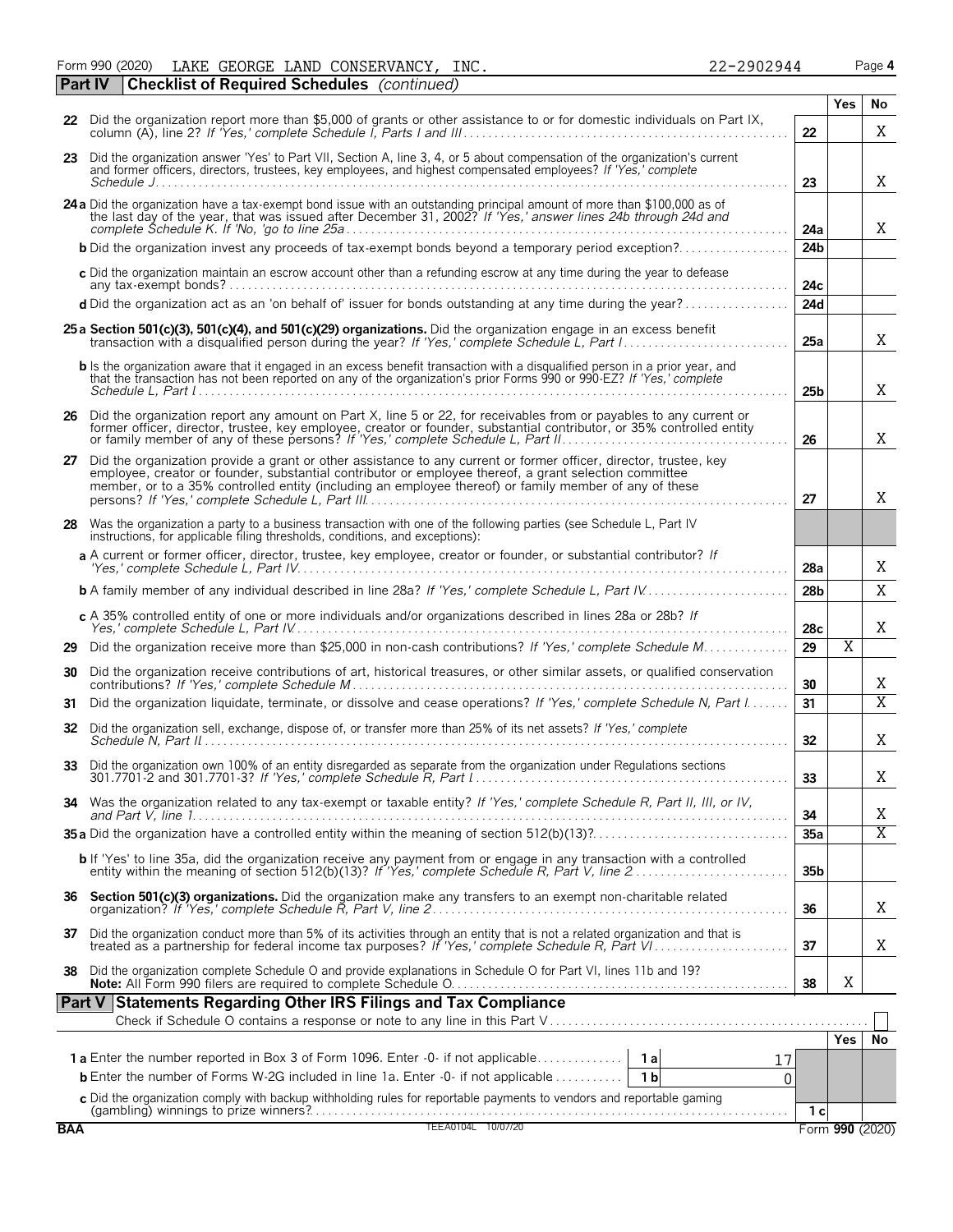|               | Form 990 (2020)<br>LAKE GEORGE LAND CONSERVANCY, INC.<br>22-2902944                                                                                                                                                                               |                |     | Page 5          |
|---------------|---------------------------------------------------------------------------------------------------------------------------------------------------------------------------------------------------------------------------------------------------|----------------|-----|-----------------|
| <b>Part V</b> | Statements Regarding Other IRS Filings and Tax Compliance (continued)                                                                                                                                                                             |                |     |                 |
|               |                                                                                                                                                                                                                                                   |                | Yes | No              |
|               | 2a Enter the number of employees reported on Form W-3, Transmittal of Wage and Tax State-<br>ments, filed for the calendar year ending with or within the year covered by this return<br>2a<br>8                                                  |                |     |                 |
|               | <b>b</b> If at least one is reported on line 2a, did the organization file all required federal employment tax returns?                                                                                                                           | 2 <sub>b</sub> | X   |                 |
|               | Note: If the sum of lines 1a and 2a is greater than 250, you may be required to e-file (see instructions)                                                                                                                                         |                |     |                 |
|               | 3a Did the organization have unrelated business gross income of \$1,000 or more during the year?                                                                                                                                                  | 3a             |     | $\overline{X}$  |
|               |                                                                                                                                                                                                                                                   | 3 <sub>b</sub> |     |                 |
|               | 4 a At any time during the calendar year, did the organization have an interest in, or a signature or other authority over, a<br>financial account in a foreign country (such as a bank account, securities account, or other financial account)? | 4a             |     | Χ               |
|               | <b>b</b> If 'Yes,' enter the name of the foreign country                                                                                                                                                                                          |                |     |                 |
|               | See instructions for filing requirements for FinCEN Form 114, Report of Foreign Bank and Financial Accounts (FBAR).                                                                                                                               |                |     |                 |
|               | <b>5a</b> Was the organization a party to a prohibited tax shelter transaction at any time during the tax year?                                                                                                                                   | 5a             |     | Χ<br>Χ          |
|               | <b>b</b> Did any taxable party notify the organization that it was or is a party to a prohibited tax shelter transaction?                                                                                                                         | 5 <sub>b</sub> |     |                 |
|               |                                                                                                                                                                                                                                                   | 5с             |     |                 |
|               | 6 a Does the organization have annual gross receipts that are normally greater than \$100,000, and did the organization solicit any contributions that were not tax deductible as charitable contributions?                                       | 6a             |     | Χ               |
|               | b If 'Yes,' did the organization include with every solicitation an express statement that such contributions or gifts were                                                                                                                       | 6b             |     |                 |
|               | 7 Organizations that may receive deductible contributions under section 170(c).                                                                                                                                                                   |                |     |                 |
|               | a Did the organization receive a payment in excess of \$75 made partly as a contribution and partly for goods and                                                                                                                                 | <b>7a</b>      | Χ   |                 |
|               |                                                                                                                                                                                                                                                   | 7b             | Χ   |                 |
|               | c Did the organization sell, exchange, or otherwise dispose of tangible personal property for which it was required to file                                                                                                                       | 7 с            |     | Χ               |
|               |                                                                                                                                                                                                                                                   |                |     |                 |
|               | e Did the organization receive any funds, directly or indirectly, to pay premiums on a personal benefit contract?                                                                                                                                 | <b>7e</b>      |     | Χ               |
|               | f Did the organization, during the year, pay premiums, directly or indirectly, on a personal benefit contract?                                                                                                                                    | 7f             |     | Χ               |
|               | g If the organization received a contribution of qualified intellectual property, did the organization file Form 8899                                                                                                                             | 7 <sub>q</sub> |     |                 |
|               | h If the organization received a contribution of cars, boats, airplanes, or other vehicles, did the organization file a                                                                                                                           | 7 h            |     |                 |
| 8             | Sponsoring organizations maintaining donor advised funds. Did a donor advised fund maintained by the sponsoring                                                                                                                                   | 8              |     |                 |
| 9             | Sponsoring organizations maintaining donor advised funds.                                                                                                                                                                                         |                |     |                 |
|               |                                                                                                                                                                                                                                                   | 9 a            |     |                 |
|               |                                                                                                                                                                                                                                                   | 9 <sub>b</sub> |     |                 |
|               | 10 Section 501(c)(7) organizations. Enter:                                                                                                                                                                                                        |                |     |                 |
|               | 10 a                                                                                                                                                                                                                                              |                |     |                 |
|               | <b>b</b> Gross receipts, included on Form 990, Part VIII, line 12, for public use of club facilities<br>10 <sub>b</sub>                                                                                                                           |                |     |                 |
|               | 11 Section 501(c)(12) organizations. Enter:                                                                                                                                                                                                       |                |     |                 |
|               | 11a                                                                                                                                                                                                                                               |                |     |                 |
|               | <b>b</b> Gross income from other sources (Do not net amounts due or paid to other sources<br>11 b                                                                                                                                                 |                |     |                 |
|               | 12a Section 4947(a)(1) non-exempt charitable trusts. Is the organization filing Form 990 in lieu of Form 1041?                                                                                                                                    | 12a            |     |                 |
|               | <b>b</b> If 'Yes,' enter the amount of tax-exempt interest received or accrued during the year<br>12 <sub>b</sub>                                                                                                                                 |                |     |                 |
|               | 13 Section 501(c)(29) qualified nonprofit health insurance issuers.                                                                                                                                                                               |                |     |                 |
|               |                                                                                                                                                                                                                                                   | 13a            |     |                 |
|               | <b>Note:</b> See the instructions for additional information the organization must report on Schedule O.                                                                                                                                          |                |     |                 |
|               | <b>b</b> Enter the amount of reserves the organization is required to maintain by the states in<br>which the organization is licensed to issue qualified health plans<br>13 <sub>b</sub>                                                          |                |     |                 |
|               | 13c                                                                                                                                                                                                                                               | 14 a           |     | Χ               |
|               | b If 'Yes,' has it filed a Form 720 to report these payments? If 'No,' provide an explanation on Schedule O                                                                                                                                       | 14 b           |     |                 |
|               |                                                                                                                                                                                                                                                   |                |     |                 |
|               | 15 Is the organization subject to the section 4960 tax on payment(s) of more than \$1,000,000 in remuneration or<br>If 'Yes,' see instructions and file Form 4720, Schedule N.                                                                    | 15             |     | Χ               |
|               | 16 Is the organization an educational institution subject to the section 4968 excise tax on net investment income?                                                                                                                                | 16             |     | Χ               |
| <b>BAA</b>    | If 'Yes,' complete Form 4720, Schedule O.<br>TEEA0105L 10/07/20                                                                                                                                                                                   |                |     | Form 990 (2020) |
|               |                                                                                                                                                                                                                                                   |                |     |                 |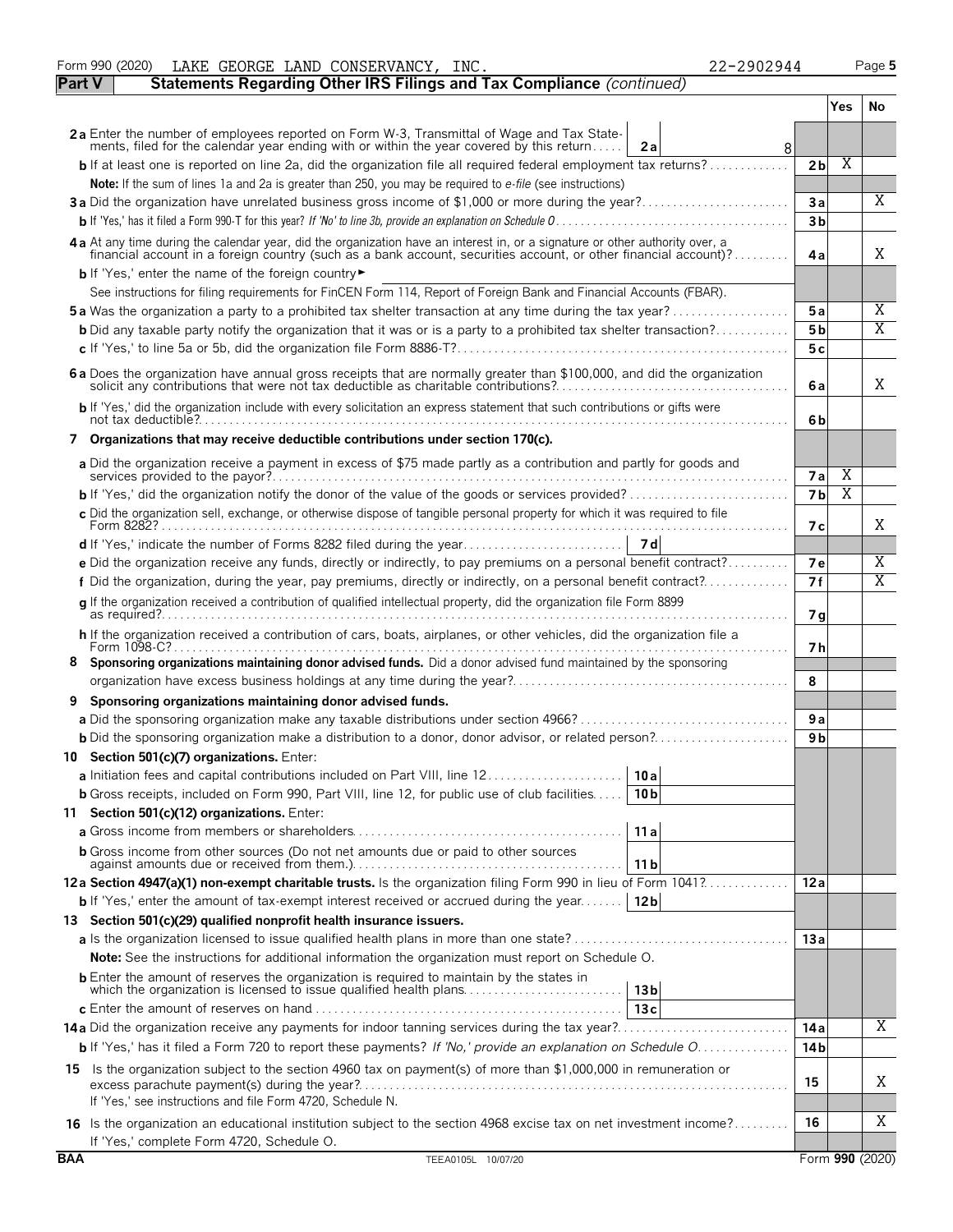**Part VI Governance, Management, and Disclosure** *For each 'Yes' response to lines 2 through 7b below, and for a 'No' response to line 8a, 8b, or 10b below, describe the circumstances, processes, or changes on Schedule O. See instructions.* Check if Schedule O contains a response or note to any line in this Part VI. . . . . . . . . . . . . . . . . . . . . . . . . . . . . . . . . . . . . . . . . . . . . . . . . . X

|                                                                                                                               | <b>Section A. Governing Body and Management</b>                                                                                                                                                                                            |                               |                 |                         |                                  |  |  |  |  |  |
|-------------------------------------------------------------------------------------------------------------------------------|--------------------------------------------------------------------------------------------------------------------------------------------------------------------------------------------------------------------------------------------|-------------------------------|-----------------|-------------------------|----------------------------------|--|--|--|--|--|
|                                                                                                                               |                                                                                                                                                                                                                                            |                               |                 | Yes                     | No                               |  |  |  |  |  |
|                                                                                                                               | <b>1a</b> Enter the number of voting members of the governing body at the end of the tax year                                                                                                                                              | 1 a<br>21                     |                 |                         |                                  |  |  |  |  |  |
|                                                                                                                               | If there are material differences in voting rights among members<br>of the governing body, or if the governing body delegated broad<br>authority to an executive committee or similar committee, explain on Schedule O.                    |                               |                 |                         |                                  |  |  |  |  |  |
|                                                                                                                               |                                                                                                                                                                                                                                            |                               |                 |                         |                                  |  |  |  |  |  |
|                                                                                                                               | <b>b</b> Enter the number of voting members included on line 1a, above, who are independent                                                                                                                                                | 1 b<br>21                     |                 |                         |                                  |  |  |  |  |  |
|                                                                                                                               | 2 Did any officer, director, trustee, or key employee have a family relationship or a business relationship with any other                                                                                                                 |                               | $\mathbf{2}$    |                         | Χ                                |  |  |  |  |  |
|                                                                                                                               | 3 Did the organization delegate control over management duties customarily performed by or under the direct supervision                                                                                                                    |                               |                 |                         |                                  |  |  |  |  |  |
|                                                                                                                               | of officers, directors, trustees, or key employees to a management company or other person?                                                                                                                                                |                               | 3               |                         | X                                |  |  |  |  |  |
|                                                                                                                               | 4 Did the organization make any significant changes to its governing documents                                                                                                                                                             |                               |                 |                         |                                  |  |  |  |  |  |
|                                                                                                                               |                                                                                                                                                                                                                                            |                               | 4               |                         | Χ                                |  |  |  |  |  |
| 5.                                                                                                                            | Did the organization become aware during the year of a significant diversion of the organization's assets?                                                                                                                                 |                               | 5<br>6          |                         | $\overline{X}$<br>$\overline{X}$ |  |  |  |  |  |
| 6.<br>7 a Did the organization have members, stockholders, or other persons who had the power to elect or appoint one or more |                                                                                                                                                                                                                                            |                               |                 |                         |                                  |  |  |  |  |  |
|                                                                                                                               |                                                                                                                                                                                                                                            |                               | 7а              |                         | Χ                                |  |  |  |  |  |
|                                                                                                                               | <b>b</b> Are any governance decisions of the organization reserved to (or subject to approval by) members,                                                                                                                                 |                               | 7 b             |                         | X                                |  |  |  |  |  |
|                                                                                                                               | 8 Did the organization contemporaneously document the meetings held or written actions undertaken during the year by                                                                                                                       |                               |                 |                         |                                  |  |  |  |  |  |
|                                                                                                                               | the following:                                                                                                                                                                                                                             |                               |                 |                         |                                  |  |  |  |  |  |
|                                                                                                                               |                                                                                                                                                                                                                                            |                               | 8 a             | X                       |                                  |  |  |  |  |  |
|                                                                                                                               |                                                                                                                                                                                                                                            |                               | 8b              | X                       |                                  |  |  |  |  |  |
|                                                                                                                               | 9 Is there any officer, director, trustee, or key employee listed in Part VII, Section A, who cannot be reached at the<br>9                                                                                                                |                               |                 |                         |                                  |  |  |  |  |  |
|                                                                                                                               | <b>Section B. Policies</b> (This Section B requests information about policies not required by the Internal Revenue Code.)                                                                                                                 |                               |                 |                         |                                  |  |  |  |  |  |
|                                                                                                                               |                                                                                                                                                                                                                                            |                               |                 | <b>Yes</b>              | No                               |  |  |  |  |  |
|                                                                                                                               |                                                                                                                                                                                                                                            |                               | 10a             |                         | X                                |  |  |  |  |  |
|                                                                                                                               | b If 'Yes,' did the organization have written policies and procedures governing the activities of such chapters, affiliates, and branches to ensure their                                                                                  |                               | 10 <sub>b</sub> |                         |                                  |  |  |  |  |  |
|                                                                                                                               |                                                                                                                                                                                                                                            |                               | 11a             | $\overline{X}$          |                                  |  |  |  |  |  |
|                                                                                                                               | <b>b</b> Describe in Schedule O the process, if any, used by the organization to review this Form 990. SEE SCHEDULE O                                                                                                                      |                               |                 |                         |                                  |  |  |  |  |  |
|                                                                                                                               |                                                                                                                                                                                                                                            |                               | 12a             | Χ                       |                                  |  |  |  |  |  |
|                                                                                                                               | <b>b</b> Were officers, directors, or trustees, and key employees required to disclose annually interests that could give rise                                                                                                             |                               | 12 <sub>b</sub> | Χ                       |                                  |  |  |  |  |  |
|                                                                                                                               | c Did the organization regularly and consistently monitor and enforce compliance with the policy? If 'Yes,' describe in                                                                                                                    |                               | 12c             | Χ                       |                                  |  |  |  |  |  |
|                                                                                                                               |                                                                                                                                                                                                                                            |                               | 13              | $\overline{X}$          |                                  |  |  |  |  |  |
| 14                                                                                                                            |                                                                                                                                                                                                                                            |                               | 14              | $\overline{X}$          |                                  |  |  |  |  |  |
|                                                                                                                               | 15 Did the process for determining compensation of the following persons include a review and approval by independent<br>persons, comparability data, and contemporaneous substantiation of the deliberation and decision?                 |                               |                 |                         |                                  |  |  |  |  |  |
|                                                                                                                               |                                                                                                                                                                                                                                            |                               | 15 a            | Χ                       |                                  |  |  |  |  |  |
|                                                                                                                               |                                                                                                                                                                                                                                            |                               | 15 <sub>b</sub> | $\overline{\mathrm{X}}$ |                                  |  |  |  |  |  |
|                                                                                                                               | If 'Yes' to line 15a or 15b, describe the process in Schedule O (see instructions).                                                                                                                                                        |                               |                 |                         |                                  |  |  |  |  |  |
|                                                                                                                               | 16 a Did the organization invest in, contribute assets to, or participate in a joint venture or similar arrangement with a                                                                                                                 |                               | 16 a            |                         | Χ                                |  |  |  |  |  |
|                                                                                                                               | b If 'Yes,' did the organization follow a written policy or procedure requiring the organization to evaluate its                                                                                                                           |                               |                 |                         |                                  |  |  |  |  |  |
|                                                                                                                               | participation in joint venture arrangements under applicable federal tax law, and take steps to safeguard the                                                                                                                              |                               | 16 <sub>b</sub> |                         |                                  |  |  |  |  |  |
|                                                                                                                               | <b>Section C. Disclosure</b>                                                                                                                                                                                                               |                               |                 |                         |                                  |  |  |  |  |  |
|                                                                                                                               | 17 List the states with which a copy of this Form 990 is required to be filed $\blacktriangleright$                                                                                                                                        | NY FL NJ CO CT OH VA SC NM GA |                 |                         |                                  |  |  |  |  |  |
|                                                                                                                               | 18 Section 6104 requires an organization to make its Forms 1023 (1024 or 1024-A, if applicable), 990, and 990-T (Section 501(c)(3)s only)<br>available for public inspection. Indicate how you made these available. Check all that apply. |                               |                 |                         |                                  |  |  |  |  |  |
|                                                                                                                               | Another's website<br>X<br>Χ<br>Own website<br>X<br>Upon request                                                                                                                                                                            | Other (explain on Schedule O) |                 |                         |                                  |  |  |  |  |  |
|                                                                                                                               | 19 Describe on Schedule O whether (and if so, how) the organization made its governing documents, conflict of interest policy, and financial statements available to<br>the public during the tax year.<br>SEE SCHEDULE O                  |                               |                 |                         |                                  |  |  |  |  |  |
|                                                                                                                               | 20 State the name, address, and telephone number of the person who possesses the organization's books and records ►                                                                                                                        |                               |                 |                         |                                  |  |  |  |  |  |

**20** State the name, address, and telephone number of the person who possesses the organization's books and records ► CORNELIA WELLS P.O. BOX 1250 BOLTON LANDING NY 12814 518-644-9673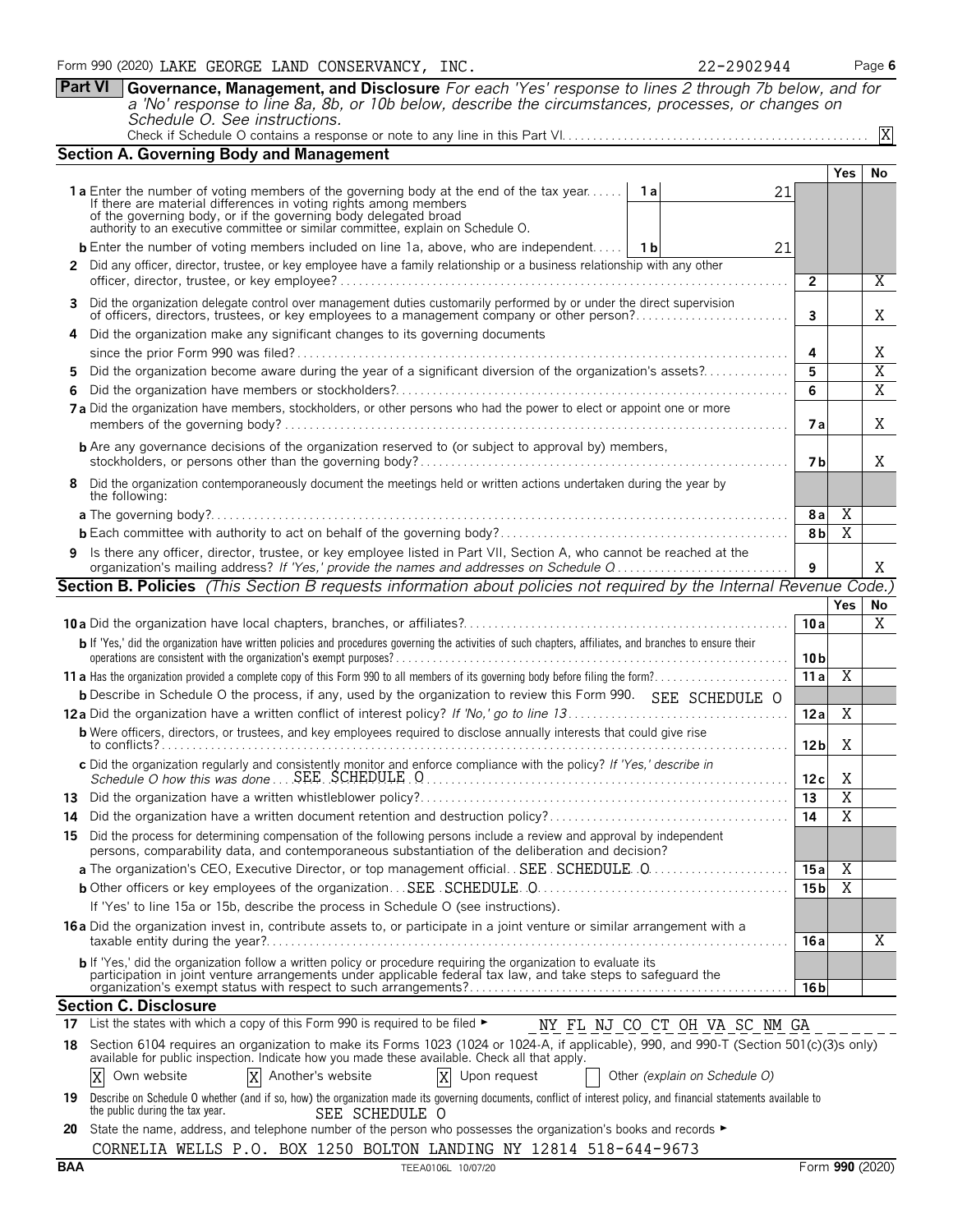| Form 990 (2020) LAKE GEORGE LAND CONSERVANCY, INC.                                                                                                             | 22-2902944 | Page 7 |  |  |  |  |  |
|----------------------------------------------------------------------------------------------------------------------------------------------------------------|------------|--------|--|--|--|--|--|
| Part VII   Compensation of Officers, Directors, Trustees, Key Employees, Highest Compensated Employees, and<br>Independent Contractors                         |            |        |  |  |  |  |  |
|                                                                                                                                                                |            |        |  |  |  |  |  |
| Section A. Officers, Directors, Trustees, Key Employees, and Highest Compensated Employees                                                                     |            |        |  |  |  |  |  |
| 1 a Complete this table for all persons required to be listed. Report compensation for the calendar year ending with or within the<br>organization's tax year. |            |        |  |  |  |  |  |

? List all of the organization's **current** officers, directors, trustees (whether individuals or organizations), regardless of amount of compensation. Enter -0- in columns (D), (E), and (F) if no compensation was paid.

? List all of the organization's **current** key employees, if any. See instructions for definition of 'key employee.'

? List the organization's five **current** highest compensated employees (other than an officer, director, trustee, or key employee) who received reportable compensation (Box 5 of Form W-2 and/or Box 7 of Form 1099-MISC) of more than \$100,000 from the organization and any related organizations.

? List all of the organization's **former** officers, key employees, and highest compensated employees who received more than \$100,000 of reportable compensation from the organization and any related organizations.

? List all of the organization's **former directors or trustees** that received, in the capacity as a former director or trustee of the

organization, more than \$10,000 of reportable compensation from the organization and any related organizations.

See instructions for the order in which to list the persons above.

Check this box if neither the organization nor any related organization compensated any current officer, director, or trustee.

|            |                       |                                                                                                                                                              |                    |                          | (C)     |                   |                                                                                        |                                                            |                                          |                                                                       |
|------------|-----------------------|--------------------------------------------------------------------------------------------------------------------------------------------------------------|--------------------|--------------------------|---------|-------------------|----------------------------------------------------------------------------------------|------------------------------------------------------------|------------------------------------------|-----------------------------------------------------------------------|
|            | (A)<br>Name and title | (B)<br>Average<br>hours<br>per                                                                                                                               |                    |                          |         | director/trustee) | Position (do not check more<br>than one box, unless person<br>is both an officer and a | (D)<br>Reportable<br>compensation from<br>the organization | (E)<br>Reportable<br>compensation from   | (F)<br>Estimated amount<br>of other                                   |
|            |                       | week<br>$\frac{1}{\text{R}}$ (list any $\frac{1}{\text{R}}$ )<br>hours for $\frac{1}{\text{R}}$<br>related<br>organiza-<br>tions<br>below<br>dotted<br>line) | Individual trustee | Institutional<br>trustee | Officer | Key employee      | Former<br>Highest compensated<br>employee                                              | (W-2/1099-MISC)                                            | related organizations<br>(W-2/1099-MISC) | compensation from<br>the organization<br>and related<br>organizations |
|            | (1) JAMIE BROWN       | 40                                                                                                                                                           |                    |                          |         |                   |                                                                                        |                                                            |                                          |                                                                       |
|            | EXECUTIVE DIR.        | 0                                                                                                                                                            |                    |                          | Χ       |                   |                                                                                        | 111,918                                                    | 0.                                       | 22,598.                                                               |
|            | (2) TOM HALL          | $\sqrt{2}$                                                                                                                                                   |                    |                          |         |                   |                                                                                        |                                                            |                                          |                                                                       |
|            | VICE PRESIDENT        | 0                                                                                                                                                            | X                  |                          | X       |                   |                                                                                        | 0                                                          | 0.                                       | $\boldsymbol{0}$ .                                                    |
| (3)        | GEORGE MORRIS         | $\overline{2}$                                                                                                                                               |                    |                          |         |                   |                                                                                        |                                                            |                                          |                                                                       |
|            | TREASURER<br>VP.      | $\Omega$                                                                                                                                                     | X                  |                          | X       |                   |                                                                                        | 0                                                          | 0.                                       | $\boldsymbol{0}$ .                                                    |
| (4)        | JEFF BROZYNA          | $\overline{2}$                                                                                                                                               |                    |                          |         |                   |                                                                                        |                                                            |                                          |                                                                       |
|            | VICE PRESIDENT        | 0                                                                                                                                                            | X                  |                          | X       |                   |                                                                                        | 0                                                          | 0.                                       | $\boldsymbol{0}$ .                                                    |
| (5)        | JOHN BUHAC, MD        | $\overline{1}$                                                                                                                                               |                    |                          |         |                   |                                                                                        |                                                            |                                          |                                                                       |
|            | <b>DIRECTOR</b>       | $\Omega$                                                                                                                                                     | X                  |                          |         |                   |                                                                                        | 0                                                          | $\mathbf{0}$                             | $\boldsymbol{0}$ .                                                    |
|            | (6) PEG OLSEN         | $\mathbf{1}$                                                                                                                                                 |                    |                          |         |                   |                                                                                        |                                                            |                                          |                                                                       |
|            | <b>DIRECTOR</b>       | $\Omega$                                                                                                                                                     | $\rm X$            |                          |         |                   |                                                                                        | 0                                                          | 0.                                       | $\boldsymbol{0}$ .                                                    |
|            | (7) ED BECKER, DVM    | $\overline{1}$                                                                                                                                               |                    |                          |         |                   |                                                                                        |                                                            |                                          |                                                                       |
|            | <b>DIRECTOR</b>       | $\Omega$                                                                                                                                                     | $\mathbf X$        |                          |         |                   |                                                                                        | 0                                                          | 0                                        | $\boldsymbol{0}$ .                                                    |
|            | (8) SHERYL ARENHOLZ   | $\mathbf{1}$                                                                                                                                                 |                    |                          |         |                   |                                                                                        |                                                            |                                          |                                                                       |
|            | <b>DIRECTOR</b>       | $\Omega$                                                                                                                                                     | Χ                  |                          |         |                   |                                                                                        | 0                                                          | 0                                        | $\boldsymbol{0}$ .                                                    |
|            | (9) ELIZABETH GUEST   | $\mathbf{1}$                                                                                                                                                 |                    |                          |         |                   |                                                                                        |                                                            |                                          |                                                                       |
|            | <b>DIRECTOR</b>       | $\Omega$                                                                                                                                                     | X                  |                          |         |                   |                                                                                        | 0                                                          | 0                                        | 0.                                                                    |
|            | (10) ROBERT C SINGER  | $\mathbf{1}$                                                                                                                                                 |                    |                          |         |                   |                                                                                        |                                                            |                                          |                                                                       |
|            | <b>DIRECTOR</b>       | $\Omega$                                                                                                                                                     | $\rm X$            |                          |         |                   |                                                                                        | 0                                                          | $\mathbf{0}$                             | $\boldsymbol{0}$ .                                                    |
|            | (11) PAUL BELL        | $\mathbf{1}$                                                                                                                                                 |                    |                          |         |                   |                                                                                        |                                                            |                                          |                                                                       |
|            | <b>DIRECTOR</b>       | $\Omega$                                                                                                                                                     | $\mathbf X$        |                          |         |                   |                                                                                        | 0                                                          | $\mathbf{0}$ .                           | $\boldsymbol{0}$ .                                                    |
| (12)       | CHRIS LAGUARDIA       | $\mathbf{1}$                                                                                                                                                 |                    |                          |         |                   |                                                                                        |                                                            |                                          |                                                                       |
|            | <b>DIRECTOR</b>       | $\Omega$                                                                                                                                                     | X                  |                          |         |                   |                                                                                        | 0                                                          | 0.                                       | $\boldsymbol{0}$ .                                                    |
|            | (13) KATIE BRUENING   | $\mathbf{1}$                                                                                                                                                 |                    |                          |         |                   |                                                                                        |                                                            |                                          |                                                                       |
|            | <b>DIRECTOR</b>       | $\Omega$                                                                                                                                                     | X                  |                          |         |                   |                                                                                        | 0                                                          | 0                                        | $0$ .                                                                 |
|            | (14) AMANDA METZGER   | $\mathbf{1}$                                                                                                                                                 |                    |                          |         |                   |                                                                                        |                                                            |                                          |                                                                       |
|            | <b>DIRECTOR</b>       | $\Omega$                                                                                                                                                     | X                  |                          |         |                   |                                                                                        | 0                                                          | 0                                        | 0.                                                                    |
| <b>BAA</b> |                       | TEEA0107L 10/07/20                                                                                                                                           |                    |                          |         |                   |                                                                                        |                                                            |                                          | Form 990 (2020)                                                       |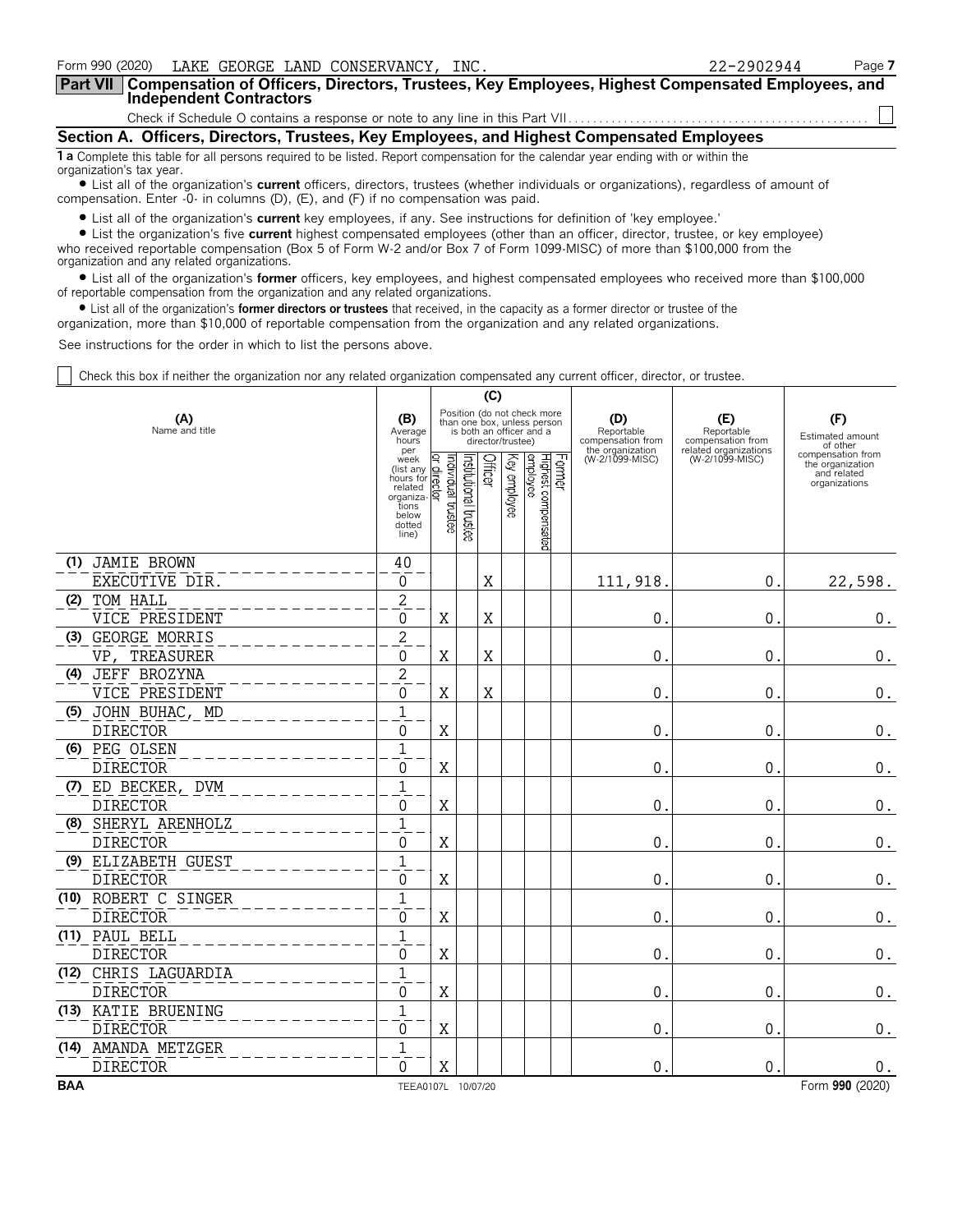|            | Part VII Section A. Officers, Directors, Trustees, Key Employees, and Highest Compensated Employees (continued)                                                                                                 |                                                                   |                   |                                                                                                                        |              |                                            |                                                                               |                                                                                    |                                                                              |
|------------|-----------------------------------------------------------------------------------------------------------------------------------------------------------------------------------------------------------------|-------------------------------------------------------------------|-------------------|------------------------------------------------------------------------------------------------------------------------|--------------|--------------------------------------------|-------------------------------------------------------------------------------|------------------------------------------------------------------------------------|------------------------------------------------------------------------------|
|            |                                                                                                                                                                                                                 | (B)                                                               |                   |                                                                                                                        | (C)          |                                            |                                                                               |                                                                                    |                                                                              |
|            | (A)<br>Name and title                                                                                                                                                                                           | Average<br>hours<br>per<br>week<br>(list any<br>hours             |                   | Position<br>(do not check more than one<br>box, unless person is both an<br>officer and a director/trustee)<br>Officer |              |                                            | (D)<br>Reportable<br>compensation from<br>the organization<br>(W-2/1099-MISC) | (E)<br>Reportable<br>compensation from<br>related organizations<br>(W-2/1099-MISC) | (F)<br>Estimated amount<br>of other<br>compensation from<br>the organization |
|            |                                                                                                                                                                                                                 | for<br>related<br>organiza<br>- tions<br>below<br>dotted<br>line) | ndividual trustee | nstitutional trustes                                                                                                   | Key employee | Former<br>Highest compensated<br> employee |                                                                               |                                                                                    | and related<br>organizations                                                 |
|            | (15) PAUL CUMMINGS<br><b>DIRECTOR</b>                                                                                                                                                                           | $\mathbf{1}$<br>0                                                 | X                 |                                                                                                                        |              |                                            | 0.                                                                            | 0.                                                                                 | 0.                                                                           |
|            | (16) CLIFF DAVID<br><b>DIRECTOR</b>                                                                                                                                                                             | $\mathbf{1}$<br>0                                                 | X                 |                                                                                                                        |              |                                            | 0.                                                                            | 0.                                                                                 | $0$ .                                                                        |
|            | (17) PATTY HASBROUCK<br>VICE PRESIDENT                                                                                                                                                                          | $\overline{2}$<br>0                                               | X                 | X                                                                                                                      |              |                                            | 0.                                                                            | 0.                                                                                 | $0$ .                                                                        |
|            | (18) ROBERT VON WERNE<br><b>DIRECTOR</b>                                                                                                                                                                        | 1<br>0                                                            | X                 |                                                                                                                        |              |                                            | 0.                                                                            | 0.                                                                                 | $0_{.}$                                                                      |
|            | (19) TRACEY CLOTHIER<br>SECRETARY                                                                                                                                                                               | $\overline{c}$<br>0                                               | X                 | X                                                                                                                      |              |                                            | 0.                                                                            | 0.                                                                                 | $0$ .                                                                        |
|            | (20) MICHAEL O'REILLY<br>PRESIDENT                                                                                                                                                                              | 3<br>0                                                            | X                 | X                                                                                                                      |              |                                            | 0.                                                                            | 0.                                                                                 | 0.                                                                           |
|            | (21) DEBORAH HOFFMAN<br><b>DIRECTOR</b>                                                                                                                                                                         | 1<br>0                                                            | X                 |                                                                                                                        |              |                                            | 0.                                                                            | 0.                                                                                 | 0.                                                                           |
|            | (22) ELIZABETH MEIGHER<br><b>DIRECTOR</b>                                                                                                                                                                       | 1<br>0                                                            | X                 |                                                                                                                        |              |                                            | $\overline{0}$ .                                                              | 0.                                                                                 | 0.                                                                           |
| (23)       |                                                                                                                                                                                                                 |                                                                   |                   |                                                                                                                        |              |                                            |                                                                               |                                                                                    |                                                                              |
| (24)       |                                                                                                                                                                                                                 |                                                                   |                   |                                                                                                                        |              |                                            |                                                                               |                                                                                    |                                                                              |
| (25)       |                                                                                                                                                                                                                 |                                                                   |                   |                                                                                                                        |              |                                            |                                                                               |                                                                                    |                                                                              |
|            |                                                                                                                                                                                                                 |                                                                   |                   |                                                                                                                        |              |                                            | 111,918.                                                                      | $0$ .                                                                              | 22,598.                                                                      |
|            |                                                                                                                                                                                                                 |                                                                   |                   |                                                                                                                        |              |                                            | $0$ .                                                                         | $0$ .                                                                              | 0.                                                                           |
|            |                                                                                                                                                                                                                 |                                                                   |                   |                                                                                                                        |              |                                            | 111,918.                                                                      | 0.                                                                                 | 22,598.                                                                      |
|            | 2 Total number of individuals (including but not limited to those listed above) who received more than \$100,000 of reportable compensation<br>from the organization $\blacktriangleright$<br>$\mathbf{1}$      |                                                                   |                   |                                                                                                                        |              |                                            |                                                                               |                                                                                    |                                                                              |
|            | Did the organization list any <b>former</b> officer, director, trustee, key employee, or highest compensated employee                                                                                           |                                                                   |                   |                                                                                                                        |              |                                            |                                                                               |                                                                                    | Yes<br>No<br>3<br>Χ                                                          |
| 4          | For any individual listed on line 1a, is the sum of reportable compensation and other compensation from<br>the organization and related organizations greater than \$150,000? If 'Yes,' complete Schedule J for |                                                                   |                   |                                                                                                                        |              |                                            |                                                                               |                                                                                    |                                                                              |
| 5          | Did any person listed on line 1a receive or accrue compensation from any unrelated organization or individual<br>for services rendered to the organization? If 'Yes,' complete Schedule J for such person       |                                                                   |                   |                                                                                                                        |              |                                            |                                                                               |                                                                                    | 4<br>X<br>5<br>X                                                             |
|            | <b>Section B. Independent Contractors</b>                                                                                                                                                                       |                                                                   |                   |                                                                                                                        |              |                                            |                                                                               |                                                                                    |                                                                              |
|            | Complete this table for your five highest compensated independent contractors that received more than \$100,000 of                                                                                              |                                                                   |                   |                                                                                                                        |              |                                            |                                                                               |                                                                                    |                                                                              |
|            | compensation from the organization. Report compensation for the calendar year ending with or within the organization's tax year.<br>(A)<br>Name and business address                                            |                                                                   |                   |                                                                                                                        |              |                                            | (B)<br>Description of services                                                |                                                                                    | (C)<br>Compensation                                                          |
|            |                                                                                                                                                                                                                 |                                                                   |                   |                                                                                                                        |              |                                            |                                                                               |                                                                                    |                                                                              |
|            |                                                                                                                                                                                                                 |                                                                   |                   |                                                                                                                        |              |                                            |                                                                               |                                                                                    |                                                                              |
|            | 2 Total number of independent contractors (including but not limited to those listed above) who received more than                                                                                              |                                                                   |                   |                                                                                                                        |              |                                            |                                                                               |                                                                                    |                                                                              |
|            | \$100,000 of compensation from the organization ►                                                                                                                                                               | - ೧                                                               |                   |                                                                                                                        |              |                                            |                                                                               |                                                                                    |                                                                              |
| <b>BAA</b> |                                                                                                                                                                                                                 |                                                                   |                   | TEEA0108L 10/07/20                                                                                                     |              |                                            |                                                                               |                                                                                    | Form 990 (2020)                                                              |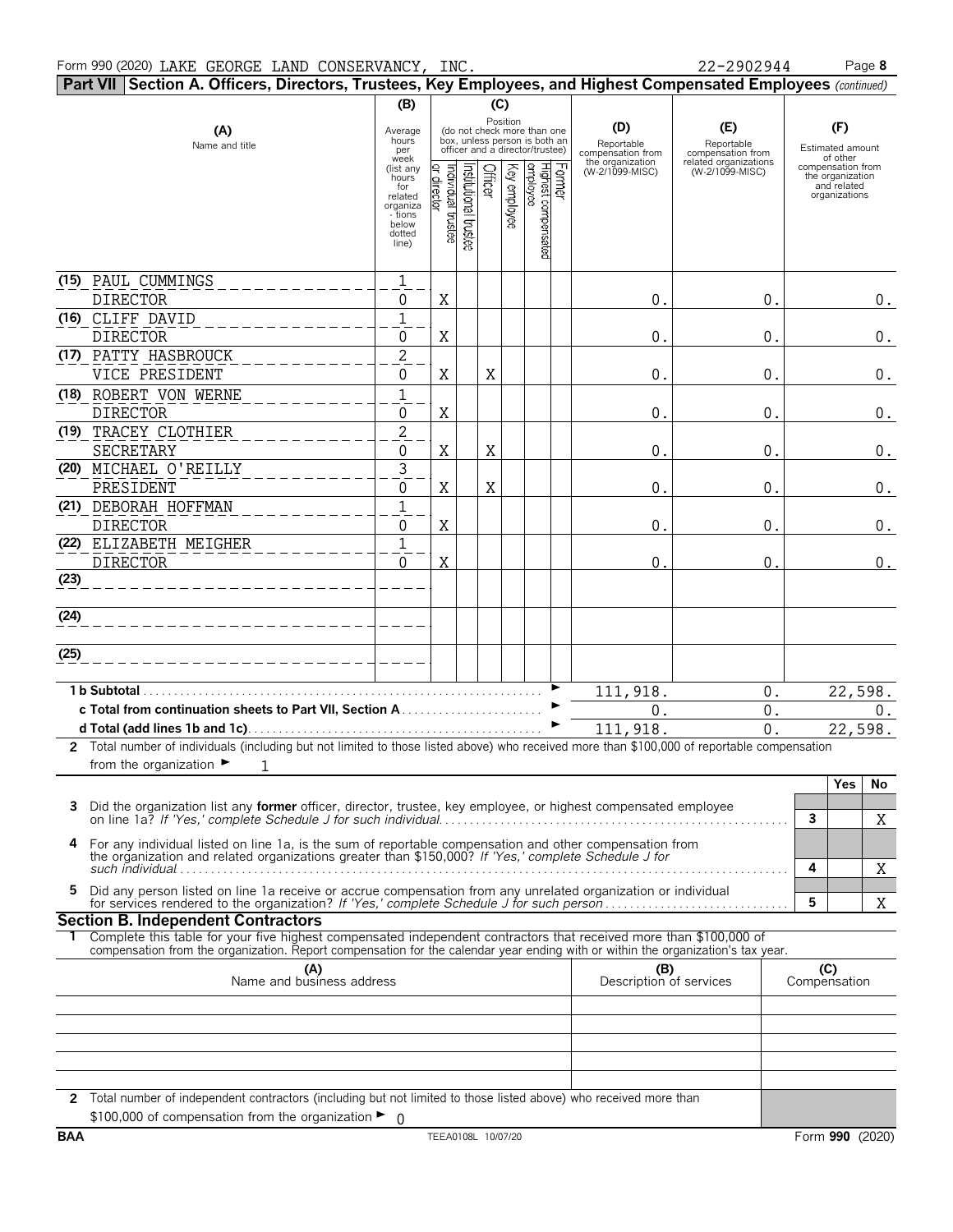#### Form 990 (2020) Page **9** LAKE GEORGE LAND CONSERVANCY, INC. 22-2902944

#### **Part VIII Statement of Revenue**

|                                                           |                                                                            |                                                                                     |                |                      | (A)<br>Total revenue | (B)<br>Related or<br>exempt<br>function<br>revenue | (C)<br>Unrelated<br>business<br>revenue | (D)<br>Revenue<br>excluded from tax<br>under sections<br>512-514 |
|-----------------------------------------------------------|----------------------------------------------------------------------------|-------------------------------------------------------------------------------------|----------------|----------------------|----------------------|----------------------------------------------------|-----------------------------------------|------------------------------------------------------------------|
|                                                           |                                                                            | 1a Federated campaigns                                                              | 1a             |                      |                      |                                                    |                                         |                                                                  |
| Contributions, Gifts, Grants<br>and Other Similar Amounts |                                                                            | <b>b</b> Membership dues                                                            | 1 <sub>b</sub> |                      |                      |                                                    |                                         |                                                                  |
|                                                           |                                                                            | c Fundraising events                                                                | 1 <sub>c</sub> | 169,663.             |                      |                                                    |                                         |                                                                  |
|                                                           |                                                                            | d Related organizations                                                             | 1 <sub>d</sub> |                      |                      |                                                    |                                         |                                                                  |
|                                                           |                                                                            | e Government grants (contributions)                                                 | 1e             | 69,541.              |                      |                                                    |                                         |                                                                  |
|                                                           |                                                                            | f All other contributions, gifts, grants, and<br>similar amounts not included above | 1f             |                      |                      |                                                    |                                         |                                                                  |
|                                                           |                                                                            | g Noncash contributions included in                                                 |                | 2,103,699.           |                      |                                                    |                                         |                                                                  |
|                                                           |                                                                            |                                                                                     | 1 <sub>g</sub> | 505,512.             |                      |                                                    |                                         |                                                                  |
|                                                           |                                                                            |                                                                                     |                | <b>Business Code</b> | 2,342,903.           |                                                    |                                         |                                                                  |
| Program Service Revenue                                   | 2а                                                                         |                                                                                     |                |                      |                      |                                                    |                                         |                                                                  |
|                                                           | b                                                                          | ______________________                                                              |                |                      |                      |                                                    |                                         |                                                                  |
|                                                           |                                                                            |                                                                                     |                |                      |                      |                                                    |                                         |                                                                  |
|                                                           |                                                                            |                                                                                     |                |                      |                      |                                                    |                                         |                                                                  |
|                                                           |                                                                            |                                                                                     |                |                      |                      |                                                    |                                         |                                                                  |
|                                                           |                                                                            | f All other program service revenue                                                 |                |                      |                      |                                                    |                                         |                                                                  |
|                                                           |                                                                            |                                                                                     |                |                      |                      |                                                    |                                         |                                                                  |
|                                                           | 3                                                                          | Investment income (including dividends, interest, and                               |                |                      | 107,324.             |                                                    |                                         | 107,324.                                                         |
|                                                           | 4                                                                          | Income from investment of tax-exempt bond proceeds ▶                                |                |                      |                      |                                                    |                                         |                                                                  |
|                                                           | 5                                                                          |                                                                                     |                |                      |                      |                                                    |                                         |                                                                  |
|                                                           |                                                                            | (i) Real                                                                            |                | (ii) Personal        |                      |                                                    |                                         |                                                                  |
|                                                           |                                                                            | <b>6a</b><br><b>6a</b> Gross rents                                                  | 12,750.        |                      |                      |                                                    |                                         |                                                                  |
|                                                           |                                                                            | 6b<br><b>b</b> Less: rental expenses                                                |                |                      |                      |                                                    |                                         |                                                                  |
|                                                           |                                                                            | c Rental income or (loss) $6c$                                                      | 12,750.        |                      |                      |                                                    |                                         |                                                                  |
|                                                           |                                                                            | (i) Securities                                                                      |                | (ii) Other           | 12,750.              |                                                    |                                         | 12,750.                                                          |
|                                                           |                                                                            | <b>7 a</b> Gross amount from<br>sales of assets                                     |                |                      |                      |                                                    |                                         |                                                                  |
|                                                           |                                                                            | 7a<br>other than inventory<br><b>b</b> Less: cost or other basis                    | 739,069.       |                      |                      |                                                    |                                         |                                                                  |
|                                                           |                                                                            | 7b<br>and sales expenses                                                            | 607,227.       |                      |                      |                                                    |                                         |                                                                  |
|                                                           |                                                                            | 7c<br><b>c</b> Gain or (loss) $\ldots$<br>131,842.                                  |                |                      |                      |                                                    |                                         |                                                                  |
|                                                           |                                                                            |                                                                                     |                |                      | 131,842.             |                                                    |                                         | 131,842.                                                         |
| ω                                                         |                                                                            | 8 a Gross income from fundraising events                                            |                |                      |                      |                                                    |                                         |                                                                  |
|                                                           |                                                                            | 169,663.<br>(not including $\sharp$<br>of contributions reported on line 1c).       |                |                      |                      |                                                    |                                         |                                                                  |
|                                                           |                                                                            | See Part IV, line 18                                                                | 8a             | 1,194.               |                      |                                                    |                                         |                                                                  |
|                                                           |                                                                            | <b>b</b> Less: direct expenses                                                      | 8b             | 2,392.               |                      |                                                    |                                         |                                                                  |
| <b>Other Revenu</b>                                       |                                                                            | c Net income or (loss) from fundraising events                                      |                |                      | $-1, 198.$           |                                                    |                                         | $-1, 198.$                                                       |
|                                                           |                                                                            | 9 a Gross income from gaming activities.                                            |                |                      |                      |                                                    |                                         |                                                                  |
|                                                           |                                                                            | See Part IV, line 19.                                                               | 9a             |                      |                      |                                                    |                                         |                                                                  |
|                                                           |                                                                            | <b>b</b> Less: direct expenses                                                      | 9 <sub>b</sub> |                      |                      |                                                    |                                         |                                                                  |
|                                                           |                                                                            | c Net income or (loss) from gaming activities                                       |                |                      |                      |                                                    |                                         |                                                                  |
|                                                           |                                                                            | <b>10a</b> Gross sales of inventory, less<br>returns and allowances                 | 10a            | 2,994.               |                      |                                                    |                                         |                                                                  |
|                                                           |                                                                            | <b>b</b> Less: cost of goods sold                                                   | 10 b           | 7,097                |                      |                                                    |                                         |                                                                  |
|                                                           |                                                                            | c Net income or (loss) from sales of inventory                                      |                |                      | $-4, 103.$           | $-4, 103.$                                         |                                         |                                                                  |
|                                                           |                                                                            |                                                                                     |                | <b>Business Code</b> |                      |                                                    |                                         |                                                                  |
| Miscellaneous                                             | $\begin{array}{c}\n\hline\n\text{Re} \\ \text{Neu} \\ \hline\n\end{array}$ |                                                                                     |                |                      |                      |                                                    |                                         |                                                                  |
|                                                           |                                                                            |                                                                                     |                |                      |                      |                                                    |                                         |                                                                  |
|                                                           |                                                                            | <b>d</b> All other revenue $\ldots \ldots \ldots \ldots \ldots$                     |                |                      |                      |                                                    |                                         |                                                                  |
|                                                           |                                                                            |                                                                                     |                |                      |                      |                                                    |                                         |                                                                  |
|                                                           | 12                                                                         |                                                                                     |                |                      | 2,589,518.           | $-4, 103.$                                         | 0.                                      | 250,718.                                                         |
|                                                           |                                                                            |                                                                                     |                |                      |                      |                                                    |                                         |                                                                  |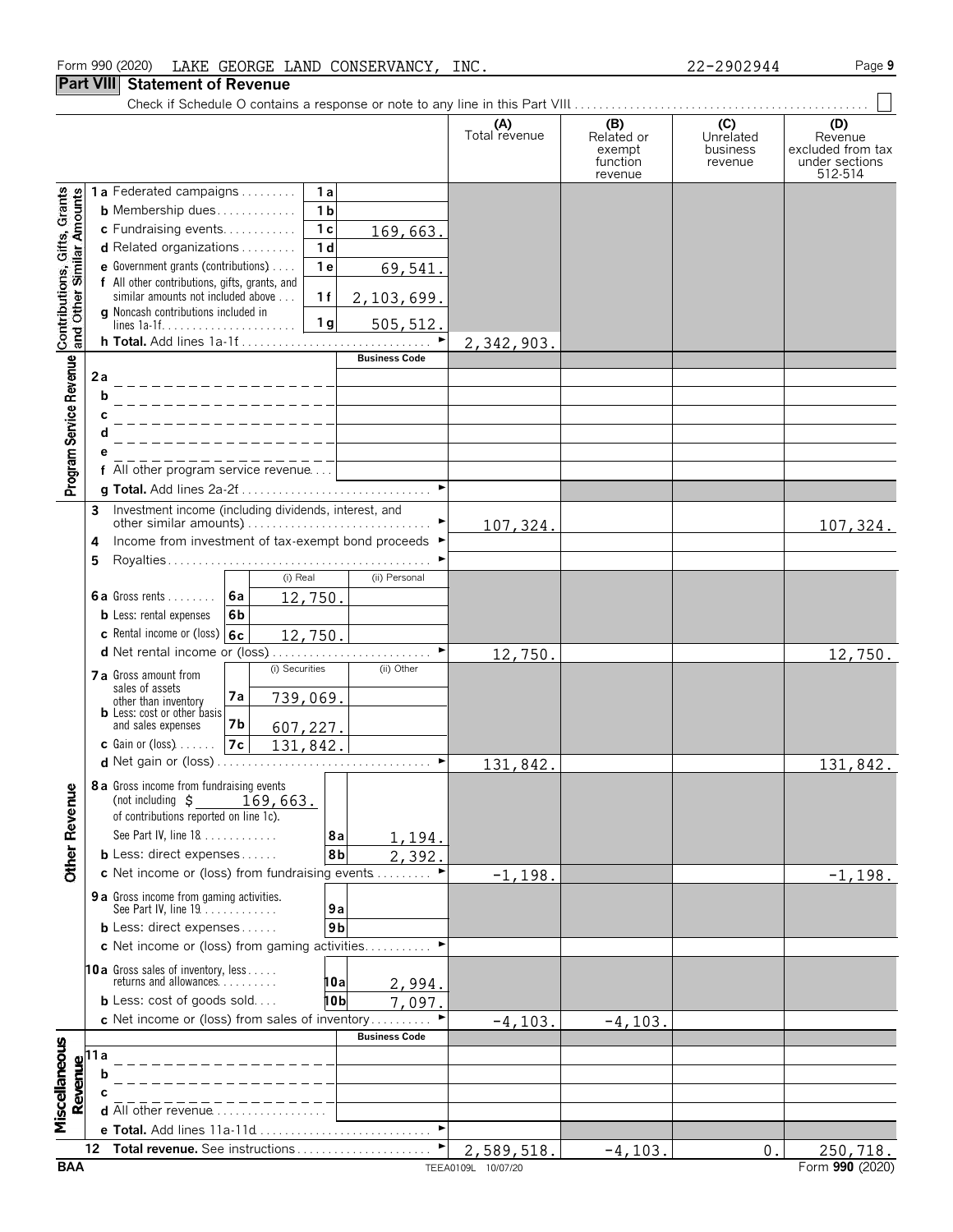#### Form 990 (2020) LAKE GEORGE LAND CONSERVANCY, INC. 22-2902944 Page 10 **Part IX | Statement of Functional Expenses**

|               | Section 501(c)(3) and 501(c)(4) organizations must complete all columns. All other organizations must complete column (A).                                                                                                     |                       |                                    |                                                      | X                              |
|---------------|--------------------------------------------------------------------------------------------------------------------------------------------------------------------------------------------------------------------------------|-----------------------|------------------------------------|------------------------------------------------------|--------------------------------|
|               | Do not include amounts reported on lines<br>6b, 7b, 8b, 9b, and 10b of Part VIII.                                                                                                                                              | (A)<br>Total expenses | (B)<br>Program service<br>expenses | $\overline{C}$<br>Management and<br>general expenses | (D)<br>Fundraising<br>expenses |
| 1.            | Grants and other assistance to domestic<br>organizations and domestic governments.                                                                                                                                             | 9,265.                | 9,265.                             |                                                      |                                |
| $\mathcal{P}$ | Grants and other assistance to domestic<br>individuals. See Part IV, line 22                                                                                                                                                   |                       |                                    |                                                      |                                |
| 3             | Grants and other assistance to foreign<br>organizations, foreign governments, and for-<br>eign individuals. See Part IV, lines 15 and 16                                                                                       |                       |                                    |                                                      |                                |
| 4             | Benefits paid to or for members                                                                                                                                                                                                |                       |                                    |                                                      |                                |
| 5             | Compensation of current officers, directors,<br>trustees, and key employees                                                                                                                                                    | 139,271.              | 83,563.                            | 27,854.                                              | 27,854.                        |
| 6             | Compensation not included above to                                                                                                                                                                                             |                       |                                    |                                                      |                                |
|               | disqualified persons (as defined under<br>section 4958(f)(1)) and persons described                                                                                                                                            | 0.                    | 0.                                 | 0.                                                   | 0.                             |
| 7             | Other salaries and wages                                                                                                                                                                                                       | 307,161.              | 164,871.                           | 71,145.                                              | 71,145.                        |
| 8             | Pension plan accruals and contributions<br>(include section $401(k)$ and $403(b)$                                                                                                                                              | 18,873.               | 9,647.                             | 4,613.                                               | 4,613.                         |
| 9             | Other employee benefits                                                                                                                                                                                                        | 32,604.               | 13,294.                            | 9,655.                                               | 9,655.                         |
| 10            | Payroll taxes                                                                                                                                                                                                                  | 33,716.               | 18,160.                            | 7,778.                                               | 7,778.                         |
| 11            | Fees for services (nonemployees):                                                                                                                                                                                              |                       |                                    |                                                      |                                |
|               | a Management                                                                                                                                                                                                                   |                       |                                    |                                                      |                                |
|               |                                                                                                                                                                                                                                | 10,689.               | 10,689.                            |                                                      |                                |
|               |                                                                                                                                                                                                                                | 14,445.               |                                    | 14,445.                                              |                                |
|               |                                                                                                                                                                                                                                |                       |                                    |                                                      |                                |
|               | e Professional fundraising services. See Part IV, line 17                                                                                                                                                                      |                       |                                    |                                                      |                                |
|               | f Investment management fees                                                                                                                                                                                                   | 7,489.                |                                    | 7,489.                                               |                                |
|               | g Other. (If line 11g amount exceeds 10% of line 25, column<br>(A) amount, list line 11g expenses on Schedule $0.5CH$ . $0$                                                                                                    | 127,340.              | 106,679.                           | 13,073.                                              | 7,588.                         |
|               | 12 Advertising and promotion                                                                                                                                                                                                   | 46,110.               | 36,511.                            | 4,800.                                               | 4,799.                         |
| 13            | Office expenses                                                                                                                                                                                                                | 1,810.                | 1,159.                             | 452.                                                 | 199.                           |
| 14            | Information technology                                                                                                                                                                                                         | 6,966.                | 6,270.                             | 348.                                                 | 348.                           |
| 15            |                                                                                                                                                                                                                                |                       |                                    |                                                      |                                |
| 16            | Occupancy                                                                                                                                                                                                                      |                       |                                    |                                                      |                                |
| 17            |                                                                                                                                                                                                                                | 1,609.                | 1,440.                             | 113.                                                 | 56.                            |
| 18            | Payments of travel or entertainment<br>expenses for any federal, state, or local                                                                                                                                               |                       |                                    |                                                      |                                |
| 19            | Conferences, conventions, and meetings                                                                                                                                                                                         |                       |                                    |                                                      |                                |
| 20            | $Interest \dots \dots \dots \dots \dots \dots \dots \dots \dots \dots \dots \dots \dots \dots$                                                                                                                                 |                       |                                    |                                                      |                                |
| 21            | Payments to affiliates                                                                                                                                                                                                         |                       |                                    |                                                      |                                |
| 22            | Depreciation, depletion, and amortization                                                                                                                                                                                      | 52,579.               | 38,808.                            | 9,564.                                               | 4,207.                         |
| 23            | $insurance \ldots \ldots \ldots \ldots \ldots \ldots \ldots \ldots \ldots \ldots$<br>24 Other expenses. Itemize expenses not                                                                                                   | 21,768.               | 14,743.                            | 4,879.                                               | 2,146.                         |
|               | covered above (List miscellaneous expenses<br>on line 24e. If line 24e amount exceeds 10%<br>of line 25, column (A) amount, list line 24e<br>expenses on Schedule O.                                                           |                       |                                    |                                                      |                                |
|               | a OPERATING SUPPLIES                                                                                                                                                                                                           | 37, 265.              | 23,850                             | 9,316.                                               | 4,099.                         |
|               | <b>b</b> PERMITS, FEES AND LICENSES                                                                                                                                                                                            | 14,673.               | 9,450                              | 3,627                                                | 1,596.                         |
|               | <b>c</b> TELEPHONE AND UTILITIES                                                                                                                                                                                               | 10,293.               | 6,631                              | 2,543                                                | 1, 119.                        |
|               | d POSTAGE AND SHIPPING                                                                                                                                                                                                         | 8,986.                | 5,529                              | 2,507                                                | 950.                           |
|               |                                                                                                                                                                                                                                | 24,257.               | 19,256.                            | 4,017.                                               | 984.                           |
|               | 25 Total functional expenses. Add lines 1 through 24e                                                                                                                                                                          | 927, 169.             | 579,815                            | 198,218.                                             | 149,136.                       |
|               | 26 Joint costs. Complete this line only if<br>the organization reported in column (B)<br>joint costs from a combined educational<br>campaign and fundraising solicitation.<br>Check here $\blacktriangleright$<br>if following |                       |                                    |                                                      |                                |

SOP 98-2 (ASC 958-720). . . . . . . . . . . . . . . . .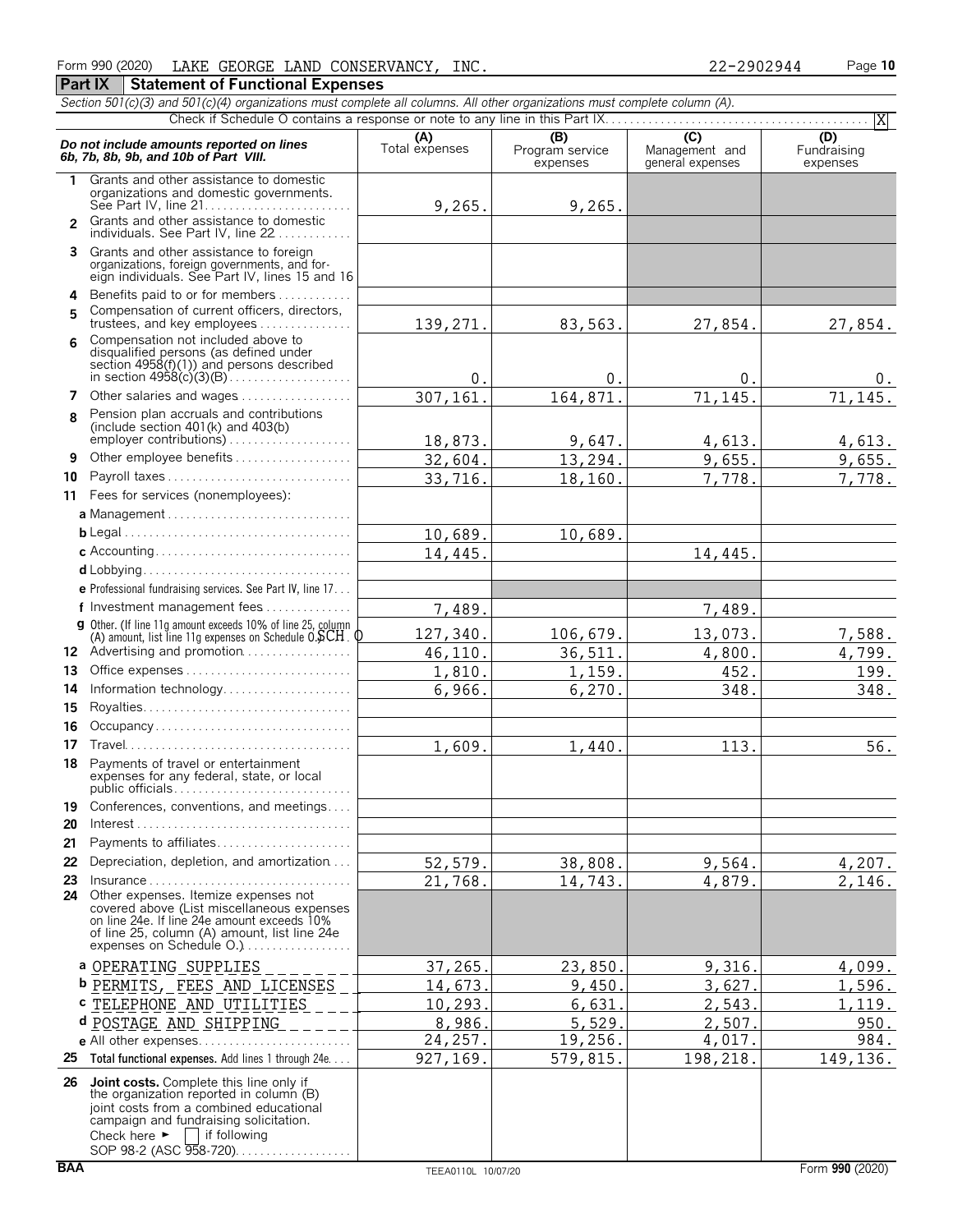| Form 990 (2020) LAKE GEORGE LAND CONSERVANCY, INC.                                                                                                         |                          | 22-2902944 | Page 11           |
|------------------------------------------------------------------------------------------------------------------------------------------------------------|--------------------------|------------|-------------------|
| <b>Part X</b><br><b>Balance Sheet</b>                                                                                                                      |                          |            |                   |
|                                                                                                                                                            |                          |            |                   |
|                                                                                                                                                            | (A)<br>Beginning of year |            | $(B)$ End of year |
|                                                                                                                                                            | 635,551.                 |            | 457,725.          |
|                                                                                                                                                            | 769, 313.                |            | 920,296.          |
|                                                                                                                                                            |                          |            |                   |
| 4                                                                                                                                                          |                          | Δ          |                   |
| Loans and other receivables from any current or former officer, director, trustee, key employee, creator or founder, substantial contributor, or 35%<br>5. |                          |            |                   |
| controlled on titular family momber of any of those persons                                                                                                |                          |            |                   |

|                      |    | controlled entity or family member of any of these persons                                                                                                                                                       |               | 5               |                 |
|----------------------|----|------------------------------------------------------------------------------------------------------------------------------------------------------------------------------------------------------------------|---------------|-----------------|-----------------|
|                      | 6  | Loans and other receivables from other disqualified persons (as defined under                                                                                                                                    |               |                 |                 |
|                      |    | section $4958(f)(1)$ , and persons described in section $4958(c)(3)(B)$                                                                                                                                          |               | 6               |                 |
|                      | 7  |                                                                                                                                                                                                                  |               | $\overline{7}$  |                 |
|                      | 8  |                                                                                                                                                                                                                  |               | 8               |                 |
| Assets               | 9  |                                                                                                                                                                                                                  |               | 9               |                 |
|                      |    |                                                                                                                                                                                                                  |               |                 |                 |
|                      |    | 1,580,256.                                                                                                                                                                                                       |               |                 |                 |
|                      |    | 10 <sub>b</sub><br>533, 542.                                                                                                                                                                                     | 1,052,954.    | 10c             | 1,046,714.      |
|                      | 11 |                                                                                                                                                                                                                  | 4,423,057.    | 11              | 6,137,869.      |
|                      | 12 | Investments — other securities. See Part IV, line 11                                                                                                                                                             |               | 12              |                 |
|                      | 13 |                                                                                                                                                                                                                  |               | 13              |                 |
|                      | 14 |                                                                                                                                                                                                                  |               | 14              |                 |
|                      | 15 |                                                                                                                                                                                                                  | 16,042,996.   | 15              | 17, 210, 359.   |
|                      | 16 | <b>Total assets.</b> Add lines 1 through 15 (must equal line 33)                                                                                                                                                 | 22, 923, 871. | 16              | 25, 772, 963.   |
|                      |    |                                                                                                                                                                                                                  |               |                 |                 |
|                      | 17 |                                                                                                                                                                                                                  |               | 17              |                 |
|                      | 18 |                                                                                                                                                                                                                  |               | 18              |                 |
|                      | 19 |                                                                                                                                                                                                                  |               | 19              |                 |
|                      | 20 |                                                                                                                                                                                                                  |               | 20              |                 |
|                      | 21 | Escrow or custodial account liability. Complete Part IV of Schedule D.                                                                                                                                           |               | 21              |                 |
|                      | 22 |                                                                                                                                                                                                                  |               |                 |                 |
| Liabilities          |    | Loans and other payables to any current or former officer, director, trustee,<br>key employee, creator or founder, substantial contributor, or 35%<br>controlled entity or family member of any of these persons |               | 22              |                 |
|                      | 23 | Secured mortgages and notes payable to unrelated third parties                                                                                                                                                   |               | 23              |                 |
|                      | 24 | Unsecured notes and loans payable to unrelated third parties                                                                                                                                                     | 65,541        | 24              | 151,000.        |
|                      | 25 | Other liabilities (including federal income tax, payables to related third parties, and other liabilities not included on lines 17-24). Complete Part X of Schedule D.                                           |               |                 |                 |
|                      |    |                                                                                                                                                                                                                  | 1,556.        | 25              | 1,354.          |
|                      | 26 |                                                                                                                                                                                                                  | 67,097.       | 26              | 152,354.        |
|                      |    | X<br>Organizations that follow FASB ASC 958, check here ►                                                                                                                                                        |               |                 |                 |
|                      |    | and complete lines 27, 28, 32, and 33.                                                                                                                                                                           |               |                 |                 |
|                      | 27 |                                                                                                                                                                                                                  | 19, 114, 592. | $\overline{27}$ | 21, 202, 440.   |
|                      | 28 |                                                                                                                                                                                                                  | 3,742,182     | 28              | 4, 418, 169.    |
| <b>Fund Balances</b> |    | Organizations that do not follow FASB ASC 958, check here ►<br>and complete lines 29 through 33.                                                                                                                 |               |                 |                 |
| $\overline{\sigma}$  | 29 | Capital stock or trust principal, or current funds                                                                                                                                                               |               | 29              |                 |
| <b>Net Assets</b>    | 30 | Paid-in or capital surplus, or land, building, or equipment fund                                                                                                                                                 |               | 30              |                 |
|                      | 31 | Retained earnings, endowment, accumulated income, or other funds                                                                                                                                                 |               | 31              |                 |
|                      | 32 |                                                                                                                                                                                                                  | 22,856,774.   | 32              | 25,620,609.     |
|                      | 33 |                                                                                                                                                                                                                  | 22,923,871    | 33              | 25, 772, 963.   |
| <b>BAA</b>           |    | TEEA0111L 10/07/20                                                                                                                                                                                               |               |                 | Form 990 (2020) |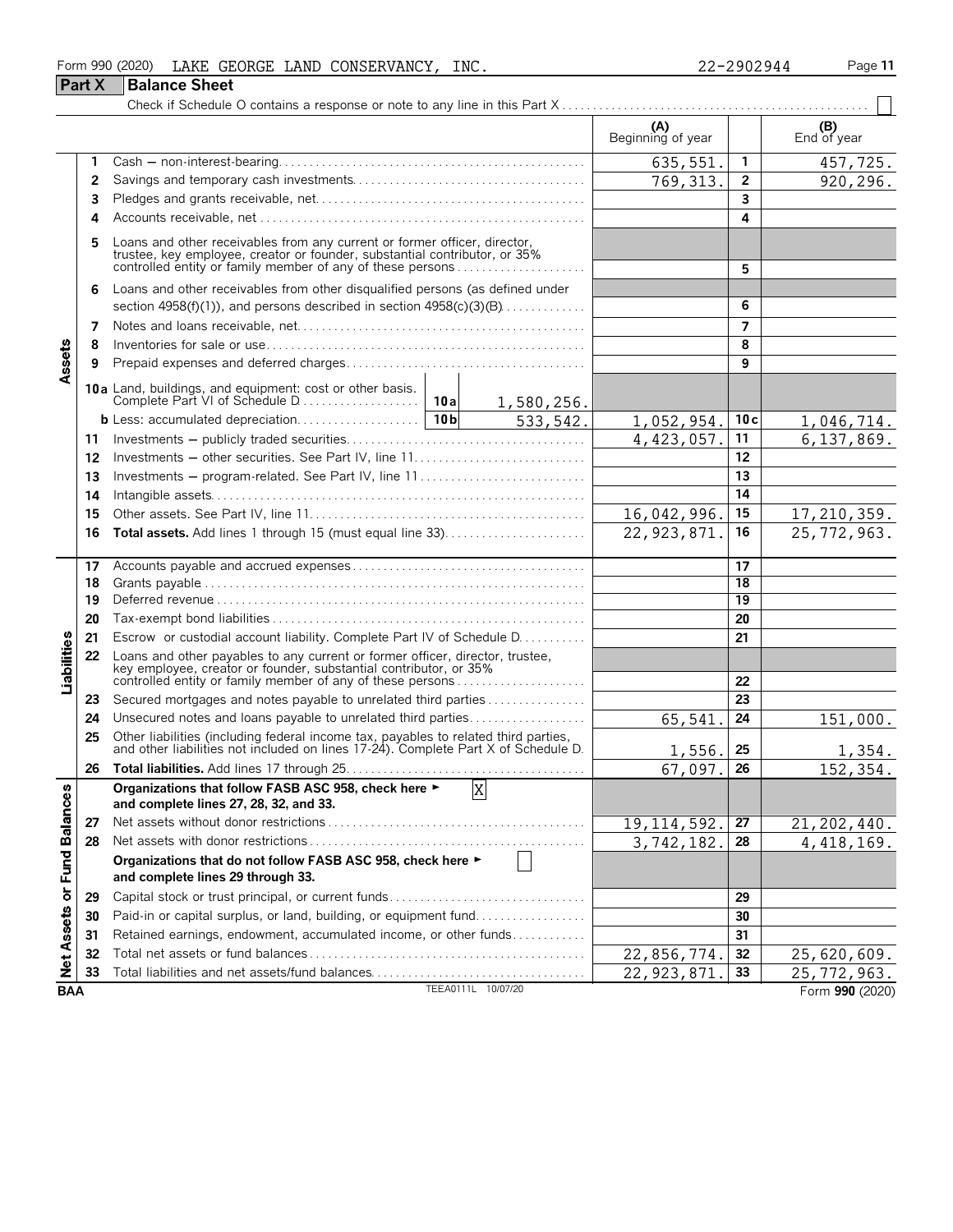|                | Form 990 (2020)<br>LAKE GEORGE LAND CONSERVANCY, INC.                                                                                                                                                                            | 22-2902944     |                |     | Page 12         |
|----------------|----------------------------------------------------------------------------------------------------------------------------------------------------------------------------------------------------------------------------------|----------------|----------------|-----|-----------------|
| <b>Part XI</b> | <b>Reconciliation of Net Assets</b>                                                                                                                                                                                              |                |                |     |                 |
|                |                                                                                                                                                                                                                                  |                |                |     |                 |
| 1              |                                                                                                                                                                                                                                  | $\mathbf{1}$   |                |     | 2,589,518.      |
| 2              |                                                                                                                                                                                                                                  | $\overline{2}$ |                |     | 927,169.        |
| 3              |                                                                                                                                                                                                                                  | $\overline{3}$ |                |     | 1,662,349.      |
| 4              |                                                                                                                                                                                                                                  | 4              | 22,856,774.    |     |                 |
| 5              |                                                                                                                                                                                                                                  | 5              |                |     | 1,101,486.      |
| 6              |                                                                                                                                                                                                                                  | 6              |                |     |                 |
| 7              |                                                                                                                                                                                                                                  | $\overline{7}$ |                |     |                 |
| 8              |                                                                                                                                                                                                                                  | 8              |                |     |                 |
| 9              |                                                                                                                                                                                                                                  | 9              |                |     | $0$ .           |
| 10             | Net assets or fund balances at end of year. Combine lines 3 through 9 (must equal Part X, line 32,                                                                                                                               |                |                |     |                 |
|                |                                                                                                                                                                                                                                  | 10             | 25,620,609.    |     |                 |
|                | <b>Part XII Financial Statements and Reporting</b>                                                                                                                                                                               |                |                |     |                 |
|                |                                                                                                                                                                                                                                  |                |                |     | $\mathbf{X}$    |
|                |                                                                                                                                                                                                                                  |                |                | Yes | No              |
|                | XOther SEE SCH. O<br>1 Accounting method used to prepare the Form 990:<br>  Cash<br>Accrual                                                                                                                                      |                |                |     |                 |
|                | If the organization changed its method of accounting from a prior year or checked 'Other,' explain<br>in Schedule O.                                                                                                             |                |                |     |                 |
|                |                                                                                                                                                                                                                                  |                | 2a             |     | X               |
|                | If 'Yes,' check a box below to indicate whether the financial statements for the year were compiled or reviewed on a<br>separate basis, consolidated basis, or both:                                                             |                |                |     |                 |
|                | Separate basis<br>Consolidated basis<br>Both consolidated and separate basis                                                                                                                                                     |                |                |     |                 |
|                |                                                                                                                                                                                                                                  |                | 2 <sub>b</sub> | X   |                 |
|                | If 'Yes,' check a box below to indicate whether the financial statements for the year were audited on a separate<br>basis, consolidated basis, or both:                                                                          |                |                |     |                 |
|                | X<br>Consolidated basis<br>Separate basis<br>Both consolidated and separate basis                                                                                                                                                |                |                |     |                 |
|                | c If 'Yes' to line 2a or 2b, does the organization have a committee that assumes responsibility for oversight of the audit,<br>review, or compilation of its financial statements and selection of an independent accountant?.   |                | 2c             | X   |                 |
|                | If the organization changed either its oversight process or selection process during the tax year, explain<br>on Schedule O.                                                                                                     |                |                |     |                 |
|                | 3a As a result of a federal award, was the organization required to undergo an audit or audits as set forth in the Single                                                                                                        |                | 3a             |     | X               |
|                | <b>b</b> If 'Yes,' did the organization undergo the required audit or audits? If the organization did not undergo the required audit<br>or audits, explain why on Schedule O and describe any steps taken to undergo such audits |                | 3 <sub>b</sub> |     |                 |
| <b>BAA</b>     | TEEA0112L 10/19/20                                                                                                                                                                                                               |                |                |     | Form 990 (2020) |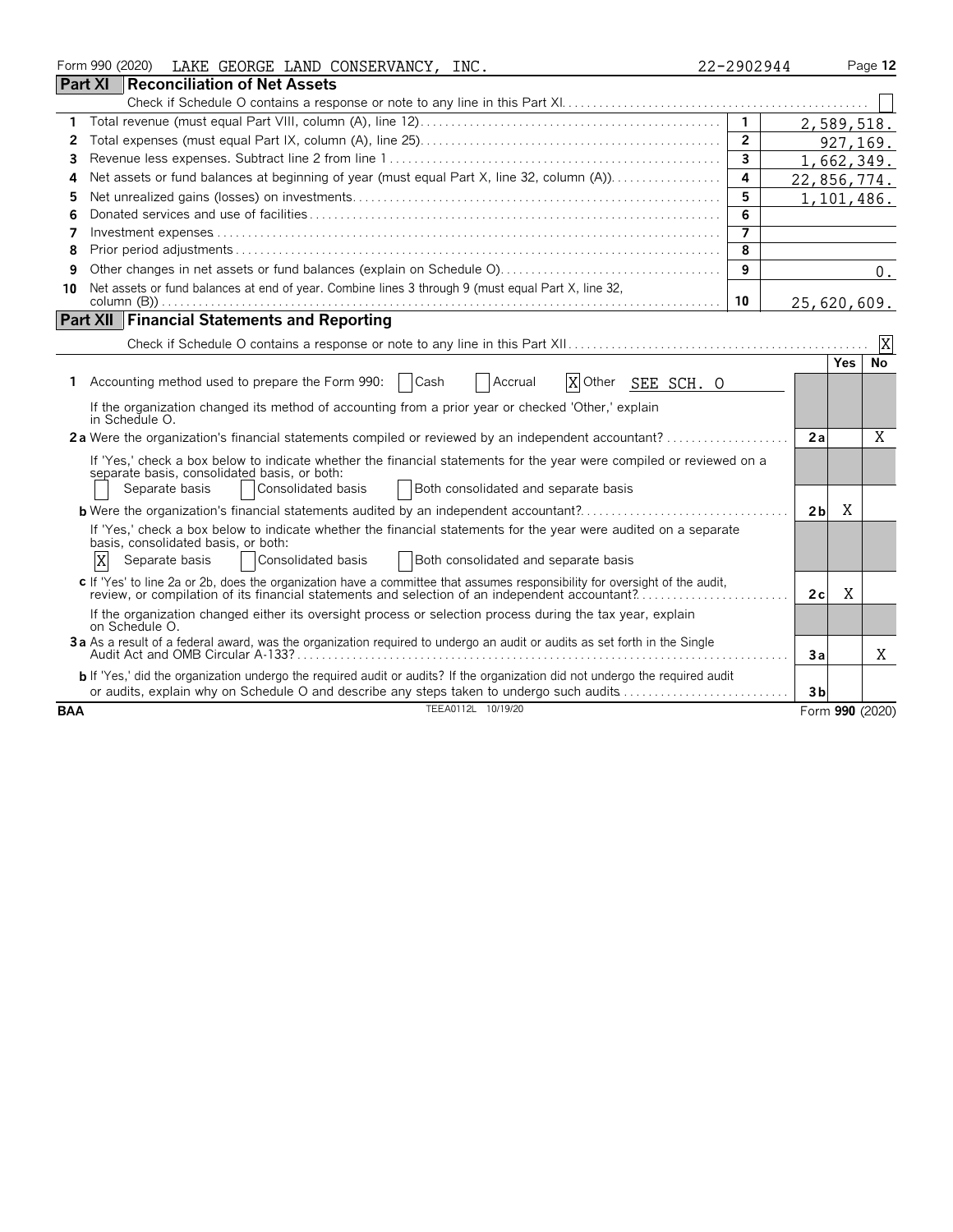| <b>SCHEDULE A</b>                |  |
|----------------------------------|--|
| $(F_{\rm O}r$ m 990 or 990. $FZ$ |  |

# **Public Charity Status and Public Support SCHEDULE ACCHEDULE ACCHEDULE ACCHEDULE A**

**COMPOSCHEDULE A**<br>(Form 990 or 990-EZ) Complete if the organization is a section 501(c)(3) organization or a section<br>4947(a)(1) nonexempt charitable trust.

<sup>G</sup> **Attach to Form 990 or Form 990-EZ. Open to Public**

| 2020 |  |
|------|--|

|              | Department of the Treasury<br>Internal Revenue Service |                                                                                                                                                                            | Attach to Form 990 or Form 990-EZ.<br>► Go to www.irs.gov/Form990 for instructions and the latest information. | <b>Open to Public</b><br><b>Inspection</b>                                                                                                                                                                                                                                                                                                                                                                         |                     |                                                 |                                                      |                                                    |  |  |  |
|--------------|--------------------------------------------------------|----------------------------------------------------------------------------------------------------------------------------------------------------------------------------|----------------------------------------------------------------------------------------------------------------|--------------------------------------------------------------------------------------------------------------------------------------------------------------------------------------------------------------------------------------------------------------------------------------------------------------------------------------------------------------------------------------------------------------------|---------------------|-------------------------------------------------|------------------------------------------------------|----------------------------------------------------|--|--|--|
|              | Name of the organization                               |                                                                                                                                                                            |                                                                                                                |                                                                                                                                                                                                                                                                                                                                                                                                                    |                     |                                                 | <b>Employer identification number</b>                |                                                    |  |  |  |
|              | LAKE GEORGE LAND CONSERVANCY, INC.                     |                                                                                                                                                                            |                                                                                                                |                                                                                                                                                                                                                                                                                                                                                                                                                    |                     |                                                 | 22-2902944                                           |                                                    |  |  |  |
| Part I       |                                                        |                                                                                                                                                                            |                                                                                                                | Reason for Public Charity Status. (All organizations must complete this part.) See instructions.                                                                                                                                                                                                                                                                                                                   |                     |                                                 |                                                      |                                                    |  |  |  |
|              |                                                        |                                                                                                                                                                            |                                                                                                                | The organization is not a private foundation because it is: (For lines 1 through 12, check only one box.)                                                                                                                                                                                                                                                                                                          |                     |                                                 |                                                      |                                                    |  |  |  |
| 1            |                                                        |                                                                                                                                                                            |                                                                                                                | A church, convention of churches, or association of churches described in section 170(b)(1)(A)(i).                                                                                                                                                                                                                                                                                                                 |                     |                                                 |                                                      |                                                    |  |  |  |
| 2            |                                                        |                                                                                                                                                                            |                                                                                                                | A school described in section 170(b)(1)(A)(ii). (Attach Schedule E (Form 990 or 990-EZ).)                                                                                                                                                                                                                                                                                                                          |                     |                                                 |                                                      |                                                    |  |  |  |
| 3            |                                                        |                                                                                                                                                                            |                                                                                                                | A hospital or a cooperative hospital service organization described in section 170(b)(1)(A)(iii).                                                                                                                                                                                                                                                                                                                  |                     |                                                 |                                                      |                                                    |  |  |  |
| 4            |                                                        | A medical research organization operated in conjunction with a hospital described in section 170(b)(1)(A)(iii). Enter the hospital's<br>name, city, and state:             |                                                                                                                |                                                                                                                                                                                                                                                                                                                                                                                                                    |                     |                                                 |                                                      |                                                    |  |  |  |
| 5            |                                                        | An organization operated for the benefit of a college or university owned or operated by a governmental unit described in<br>section 170(b)(1)(A)(iv). (Complete Part II.) |                                                                                                                |                                                                                                                                                                                                                                                                                                                                                                                                                    |                     |                                                 |                                                      |                                                    |  |  |  |
| 6            |                                                        |                                                                                                                                                                            |                                                                                                                | A federal, state, or local government or governmental unit described in section 170(b)(1)(A)(v).                                                                                                                                                                                                                                                                                                                   |                     |                                                 |                                                      |                                                    |  |  |  |
| 7            | Χ                                                      |                                                                                                                                                                            | in section 170(b)(1)(A)(vi). (Complete Part II.)                                                               | An organization that normally receives a substantial part of its support from a governmental unit or from the general public described                                                                                                                                                                                                                                                                             |                     |                                                 |                                                      |                                                    |  |  |  |
| 8            |                                                        |                                                                                                                                                                            |                                                                                                                | A community trust described in <b>section 170(b)(1)(A)(vi).</b> (Complete Part II.)                                                                                                                                                                                                                                                                                                                                |                     |                                                 |                                                      |                                                    |  |  |  |
| 9            | university:                                            |                                                                                                                                                                            |                                                                                                                | An agricultural research organization described in <b>section 170(b)(1)(A)(ix)</b> operated in conjunction with a land-grant college<br>or university or a non-land-grant college of agriculture (see instructions). Enter the name, city, and state of the college or                                                                                                                                             |                     |                                                 |                                                      |                                                    |  |  |  |
|              |                                                        |                                                                                                                                                                            |                                                                                                                |                                                                                                                                                                                                                                                                                                                                                                                                                    |                     |                                                 |                                                      |                                                    |  |  |  |
| 10           |                                                        |                                                                                                                                                                            | June 30, 1975. See section 509(a)(2). (Complete Part III.)                                                     | An organization that normally receives (1) more than 33-1/3% of its support from contributions, membership fees, and gross receipts<br>from activities related to its exempt functions, subject to certain exceptions; and (2) no more than 33-1/3% of its support from gross<br>investment income and unrelated business taxable income (less section 511 tax) from businesses acquired by the organization after |                     |                                                 |                                                      |                                                    |  |  |  |
| 11           |                                                        |                                                                                                                                                                            |                                                                                                                | An organization organized and operated exclusively to test for public safety. See section 509(a)(4).                                                                                                                                                                                                                                                                                                               |                     |                                                 |                                                      |                                                    |  |  |  |
| 12           |                                                        |                                                                                                                                                                            |                                                                                                                | An organization organized and operated exclusively for the benefit of, to perform the functions of, or to carry out the purposes of one                                                                                                                                                                                                                                                                            |                     |                                                 |                                                      |                                                    |  |  |  |
|              |                                                        |                                                                                                                                                                            |                                                                                                                | or more publicly supported organizations described in section 509(a)(1) or section 509(a)(2). See section 509(a)(3). Check the box in<br>lines 12a through 12d that describes the type of supporting organization and complete lines 12e, 12f, and 12g.                                                                                                                                                            |                     |                                                 |                                                      |                                                    |  |  |  |
| a            |                                                        |                                                                                                                                                                            |                                                                                                                | Type I. A supporting organization operated, supervised, or controlled by its supported organization(s), typically by giving the supported                                                                                                                                                                                                                                                                          |                     |                                                 |                                                      |                                                    |  |  |  |
|              |                                                        | complete Part IV, Sections A and B.                                                                                                                                        |                                                                                                                | organization(s) the power to regularly appoint or elect a majority of the directors or trustees of the supporting organization. You must                                                                                                                                                                                                                                                                           |                     |                                                 |                                                      |                                                    |  |  |  |
| b            |                                                        | must complete Part IV, Sections A and C.                                                                                                                                   |                                                                                                                | Type II. A supporting organization supervised or controlled in connection with its supported organization(s), by having control or<br>management of the supporting organization vested in the same persons that control or manage the supported organization(s). You                                                                                                                                               |                     |                                                 |                                                      |                                                    |  |  |  |
| C            |                                                        |                                                                                                                                                                            |                                                                                                                | Type III functionally integrated. A supporting organization operated in connection with, and functionally integrated with, its supported<br>organization(s) (see instructions). You must complete Part IV, Sections A, D, and E.                                                                                                                                                                                   |                     |                                                 |                                                      |                                                    |  |  |  |
| d            |                                                        |                                                                                                                                                                            |                                                                                                                | Type III non-functionally integrated. A supporting organization operated in connection with its supported organization(s) that is not<br>functionally integrated. The organization generally must satisfy a distribution requirement and an attentiveness requirement (see                                                                                                                                         |                     |                                                 |                                                      |                                                    |  |  |  |
|              |                                                        |                                                                                                                                                                            |                                                                                                                | instructions). You must complete Part IV, Sections A and D, and Part V.                                                                                                                                                                                                                                                                                                                                            |                     |                                                 |                                                      |                                                    |  |  |  |
| е            |                                                        |                                                                                                                                                                            |                                                                                                                | Check this box if the organization received a written determination from the IRS that it is a Type I, Type II, Type III functionally<br>integrated, or Type III non-functionally integrated supporting organization.                                                                                                                                                                                               |                     |                                                 |                                                      |                                                    |  |  |  |
|              | Enter the number of supported organizations.           |                                                                                                                                                                            |                                                                                                                |                                                                                                                                                                                                                                                                                                                                                                                                                    |                     |                                                 |                                                      |                                                    |  |  |  |
|              |                                                        |                                                                                                                                                                            | g Provide the following information about the supported organization(s).                                       |                                                                                                                                                                                                                                                                                                                                                                                                                    |                     |                                                 |                                                      |                                                    |  |  |  |
|              | (i) Name of supported organization                     |                                                                                                                                                                            | $(ii)$ $EIN$                                                                                                   | (iii) Type of organization<br>(described on lines 1-10<br>above (see instructions))                                                                                                                                                                                                                                                                                                                                | organization listed | $(iv)$ is the<br>in your governing<br>document? | (v) Amount of monetary<br>support (see instructions) | (vi) Amount of other<br>support (see instructions) |  |  |  |
|              |                                                        |                                                                                                                                                                            |                                                                                                                |                                                                                                                                                                                                                                                                                                                                                                                                                    | Yes                 | No                                              |                                                      |                                                    |  |  |  |
| (A)          |                                                        |                                                                                                                                                                            |                                                                                                                |                                                                                                                                                                                                                                                                                                                                                                                                                    |                     |                                                 |                                                      |                                                    |  |  |  |
|              |                                                        |                                                                                                                                                                            |                                                                                                                |                                                                                                                                                                                                                                                                                                                                                                                                                    |                     |                                                 |                                                      |                                                    |  |  |  |
| (B)          |                                                        |                                                                                                                                                                            |                                                                                                                |                                                                                                                                                                                                                                                                                                                                                                                                                    |                     |                                                 |                                                      |                                                    |  |  |  |
| (C)          |                                                        |                                                                                                                                                                            |                                                                                                                |                                                                                                                                                                                                                                                                                                                                                                                                                    |                     |                                                 |                                                      |                                                    |  |  |  |
|              |                                                        |                                                                                                                                                                            |                                                                                                                |                                                                                                                                                                                                                                                                                                                                                                                                                    |                     |                                                 |                                                      |                                                    |  |  |  |
| (D)          |                                                        |                                                                                                                                                                            |                                                                                                                |                                                                                                                                                                                                                                                                                                                                                                                                                    |                     |                                                 |                                                      |                                                    |  |  |  |
| (E)          |                                                        |                                                                                                                                                                            |                                                                                                                |                                                                                                                                                                                                                                                                                                                                                                                                                    |                     |                                                 |                                                      |                                                    |  |  |  |
| <b>Total</b> |                                                        |                                                                                                                                                                            |                                                                                                                |                                                                                                                                                                                                                                                                                                                                                                                                                    |                     |                                                 |                                                      |                                                    |  |  |  |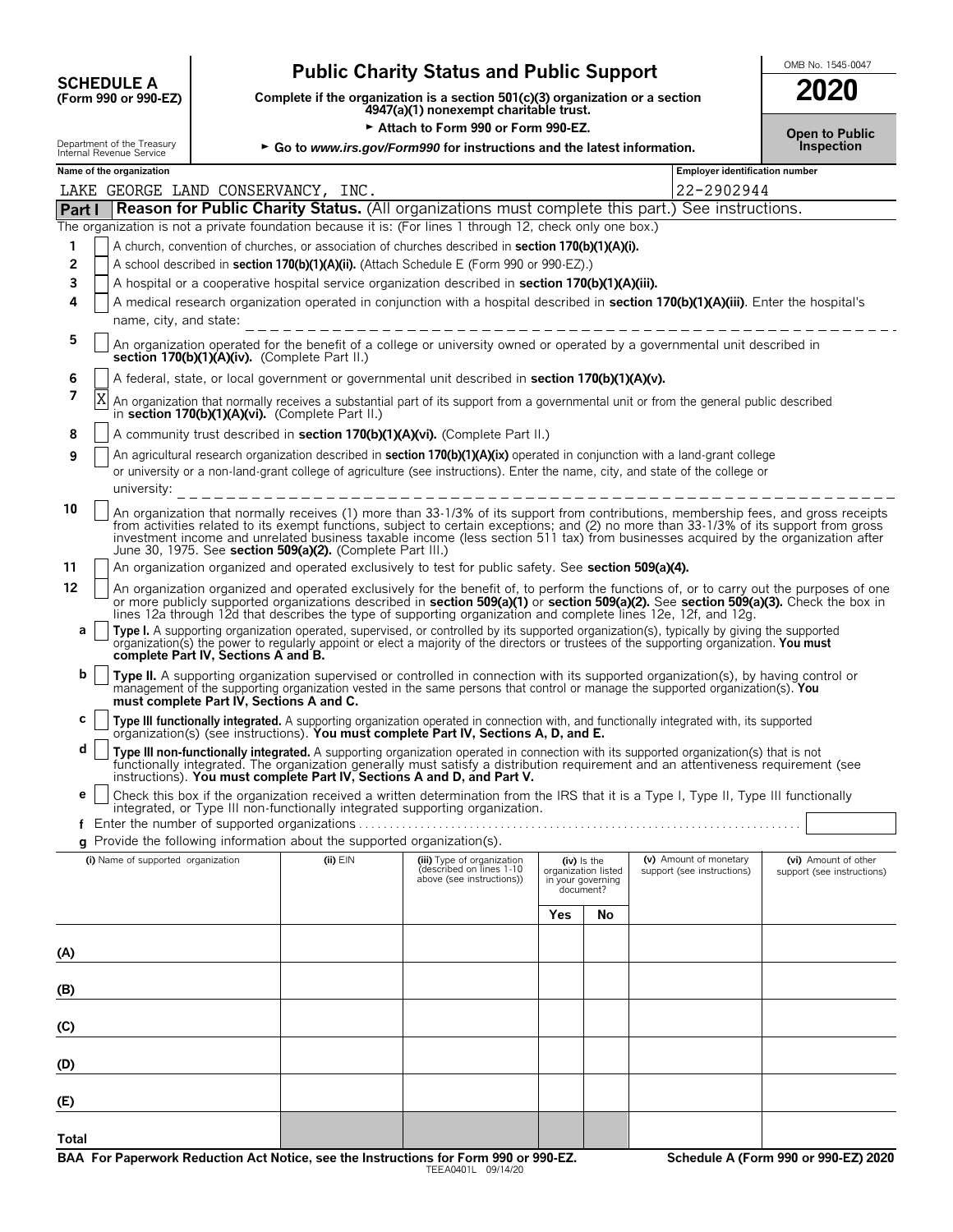| Schedule A (Form 990 or 990-EZ) 2020 |  |  |  |  | LAKE GEORGE LAND CONSERVANCY, | INC | 2902944<br>ົ<br>LΔ | Page 2 |
|--------------------------------------|--|--|--|--|-------------------------------|-----|--------------------|--------|
|                                      |  |  |  |  |                               |     |                    |        |

**Part II Support Schedule for Organizations Described in Sections 170(b)(1)(A)(iv) and 170(b)(1)(A)(vi)** (Complete only if you checked the box on line 5, 7, or 8 of Part I or if the organization failed to qualify under Part III. If the organization fails to qualify under the tests listed below, please complete Part III.)

|    | <b>Section A. Public Support</b>                                                                                                                                                                                                                                                                                                                                                                                                                                                                                    |            |            |                               |            |            |                                                                                            |
|----|---------------------------------------------------------------------------------------------------------------------------------------------------------------------------------------------------------------------------------------------------------------------------------------------------------------------------------------------------------------------------------------------------------------------------------------------------------------------------------------------------------------------|------------|------------|-------------------------------|------------|------------|--------------------------------------------------------------------------------------------|
|    | Calendar year (or fiscal year<br>beginning in) $\rightarrow$                                                                                                                                                                                                                                                                                                                                                                                                                                                        | (a) 2016   | (b) $2017$ | $(c)$ 2018                    | $(d)$ 2019 | $(e)$ 2020 | (f) Total                                                                                  |
| 1. | Gifts, grants, contributions, and<br>membership fees received. (Do not<br>include any 'unusual grants.'). $\ldots$ .                                                                                                                                                                                                                                                                                                                                                                                                |            |            |                               |            |            | $1, 613, 821.   2, 660, 473.   1, 775, 167.   2, 010, 720.   2, 342, 903.   10, 403, 084.$ |
|    | 2 Tax revenues levied for the<br>organization's benefit and<br>either paid to or expended<br>on its behalf                                                                                                                                                                                                                                                                                                                                                                                                          |            |            |                               |            |            | 0.                                                                                         |
| 3  | The value of services or<br>facilities furnished by a<br>governmental unit to the<br>organization without charge                                                                                                                                                                                                                                                                                                                                                                                                    |            |            |                               |            |            | $0$ .                                                                                      |
|    | 4 Total. Add lines 1 through 3                                                                                                                                                                                                                                                                                                                                                                                                                                                                                      | 1,613,821. | 2,660,473. | $1, 775, 167.$ $2, 010, 720.$ |            | 2,342,903. | 10,403,084.                                                                                |
| 5. | The portion of total<br>contributions by each person<br>(other than a governmental<br>unit or publicly supported<br>organization) included on line 1<br>that exceeds 2% of the amount<br>shown on line 11, column (f)                                                                                                                                                                                                                                                                                               |            |            |                               |            |            | 4,819,632.                                                                                 |
|    | <b>Public support.</b> Subtract line 5                                                                                                                                                                                                                                                                                                                                                                                                                                                                              |            |            |                               |            |            | 5,583,452.                                                                                 |
|    | <b>Section B. Total Support</b>                                                                                                                                                                                                                                                                                                                                                                                                                                                                                     |            |            |                               |            |            |                                                                                            |
|    | Calendar year (or fiscal year<br>beginning in) $\rightarrow$                                                                                                                                                                                                                                                                                                                                                                                                                                                        | (a) 2016   | $(b)$ 2017 | $(c)$ 2018                    | $(d)$ 2019 | (e) 2020   | (f) Total                                                                                  |
|    | <b>7</b> Amounts from line $4, \ldots, \ldots$                                                                                                                                                                                                                                                                                                                                                                                                                                                                      | 1,613,821. | 2,660,473. | 1,775,167.                    | 2,010,720. | 2,342,903. | 10,403,084.                                                                                |
| 8  | Gross income from interest,<br>dividends, payments received<br>on securities loans, rents,<br>royalties, and income from<br>similar sources                                                                                                                                                                                                                                                                                                                                                                         | 74,603.    | 92,736.    | 122,954.                      | 115,876.   | 120,074.   | 526,243.                                                                                   |
| 9  | Net income from unrelated<br>business activities, whether or<br>not the business is regularly<br>carried on                                                                                                                                                                                                                                                                                                                                                                                                         |            |            |                               |            |            | $0$ .                                                                                      |
| 10 | Other income. Do not include<br>gain or loss from the sale of<br>capital assets (Explain in                                                                                                                                                                                                                                                                                                                                                                                                                         |            |            |                               |            |            | $0$ .                                                                                      |
|    | 11 Total support. Add lines 7<br>through 10                                                                                                                                                                                                                                                                                                                                                                                                                                                                         |            |            |                               |            |            | 10, 929, 327.                                                                              |
|    | 12 Gross receipts from related activities, etc. (see instructions).                                                                                                                                                                                                                                                                                                                                                                                                                                                 |            |            |                               |            | 12         | $0$ .                                                                                      |
|    | 13 First 5 years. If the Form 990 is for the organization's first, second, third, fourth, or fifth tax year as a section 501(c)(3)                                                                                                                                                                                                                                                                                                                                                                                  |            |            |                               |            |            | $\Box$                                                                                     |
|    | <b>Section C. Computation of Public Support Percentage</b>                                                                                                                                                                                                                                                                                                                                                                                                                                                          |            |            |                               |            |            |                                                                                            |
|    |                                                                                                                                                                                                                                                                                                                                                                                                                                                                                                                     |            |            |                               |            | 15         | 51.09%                                                                                     |
|    |                                                                                                                                                                                                                                                                                                                                                                                                                                                                                                                     |            |            |                               |            |            | 52.17%                                                                                     |
|    | 16a 33-1/3% support test-2020. If the organization did not check the box on line 13, and line 14 is 33-1/3% or more, check this box                                                                                                                                                                                                                                                                                                                                                                                 |            |            |                               |            |            | X                                                                                          |
|    | <b>b 33-1/3% support test-2019.</b> If the organization did not check a box on line 13 or 16a, and line 15 is 33-1/3% or more, check this box                                                                                                                                                                                                                                                                                                                                                                       |            |            |                               |            |            |                                                                                            |
|    | 17a 10%-facts-and-circumstances test-2020. If the organization did not check a box on line 13, 16a, or 16b, and line 14 is 10%<br>or more, and if the organization meets the facts-and-circumstances test, check this box and stop here. Explain in Part VI how<br>the organization meets the facts-and-circumstances test. The organization qualifies as a publicly supported organization                                                                                                                         |            |            |                               |            |            |                                                                                            |
|    | <b>b 10%-facts-and-circumstances test-2019.</b> If the organization did not check a box on line 13, 16a, 16b, or 17a, and line 15 is 10%<br>or more, and if the organization meets the facts-and-circumstances test, check this box and stop here. Explain in Part VI how the organization meets the 'facts-and-circumstances' test. The organization qualifies as a publi<br>18 Private foundation. If the organization did not check a box on line 13, 16a, 16b, 17a, or 17b, check this box and see instructions |            |            |                               |            |            |                                                                                            |
|    |                                                                                                                                                                                                                                                                                                                                                                                                                                                                                                                     |            |            |                               |            |            |                                                                                            |

**BAA Schedule A (Form 990 or 990-EZ) 2020**

| CY, INC. | 22-2902944 |
|----------|------------|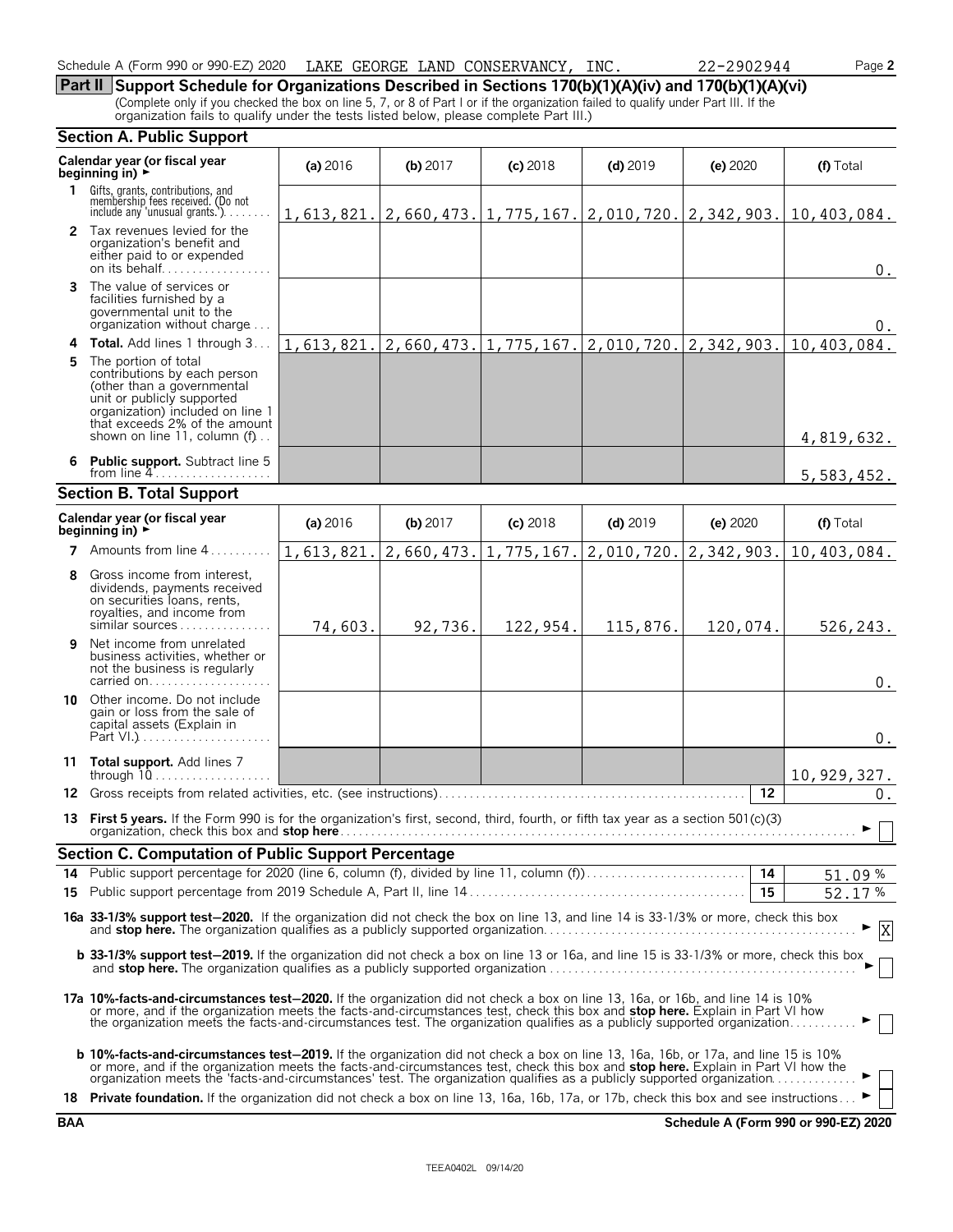### **Part III Support Schedule for Organizations Described in Section 509(a)(2)**

(Complete only if you checked the box on line 10 of Part I or if the organization failed to qualify under Part II. If the organization fails to qualify under the tests listed below, please complete Part II.)

|            | <b>Section A. Public Support</b>                                                                                                                                                                                                                                              |          |                    |            |            |                                      |           |
|------------|-------------------------------------------------------------------------------------------------------------------------------------------------------------------------------------------------------------------------------------------------------------------------------|----------|--------------------|------------|------------|--------------------------------------|-----------|
|            | Calendar year (or fiscal year beginning in) $\blacktriangleright$<br>1 Gifts, grants, contributions,<br>and membership fees<br>received. (Do not include                                                                                                                      | (a) 2016 | (b) $2017$         | $(c)$ 2018 | $(d)$ 2019 | (e) 2020                             | (f) Total |
|            | any 'unusual grants.')<br>2 Gross receipts from admissions,<br>merchandise sold or services<br>performed, or facilities<br>furnished in any activity that is<br>related to the organization's<br>$tax\text{-}exempt$ purpose                                                  |          |                    |            |            |                                      |           |
| 3.         | Gross receipts from activities<br>that are not an unrelated trade<br>or business under section 513.                                                                                                                                                                           |          |                    |            |            |                                      |           |
| 4          | Tax revenues levied for the<br>organization's benefit and<br>either paid to or expended on                                                                                                                                                                                    |          |                    |            |            |                                      |           |
| 5.         | The value of services or<br>facilities furnished by a<br>governmental unit to the<br>organization without charge                                                                                                                                                              |          |                    |            |            |                                      |           |
|            | <b>6 Total.</b> Add lines 1 through 5<br><b>7a</b> Amounts included on lines 1,<br>2, and 3 received from<br>disqualified persons                                                                                                                                             |          |                    |            |            |                                      |           |
|            | <b>b</b> Amounts included on lines 2<br>and 3 received from other than<br>disqualified persons that<br>exceed the greater of \$5,000 or<br>1% of the amount on line 13                                                                                                        |          |                    |            |            |                                      |           |
|            | c Add lines 7a and 7b                                                                                                                                                                                                                                                         |          |                    |            |            |                                      |           |
|            | <b>Public support.</b> (Subtract line<br>7c from line 6.).                                                                                                                                                                                                                    |          |                    |            |            |                                      |           |
|            | <b>Section B. Total Support</b>                                                                                                                                                                                                                                               |          |                    |            |            |                                      |           |
|            | Calendar year (or fiscal year beginning in) $\blacktriangleright$                                                                                                                                                                                                             | (a) 2016 | $(b)$ 2017         | $(c)$ 2018 | $(d)$ 2019 | (e) 2020                             | (f) Total |
|            | 9 Amounts from line 6                                                                                                                                                                                                                                                         |          |                    |            |            |                                      |           |
|            | <b>10a</b> Gross income from interest, dividends,<br>payments received on securities loans,<br>rents, royalties, and income from<br><b>b</b> Unrelated business taxable<br>income (less section 511<br>taxes) from businesses                                                 |          |                    |            |            |                                      |           |
|            | acquired after June 30, 1975                                                                                                                                                                                                                                                  |          |                    |            |            |                                      |           |
| 11.        | c Add lines 10a and $10b$<br>Net income from unrelated business<br>activities not included in line 10b,<br>whether or not the business is<br>regularly carried on $\dots\dots\dots\dots\dots$                                                                                 |          |                    |            |            |                                      |           |
|            | 12 Other income. Do not include<br>gain or loss from the sale of<br>capital assets (Explain in                                                                                                                                                                                |          |                    |            |            |                                      |           |
|            | 13 Total support. (Add lines 9,<br>10c, 11, and 12.) $\ldots$                                                                                                                                                                                                                 |          |                    |            |            |                                      |           |
|            | 14 First 5 years. If the Form 990 is for the organization's first, second, third, fourth, or fifth tax year as a section 501(c)(3)<br>organization, check this box and <b>stop here</b>                                                                                       |          |                    |            |            |                                      |           |
|            | <b>Section C. Computation of Public Support Percentage</b>                                                                                                                                                                                                                    |          |                    |            |            |                                      |           |
| 15         | Public support percentage for 2020 (line 8, column (f), divided by line 13, column (f)                                                                                                                                                                                        |          |                    |            |            | 15                                   | န့        |
|            |                                                                                                                                                                                                                                                                               |          |                    |            |            | 16                                   | ०१०       |
|            | Section D. Computation of Investment Income Percentage                                                                                                                                                                                                                        |          |                    |            |            |                                      |           |
| 17         | Investment income percentage for 2020 (line 10c, column (f), divided by line 13, column (f)                                                                                                                                                                                   |          |                    |            |            | 17                                   | %         |
| 18         |                                                                                                                                                                                                                                                                               |          |                    |            |            | 18                                   | ०७        |
|            | 19a 33-1/3% support tests-2020. If the organization did not check the box on line 14, and line 15 is more than 33-1/3%, and line 17<br>is not more than 33-1/3%, check this box and stop here. The organization qualifies as a publicly supported organization                |          |                    |            |            |                                      |           |
|            | <b>b</b> 33-1/3% support tests-2019. If the organization did not check a box on line 14 or line 19a, and line 16 is more than 33-1/3%, and<br>line 18 is not more than 33-1/3%, check this box and stop here. The organization qualifies as a publicly supported organization |          |                    |            |            |                                      |           |
| 20         | Private foundation. If the organization did not check a box on line 14, 19a, or 19b, check this box and see instructions.                                                                                                                                                     |          |                    |            |            |                                      |           |
| <b>BAA</b> |                                                                                                                                                                                                                                                                               |          | TEEA0403L 09/14/20 |            |            | Schedule A (Form 990 or 990-EZ) 2020 |           |
|            |                                                                                                                                                                                                                                                                               |          |                    |            |            |                                      |           |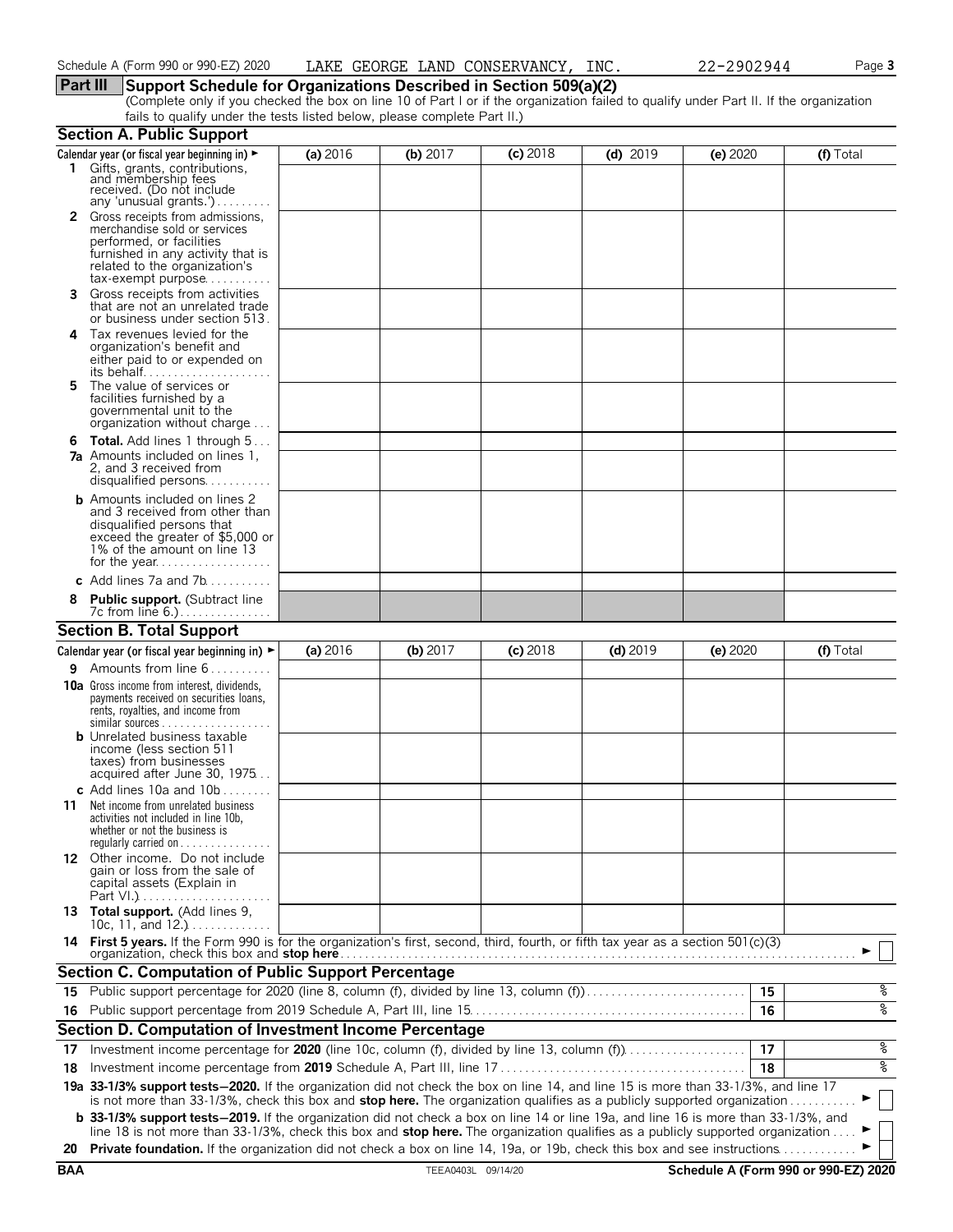#### **Part IV Supporting Organizations**

(Complete only if you checked a box in line 12 on Part I. If you checked box 12a, Part I, complete Sections A and B. If you checked box 12b, Part I, complete Sections A and C. If you checked box 12c, Part I, complete Sections A, D, and E. If you checked box 12d, Part I, complete Sections A and D, and complete Part V.)

### **Section A. All Supporting Organizations**

|              |                                                                                                                                                                                                                                                                                                                                                                                                                                                                                                                                              |                 | Yes | No |
|--------------|----------------------------------------------------------------------------------------------------------------------------------------------------------------------------------------------------------------------------------------------------------------------------------------------------------------------------------------------------------------------------------------------------------------------------------------------------------------------------------------------------------------------------------------------|-----------------|-----|----|
|              | 1 Are all of the organization's supported organizations listed by name in the organization's governing documents?<br>If 'No,' describe in Part VI how the supported organizations are designated. If designated by class or purpose, describe<br>the designation. If historic and continuing relationship, explain.                                                                                                                                                                                                                          | 1               |     |    |
| $\mathbf{2}$ | Did the organization have any supported organization that does not have an IRS determination of status under section<br>$509(a)(1)$ or (2)? If 'Yes,' explain in <b>Part VI</b> how the organization determined that the supported organization was<br>described in section $509(a)(1)$ or (2).                                                                                                                                                                                                                                              | $\mathbf{2}$    |     |    |
|              | 3a Did the organization have a supported organization described in section 501(c)(4), (5), or (6)? If 'Yes,' answer lines 3b<br>and 3c below.                                                                                                                                                                                                                                                                                                                                                                                                | За              |     |    |
|              | <b>b</b> Did the organization confirm that each supported organization qualified under section 501(c)(4), (5), or (6) and<br>satisfied the public support tests under section 509(a)(2)? If 'Yes,' describe in <b>Part VI</b> when and how the organization<br>made the determination.                                                                                                                                                                                                                                                       | 3b              |     |    |
|              | c Did the organization ensure that all support to such organizations was used exclusively for section $170(c)(2)(B)$<br>purposes? If 'Yes,' explain in <b>Part VI</b> what controls the organization put in place to ensure such use.                                                                                                                                                                                                                                                                                                        | 3c              |     |    |
|              | 4a Was any supported organization not organized in the United States ('foreign supported organization')? If 'Yes' and<br>if you checked box 12a or 12b in Part I, answer lines 4b and 4c below.                                                                                                                                                                                                                                                                                                                                              | 4a              |     |    |
|              | <b>b</b> Did the organization have ultimate control and discretion in deciding whether to make grants to the foreign supported<br>organization? If 'Yes,' describe in Part VI how the organization had such control and discretion despite being controlled<br>or supervised by or in connection with its supported organizations.                                                                                                                                                                                                           | 4b              |     |    |
|              | c Did the organization support any foreign supported organization that does not have an IRS determination under<br>sections 501(c)(3) and 509(a)(1) or (2)? If 'Yes,' explain in <b>Part VI</b> what controls the organization used to ensure that<br>all support to the foreign supported organization was used exclusively for section $170(c)(2)(B)$ purposes.                                                                                                                                                                            | 4c              |     |    |
|              | 5a Did the organization add, substitute, or remove any supported organizations during the tax year? If 'Yes,' answer lines<br>5b and 5c below (if applicable). Also, provide detail in Part VI, including (i) the names and EIN numbers of the<br>supported organizations added, substituted, or removed; (ii) the reasons for each such action; (iii) the<br>authority under the organization's organizing document authorizing such action; and (iv) how the action was<br>accomplished (such as by amendment to the organizing document). | 5a              |     |    |
|              | <b>b</b> Type I or Type II only. Was any added or substituted supported organization part of a class already designated in the<br>organization's organizing document?                                                                                                                                                                                                                                                                                                                                                                        | 5b              |     |    |
|              | c Substitutions only. Was the substitution the result of an event beyond the organization's control?                                                                                                                                                                                                                                                                                                                                                                                                                                         | 5c              |     |    |
|              | 6 Did the organization provide support (whether in the form of grants or the provision of services or facilities) to<br>anyone other than (i) its supported organizations, (ii) individuals that are part of the charitable class benefited by one<br>or more of its supported organizations, or (iii) other supporting organizations that also support or benefit one or more of<br>the filing organization's supported organizations? If 'Yes,' provide detail in Part VI.                                                                 | 6               |     |    |
|              | 7 Did the organization provide a grant, loan, compensation, or other similar payment to a substantial contributor<br>(as defined in section $4958(c)(3)(C)$ ), a family member of a substantial contributor, or a 35% controlled entity with<br>regard to a substantial contributor? If 'Yes,' complete Part I of Schedule L (Form 990 or 990-EZ).                                                                                                                                                                                           | $\overline{7}$  |     |    |
|              | 8 Did the organization make a loan to a disqualified person (as defined in section 4958) not described in line 7? If 'Yes,'<br>complete Part I of Schedule L (Form 990 or 990-EZ).                                                                                                                                                                                                                                                                                                                                                           | 8               |     |    |
|              | 9a Was the organization controlled directly or indirectly at any time during the tax year by one or more disqualified persons,<br>as defined in section 4946 (other than foundation managers and organizations described in section 509(a)(1) or (2))?<br>If 'Yes,' provide detail in Part VI.                                                                                                                                                                                                                                               | 9а              |     |    |
|              | <b>b</b> Did one or more disqualified persons (as defined in line 9a) hold a controlling interest in any entity in which the<br>supporting organization had an interest? If 'Yes,' provide detail in Part VI.                                                                                                                                                                                                                                                                                                                                | 9b              |     |    |
|              | c Did a disqualified person (as defined in line 9a) have an ownership interest in, or derive any personal benefit from,<br>assets in which the supporting organization also had an interest? If 'Yes,' provide detail in <b>Part VI.</b>                                                                                                                                                                                                                                                                                                     | 9с              |     |    |
|              | 10a Was the organization subject to the excess business holdings rules of section 4943 because of section 4943(f) (regarding<br>certain Type II supporting organizations, and all Type III non-functionally integrated supporting organizations)? If 'Yes,'<br>answer line 10b below.                                                                                                                                                                                                                                                        |                 |     |    |
|              | <b>b</b> Did the organization have any excess business holdings in the tax year? (Use Schedule C, Form 4720, to determine                                                                                                                                                                                                                                                                                                                                                                                                                    | 10a             |     |    |
|              | whether the organization had excess business holdings.).                                                                                                                                                                                                                                                                                                                                                                                                                                                                                     | 10 <sub>b</sub> |     |    |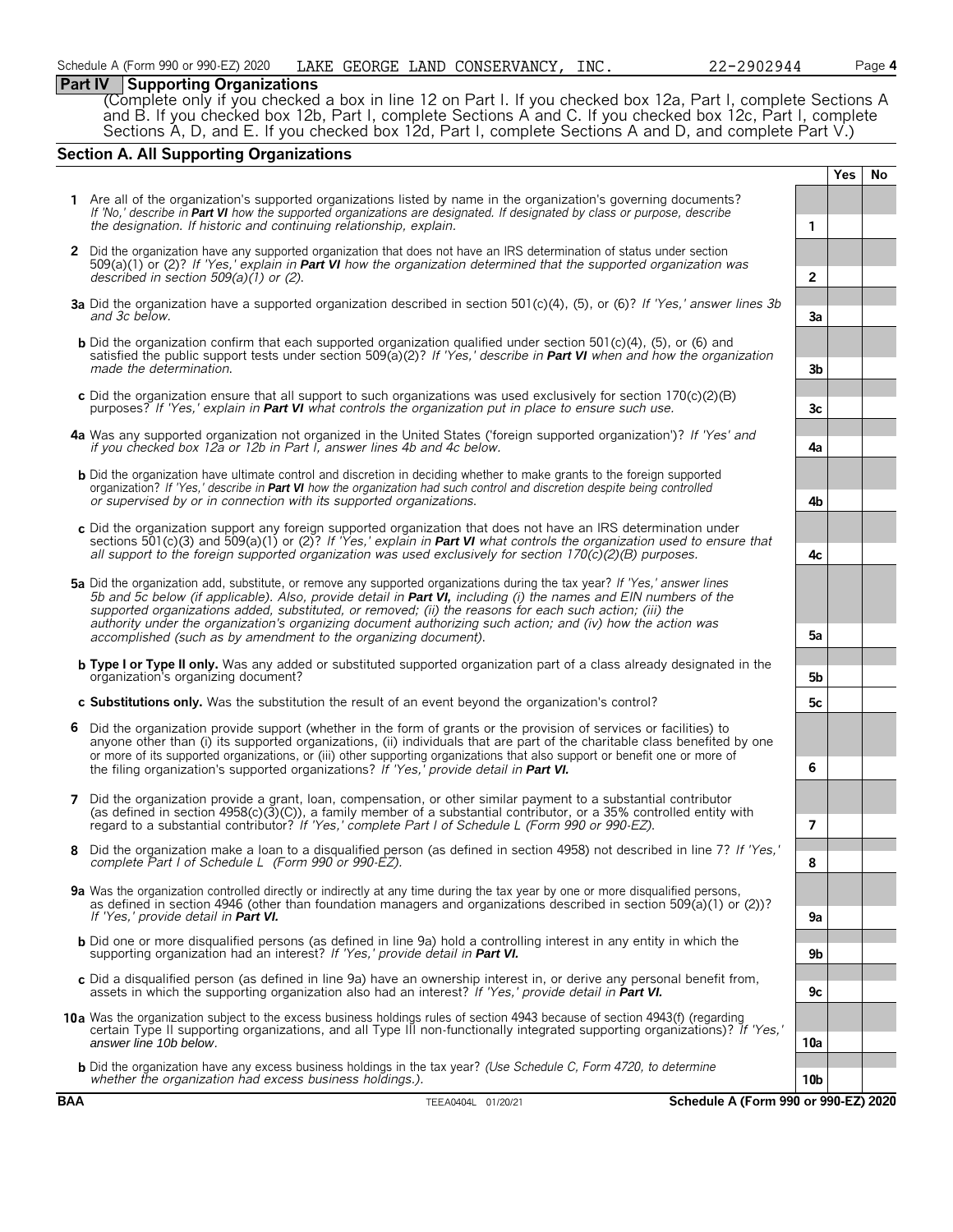**Yes No**

| <b>Part IV</b> | <b>Supporting Organizations (continued)</b>                                                                                                                                 |                 |     |     |
|----------------|-----------------------------------------------------------------------------------------------------------------------------------------------------------------------------|-----------------|-----|-----|
|                |                                                                                                                                                                             |                 | Yes | No. |
| 11             | Has the organization accepted a gift or contribution from any of the following persons?                                                                                     |                 |     |     |
|                | a A person who directly or indirectly controls, either alone or together with persons described in lines 11b and 11c below, the governing body of a supported organization? |                 |     |     |
|                |                                                                                                                                                                             | 11a             |     |     |
|                | <b>b</b> A family member of a person described in line 11a above?                                                                                                           | 11 <sub>b</sub> |     |     |
|                | C A 35% controlled entity of a person described in line 11a or 11b above? If 'Yes' to line 11a, 11b, or 11c, provide detail in Part VI.                                     | 11c             |     |     |

#### **Section B. Type I Supporting Organizations**

- **1** Did the governing body, members of the governing body, officers acting in their official capacity, or membership of one or more supported organizations have the power to regularly appoint or elect at least a majority of the organization's officers, directors, or trustees at all times during the tax year? *If 'No,' describe in Part VI how the supported organization(s) effectively operated, supervised, or controlled the organization's activities. If the organization had more than one supported organization, describe how the powers to appoint and/or remove officers, directors, or trustees were allocated among the supported organizations and what conditions or restrictions, if any, applied to such powers* **1** *during the tax* year.
- **2** Did the organization operate for the benefit of any supported organization other than the supported organization(s) that operated, supervised, or controlled the supporting organization? *If 'Yes,' explain in Part VI how providing such benefit carried out the purposes of the supported organization(s) that operated, supervised, or controlled the supporting organization.* **2**

#### **Section C. Type II Supporting Organizations**

**Yes No 1** Were a majority of the organization's directors or trustees during the tax year also a majority of the directors or trustees of each of the organization's supported organization(s)? *If 'No,' describe in Part VI how control or management of the supporting organization was vested in the same persons that controlled or managed the supported organization(s).* **1**

#### **Section D. All Type III Supporting Organizations**

|                                                                                                                                                                                                                                                                                                                                                                                       | res) |  |
|---------------------------------------------------------------------------------------------------------------------------------------------------------------------------------------------------------------------------------------------------------------------------------------------------------------------------------------------------------------------------------------|------|--|
| 1 Did the organization provide to each of its supported organizations, by the last day of the fifth month of the<br>organization's tax year, (i) a written notice describing the type and amount of support provided during the prior tax<br>year, (ii) a copy of the Form 990 that was most recently filed as of the date of notification, and (iii) copies of the                   |      |  |
| organization's governing documents in effect on the date of notification, to the extent not previously provided?                                                                                                                                                                                                                                                                      |      |  |
| 2 Were any of the organization's officers, directors, or trustees either (i) appointed or elected by the supported organization(s) or (ii) serving on the governing body of a supported organization? If 'No,' explain in Part                                                                                                                                                        |      |  |
|                                                                                                                                                                                                                                                                                                                                                                                       |      |  |
| 3 By reason of the relationship described in line 2, above, did the organization's supported organizations have a significant<br>voice in the organization's investment policies and in directing the use of the organization's income or assets at<br>all times during the tax year? If 'Yes,' describe in <b>Part VI</b> the role the organization's supported organizations played |      |  |
| in this regard.                                                                                                                                                                                                                                                                                                                                                                       |      |  |

#### **Section E. Type III Functionally Integrated Supporting Organizations**

- **1** *Check the box next to the method that the organization used to satisfy the Integral Part Test during the year (see instructions).* 
	- **a** The organization satisfied the Activities Test. *Complete line 2 below.*
	- **b** The organization is the parent of each of its supported organizations. *Complete line 3 below.*
	- **c** The organization supported a governmental entity. *Describe in Part VI how you supported a governmental entity (see instructions).*

#### **2** Activities Test. *Answer lines 2a and 2b below.* **Yes No**

- **a** Did substantially all of the organization's activities during the tax year directly further the exempt purposes of the supported organization(s) to which the organization was responsive? *If 'Yes,' then in Part VI identify those supported organizations and explain how these activities directly furthered their exempt purposes, how the organization was responsive to those supported organizations, and how the organization determined that these activities constituted substantially all of its activities.* **2a**
- **b** Did the activities described in line 2a, above, constitute activities that, but for the organization's involvement, one or more of the organization's supported organization(s) would have been engaged in? *If 'Yes,' explain in Part VI the reasons for the organization's position that its supported organization(s) would have engaged in these activities but for the organization's involvement.* **2b**
- **3** Parent of Supported Organizations. *Answer lines 3a and 3b below.*
- **a** Did the organization have the power to regularly appoint or elect a majority of the officers, directors, or trustees of each of the supported organizations? *If 'Yes' or 'No,' provide details in Part VI.* **3a**
- **b** Did the organization exercise a substantial degree of direction over the policies, programs, and activities of each of its supported organizations? *If 'Yes,' describe in Part VI the role played by the organization in this regard.* **3b**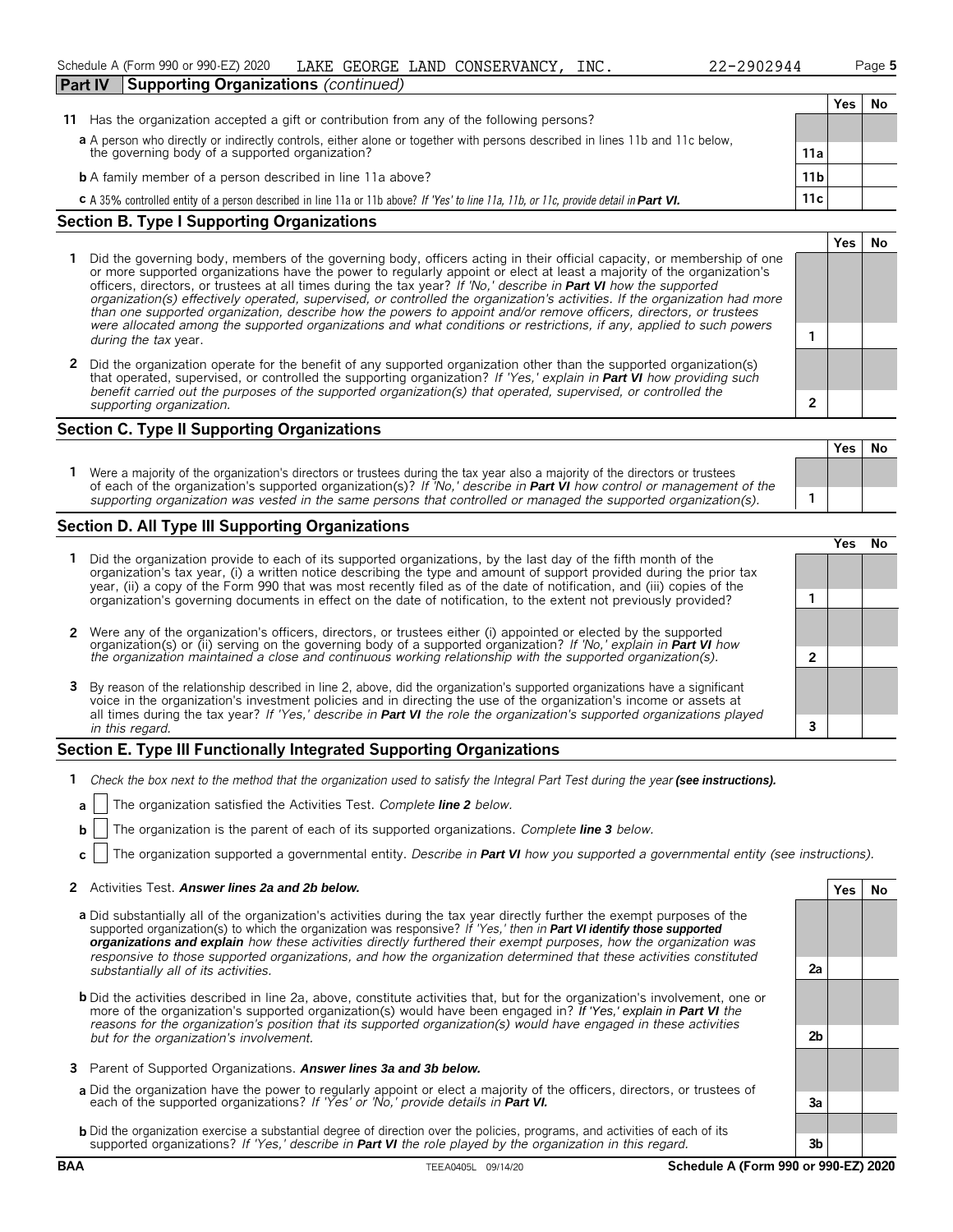| Schedule A (Form 990 or 990-EZ) 2020 LAKE GEORGE LAND CONSERVANCY, INC.          |  | 22-2902944 |
|----------------------------------------------------------------------------------|--|------------|
| Part V   Type III Non-Functionally Integrated 509(a)(3) Supporting Organizations |  |            |

| $\mathbf{1}$ | Check here if the organization satisfied the Integral Part Test as a qualifying trust on Nov. 20, 1970 (explain in Part VI). See<br><b>instructions.</b> All other Type III non-functionally integrated supporting organizations must complete Sections A through E. |                |                |                                |  |  |
|--------------|----------------------------------------------------------------------------------------------------------------------------------------------------------------------------------------------------------------------------------------------------------------------|----------------|----------------|--------------------------------|--|--|
|              | Section A - Adjusted Net Income                                                                                                                                                                                                                                      |                | (A) Prior Year | (B) Current Year<br>(optional) |  |  |
|              | 1 Net short-term capital gain                                                                                                                                                                                                                                        | 1              |                |                                |  |  |
| $\mathbf{2}$ | Recoveries of prior-year distributions                                                                                                                                                                                                                               | $\overline{2}$ |                |                                |  |  |
| 3            | Other gross income (see instructions)                                                                                                                                                                                                                                | 3              |                |                                |  |  |
|              | 4 Add lines 1 through 3.                                                                                                                                                                                                                                             | 4              |                |                                |  |  |
| 5            | Depreciation and depletion                                                                                                                                                                                                                                           | 5              |                |                                |  |  |
| 6            | Portion of operating expenses paid or incurred for production or collection of gross<br>income or for management, conservation, or maintenance of property held for<br>production of income (see instructions)                                                       | 6              |                |                                |  |  |
| 7            | Other expenses (see instructions)                                                                                                                                                                                                                                    | $\overline{7}$ |                |                                |  |  |
| 8            | <b>Adjusted Net Income</b> (subtract lines 5, 6, and 7 from line 4)                                                                                                                                                                                                  | 8              |                |                                |  |  |
|              | <b>Section B - Minimum Asset Amount</b>                                                                                                                                                                                                                              |                | (A) Prior Year | (B) Current Year<br>(optional) |  |  |
| 1            | Aggregate fair market value of all non-exempt-use assets (see instructions for short<br>tax year or assets held for part of year):                                                                                                                                   |                |                |                                |  |  |
|              | <b>a</b> Average monthly value of securities                                                                                                                                                                                                                         | 1a             |                |                                |  |  |
|              | <b>b</b> Average monthly cash balances                                                                                                                                                                                                                               | 1 <sub>b</sub> |                |                                |  |  |
|              | c Fair market value of other non-exempt-use assets                                                                                                                                                                                                                   | 1c             |                |                                |  |  |
|              | <b>d Total</b> (add lines 1a, 1b, and 1c)                                                                                                                                                                                                                            | 1d             |                |                                |  |  |
|              | e Discount claimed for blockage or other factors<br>(explain in detail in Part VI):                                                                                                                                                                                  |                |                |                                |  |  |
|              | 2 Acquisition indebtedness applicable to non-exempt-use assets                                                                                                                                                                                                       | $\overline{2}$ |                |                                |  |  |
| 3            | Subtract line 2 from line 1d.                                                                                                                                                                                                                                        | 3              |                |                                |  |  |
| 4            | Cash deemed held for exempt use. Enter 0.015 of line 3 (for greater amount,<br>see instructions).                                                                                                                                                                    | 4              |                |                                |  |  |
|              | 5 Net value of non-exempt-use assets (subtract line 4 from line 3)                                                                                                                                                                                                   | 5              |                |                                |  |  |
| 6            | Multiply line 5 by 0.035.                                                                                                                                                                                                                                            | 6              |                |                                |  |  |
| 7            | Recoveries of prior-year distributions                                                                                                                                                                                                                               | 7              |                |                                |  |  |
| 8            | Minimum Asset Amount (add line 7 to line 6)                                                                                                                                                                                                                          | 8              |                |                                |  |  |
|              | Section C - Distributable Amount                                                                                                                                                                                                                                     |                |                | <b>Current Year</b>            |  |  |
| $\mathbf{1}$ | Adjusted net income for prior year (from Section A, line 8, column A)                                                                                                                                                                                                | 1              |                |                                |  |  |
| $\mathbf{2}$ | Enter $0.85$ of line $1.$                                                                                                                                                                                                                                            | $\overline{2}$ |                |                                |  |  |
|              | <b>3</b> Minimum asset amount for prior year (from Section B, line 8, column A)                                                                                                                                                                                      | 3              |                |                                |  |  |
| 4            | Enter greater of line 2 or line 3.                                                                                                                                                                                                                                   | 4              |                |                                |  |  |
| 5            | Income tax imposed in prior year                                                                                                                                                                                                                                     | 5              |                |                                |  |  |
| 6            | <b>Distributable Amount.</b> Subtract line 5 from line 4, unless subject to emergency<br>temporary reduction (see instructions).                                                                                                                                     | 6              |                |                                |  |  |

**7**  $\Box$  Check here if the current year is the organization's first as a non-functionally integrated Type III supporting organization (see instructions).

**BAA Schedule A (Form 990 or 990-EZ) 2020**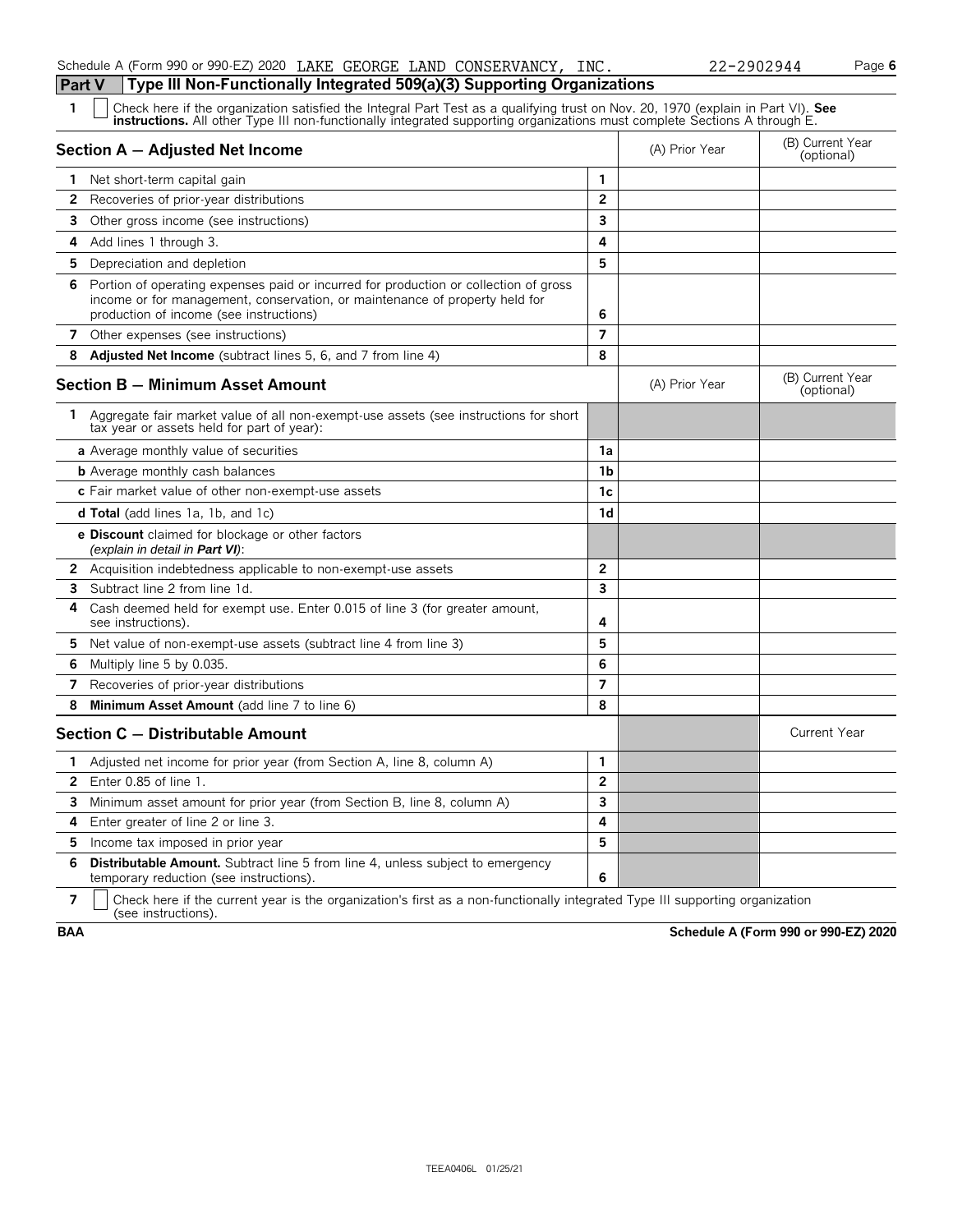| ∣ Part V<br>$\Box$ rype in Non-Functionally integrated 509(a)(3) Supporting Organizations ( <i>continued)</i>                                                                      |                                              |                                              |                |                                                  |
|------------------------------------------------------------------------------------------------------------------------------------------------------------------------------------|----------------------------------------------|----------------------------------------------|----------------|--------------------------------------------------|
| Section D - Distributions                                                                                                                                                          |                                              |                                              |                | <b>Current Year</b>                              |
| 1<br>Amounts paid to supported organizations to accomplish exempt purposes                                                                                                         |                                              |                                              | 1              |                                                  |
| 2 Amounts paid to perform activity that directly furthers exempt purposes of supported organizations,                                                                              |                                              |                                              |                |                                                  |
| in excess of income from activity                                                                                                                                                  |                                              |                                              | $\overline{2}$ |                                                  |
| 3 Administrative expenses paid to accomplish exempt purposes of supported organizations                                                                                            |                                              |                                              | 3              |                                                  |
| 4<br>Amounts paid to acquire exempt-use assets                                                                                                                                     |                                              |                                              | 4              |                                                  |
| 5<br>Qualified set-aside amounts (prior IRS approval required $-$ provide details in Part VI)                                                                                      |                                              |                                              | 5              |                                                  |
| 6.<br>Other distributions (describe in Part VI). See instructions.                                                                                                                 |                                              |                                              | 6              |                                                  |
| 7 Total annual distributions. Add lines 1 through 6.                                                                                                                               |                                              |                                              | $\overline{7}$ |                                                  |
| 8<br>Distributions to attentive supported organizations to which the organization is responsive (provide details<br>in Part VI). See instructions.                                 |                                              |                                              | 8              |                                                  |
| 9<br>Distributable amount for 2020 from Section C, line 6                                                                                                                          |                                              |                                              | 9              |                                                  |
| 10 Line 8 amount divided by line 9 amount                                                                                                                                          |                                              |                                              | 10             |                                                  |
| Section E - Distribution Allocations (see instructions)                                                                                                                            | (i)<br><b>Excess</b><br><b>Distributions</b> | (i)<br><b>Underdistributions</b><br>Pre-2020 |                | (iii)<br><b>Distributable</b><br>Amount for 2020 |
| 1 Distributable amount for 2020 from Section C, line 6                                                                                                                             |                                              |                                              |                |                                                  |
| 2 Underdistributions, if any, for years prior to 2020 (reasonable<br>cause required - explain in Part VI). See instructions.                                                       |                                              |                                              |                |                                                  |
| 3 Excess distributions carryover, if any, to 2020                                                                                                                                  |                                              |                                              |                |                                                  |
| a From 2015                                                                                                                                                                        |                                              |                                              |                |                                                  |
| <b>b</b> From 2016                                                                                                                                                                 |                                              |                                              |                |                                                  |
| c From 2017.                                                                                                                                                                       |                                              |                                              |                |                                                  |
| $d$ From 2018                                                                                                                                                                      |                                              |                                              |                |                                                  |
| e From 2019                                                                                                                                                                        |                                              |                                              |                |                                                  |
| f Total of lines 3a through 3e                                                                                                                                                     |                                              |                                              |                |                                                  |
| g Applied to underdistributions of prior years                                                                                                                                     |                                              |                                              |                |                                                  |
| h Applied to 2020 distributable amount                                                                                                                                             |                                              |                                              |                |                                                  |
| <i>i</i> Carryover from 2015 not applied (see instructions)                                                                                                                        |                                              |                                              |                |                                                  |
| j Remainder. Subtract lines 3g, 3h, and 3i from line 3f.                                                                                                                           |                                              |                                              |                |                                                  |
| Distributions for 2020 from Section D.<br>4<br>\$<br>line 7:                                                                                                                       |                                              |                                              |                |                                                  |
| a Applied to underdistributions of prior years                                                                                                                                     |                                              |                                              |                |                                                  |
| <b>b</b> Applied to 2020 distributable amount                                                                                                                                      |                                              |                                              |                |                                                  |
| c Remainder. Subtract lines 4a and 4b from line 4.                                                                                                                                 |                                              |                                              |                |                                                  |
| Remaining underdistributions for years prior to 2020, if any.<br>5<br>Subtract lines 3g and 4a from line 2. For result greater than<br>zero, explain in Part VI. See instructions. |                                              |                                              |                |                                                  |
| 6 Remaining underdistributions for 2020. Subtract lines 3h and 4b<br>from line 1. For result greater than zero, explain in Part VI. See<br>instructions.                           |                                              |                                              |                |                                                  |
| 7 Excess distributions carryover to 2021. Add lines 3j and 4c.                                                                                                                     |                                              |                                              |                |                                                  |
| Breakdown of line 7:<br>8                                                                                                                                                          |                                              |                                              |                |                                                  |
| <b>a</b> Excess from $2016$                                                                                                                                                        |                                              |                                              |                |                                                  |
| <b>b</b> Excess from 2017.                                                                                                                                                         |                                              |                                              |                |                                                  |
| $c$ Excess from 2018                                                                                                                                                               |                                              |                                              |                |                                                  |
| $d$ Excess from 2019                                                                                                                                                               |                                              |                                              |                |                                                  |
| <b>e</b> Excess from 2020.                                                                                                                                                         |                                              |                                              |                |                                                  |

**BAA Schedule A (Form 990 or 990-EZ) 2020**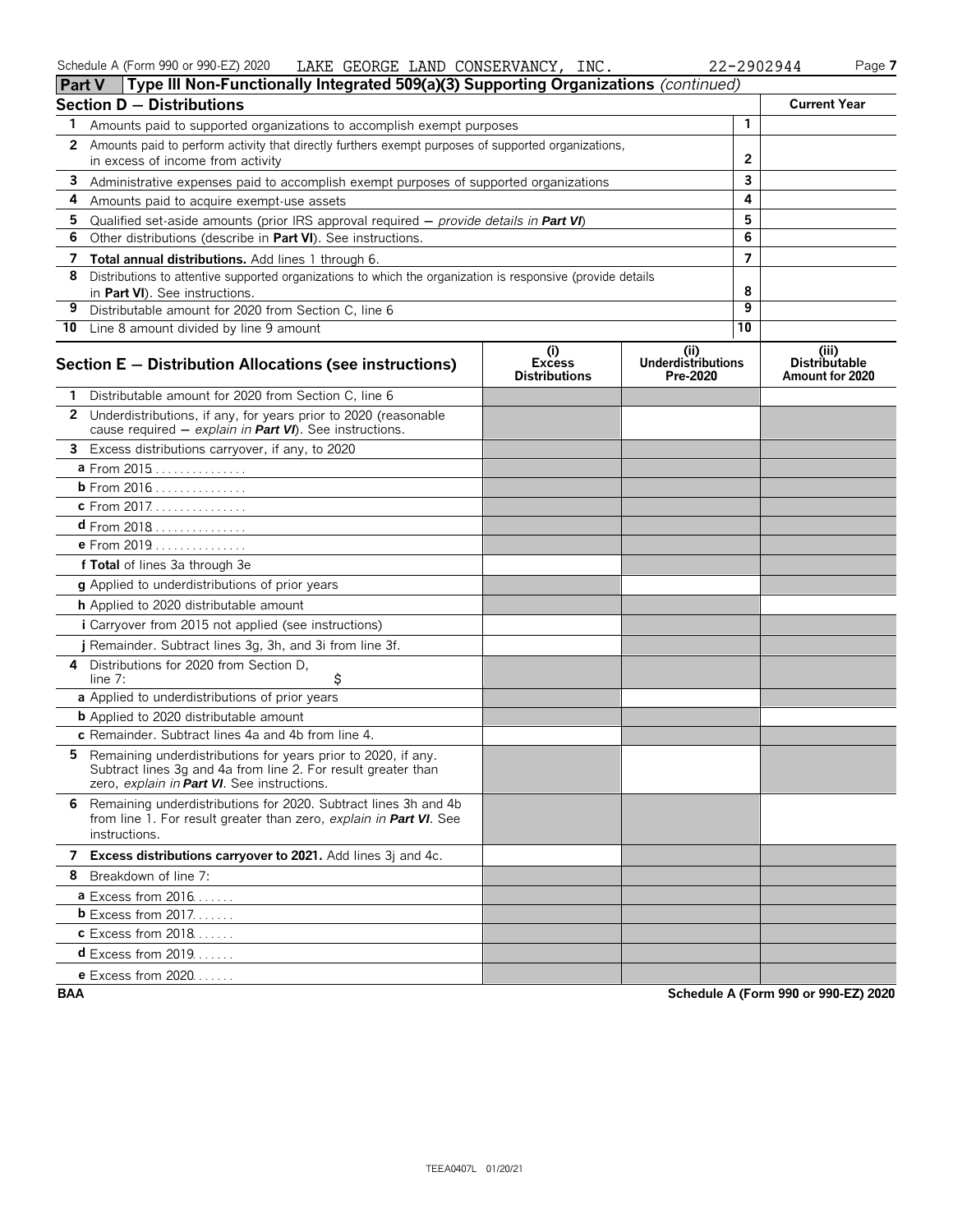|                | Schedule A (Form 990 or 990-EZ) 2020                                                           |  | LAKE GEORGE LAND CONSERVANCY, INC. | 22-2902944                                                                                                             | Page 8 |
|----------------|------------------------------------------------------------------------------------------------|--|------------------------------------|------------------------------------------------------------------------------------------------------------------------|--------|
| <b>Part VI</b> |                                                                                                |  |                                    | Supplemental Information. Provide the explanations required by Part II, line 10; Part II, line 17a or 17b; Part        |        |
|                |                                                                                                |  |                                    | III, line 12; Part IV, Section A, lines 1, 2, 3b, 3c, 4b, 4c, 5a, 6, 9a, 9b, 9c, 11a, 11b, and 11c; Part IV, Section   |        |
|                |                                                                                                |  |                                    | B, lines 1 and 2; Part IV, Section C, line 1; Part IV, Section D, lines 2 and 3; Part IV, Section E, lines 1c, 2a, 2b, |        |
|                |                                                                                                |  |                                    | 3a, and 3b; Part V, line 1; Part V, Section B, line 1e; Part V, Section D, lines 5, 6, and 8; and Part V, Section E,   |        |
|                | lines 2, 5, and 6. Also complete this part for any additional information. (See instructions.) |  |                                    |                                                                                                                        |        |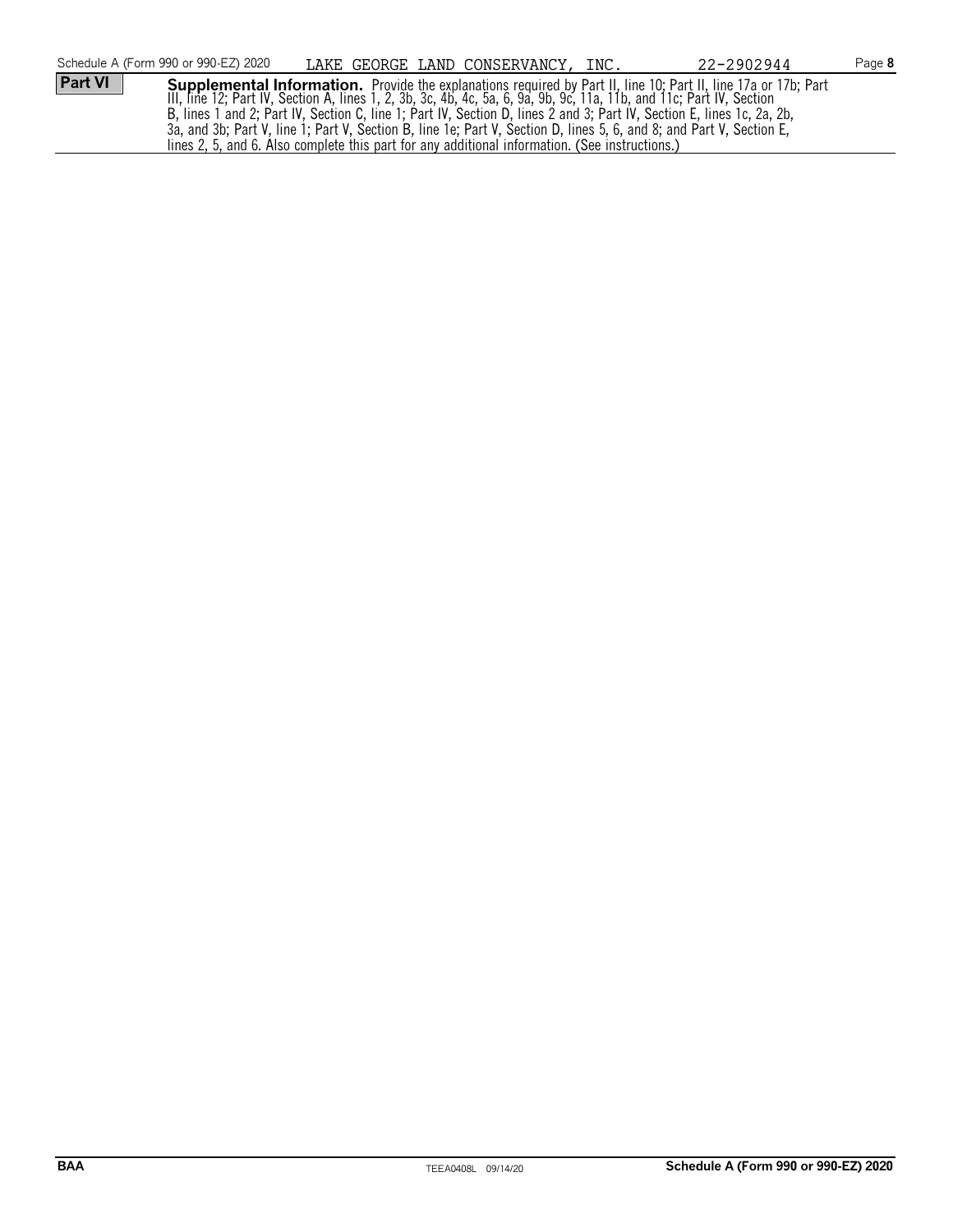| <b>SCHEDULE C</b>    |  |  |  |
|----------------------|--|--|--|
| (Form 990 or 990-EZ) |  |  |  |

# **Political Campaign and Lobbying Activities**  $\frac{\text{OMB No. 1545-0047}}{2020}$

For Organizations Exempt From Income Tax Under section 501(c) and section 527

Department of the Treasury report of the **Complete if the organization is described below. ► Attach to Form 990 or Form 990-EZ. pen to Public<br>Internal Revenue Service reader of the Service report of the Uniternal Revenue** 

| • Section 527 organizations: Complete Part I-A only.                                                                                                                                                                                                                                                                                                                                                                                                                                                                                                      | If the organization answered 'Yes,' on Form 990, Part IV, line 3, or Form 990-EZ, Part V, line 46 (Political Campaign Activities), then<br>• Section 501(c)(3) organizations: Complete Parts I-A and B. Do not complete Part I-C.<br>• Section 501(c) (other than section 501(c)(3)) organizations: Complete Parts I-A and C below. Do not complete Part I-B. |           |                                                                            |                                                                                                                                                             |  |
|-----------------------------------------------------------------------------------------------------------------------------------------------------------------------------------------------------------------------------------------------------------------------------------------------------------------------------------------------------------------------------------------------------------------------------------------------------------------------------------------------------------------------------------------------------------|---------------------------------------------------------------------------------------------------------------------------------------------------------------------------------------------------------------------------------------------------------------------------------------------------------------------------------------------------------------|-----------|----------------------------------------------------------------------------|-------------------------------------------------------------------------------------------------------------------------------------------------------------|--|
|                                                                                                                                                                                                                                                                                                                                                                                                                                                                                                                                                           | If the organization answered 'Yes,' on Form 990, Part IV, line 4, or Form 990-EZ, Part VI, line 47 (Lobbying Activities), then                                                                                                                                                                                                                                |           |                                                                            |                                                                                                                                                             |  |
|                                                                                                                                                                                                                                                                                                                                                                                                                                                                                                                                                           | • Section 501(c)(3) organizations that have filed Form 5768 (election under section 501(h)): Complete Part II-A. Do not complete Part II-B.                                                                                                                                                                                                                   |           |                                                                            |                                                                                                                                                             |  |
| Part II-A.                                                                                                                                                                                                                                                                                                                                                                                                                                                                                                                                                | Section 501(c)(3) organizations that have NOT filed Form 5768 (election under section 501(h)): Complete Part II-B. Do not complete                                                                                                                                                                                                                            |           |                                                                            |                                                                                                                                                             |  |
| (Proxy Tax) (See separate instructions), then<br>• Section 501(c)(4), (5), or (6) organizations: Complete Part III.                                                                                                                                                                                                                                                                                                                                                                                                                                       | If the organization answered 'Yes,' on Form 990, Part IV, line 5 (Proxy Tax) (See separate instructions) or Form 990-EZ, Part V, line 35c                                                                                                                                                                                                                     |           |                                                                            |                                                                                                                                                             |  |
| Name of organization                                                                                                                                                                                                                                                                                                                                                                                                                                                                                                                                      |                                                                                                                                                                                                                                                                                                                                                               |           | <b>Employer identification number</b>                                      |                                                                                                                                                             |  |
|                                                                                                                                                                                                                                                                                                                                                                                                                                                                                                                                                           |                                                                                                                                                                                                                                                                                                                                                               |           |                                                                            |                                                                                                                                                             |  |
| LAKE GEORGE LAND CONSERVANCY, INC.                                                                                                                                                                                                                                                                                                                                                                                                                                                                                                                        | Part I-A Complete if the organization is exempt under section 501(c) or is a section 527 organization.                                                                                                                                                                                                                                                        |           | 22-2902944                                                                 |                                                                                                                                                             |  |
|                                                                                                                                                                                                                                                                                                                                                                                                                                                                                                                                                           |                                                                                                                                                                                                                                                                                                                                                               |           |                                                                            |                                                                                                                                                             |  |
|                                                                                                                                                                                                                                                                                                                                                                                                                                                                                                                                                           | 1 Provide a description of the organization's direct and indirect political campaign activities in Part IV.<br>(See instructions for definition of 'political campaign activities')                                                                                                                                                                           |           |                                                                            |                                                                                                                                                             |  |
| $\overline{2}$                                                                                                                                                                                                                                                                                                                                                                                                                                                                                                                                            |                                                                                                                                                                                                                                                                                                                                                               |           |                                                                            |                                                                                                                                                             |  |
|                                                                                                                                                                                                                                                                                                                                                                                                                                                                                                                                                           |                                                                                                                                                                                                                                                                                                                                                               |           |                                                                            |                                                                                                                                                             |  |
|                                                                                                                                                                                                                                                                                                                                                                                                                                                                                                                                                           | Part I-B Complete if the organization is exempt under section 501(c)(3).                                                                                                                                                                                                                                                                                      |           |                                                                            |                                                                                                                                                             |  |
| 1.                                                                                                                                                                                                                                                                                                                                                                                                                                                                                                                                                        | Enter the amount of any excise tax incurred by the organization under section 4955                                                                                                                                                                                                                                                                            |           | $\triangleright$ \$                                                        | 0.                                                                                                                                                          |  |
| 2                                                                                                                                                                                                                                                                                                                                                                                                                                                                                                                                                         | Enter the amount of any excise tax incurred by organization managers under section 4955. ▶ \$                                                                                                                                                                                                                                                                 |           |                                                                            | 0.                                                                                                                                                          |  |
| 3                                                                                                                                                                                                                                                                                                                                                                                                                                                                                                                                                         |                                                                                                                                                                                                                                                                                                                                                               |           |                                                                            | Yes<br>No                                                                                                                                                   |  |
|                                                                                                                                                                                                                                                                                                                                                                                                                                                                                                                                                           |                                                                                                                                                                                                                                                                                                                                                               |           |                                                                            | Yes<br><b>No</b>                                                                                                                                            |  |
| <b>b</b> If 'Yes,' describe in Part IV.                                                                                                                                                                                                                                                                                                                                                                                                                                                                                                                   |                                                                                                                                                                                                                                                                                                                                                               |           |                                                                            |                                                                                                                                                             |  |
|                                                                                                                                                                                                                                                                                                                                                                                                                                                                                                                                                           | Part I-C Complete if the organization is exempt under section 501(c), except section 501(c)(3).                                                                                                                                                                                                                                                               |           |                                                                            |                                                                                                                                                             |  |
|                                                                                                                                                                                                                                                                                                                                                                                                                                                                                                                                                           | Enter the amount directly expended by the filing organization for section 527 exempt function activities                                                                                                                                                                                                                                                      |           | $\triangleright$ \$                                                        |                                                                                                                                                             |  |
| 2                                                                                                                                                                                                                                                                                                                                                                                                                                                                                                                                                         | Enter the amount of the filing organization's funds contributed to other organizations for section                                                                                                                                                                                                                                                            |           | ► \$                                                                       |                                                                                                                                                             |  |
| 3                                                                                                                                                                                                                                                                                                                                                                                                                                                                                                                                                         | Total exempt function expenditures. Add lines 1 and 2. Enter here and on Form 1120-POL,                                                                                                                                                                                                                                                                       |           |                                                                            |                                                                                                                                                             |  |
| 4                                                                                                                                                                                                                                                                                                                                                                                                                                                                                                                                                         |                                                                                                                                                                                                                                                                                                                                                               |           |                                                                            | Yes<br><b>No</b>                                                                                                                                            |  |
| Enter the names, addresses and employer identification number (EIN) of all section 527 political organizations to which the filing<br>5<br>organization made payments. For each organization listed, enter the amount paid from the filing organization's funds. Also enter the<br>amount of political contributions received that were promptly and directly delivered to a separate political organization, such as a separate<br>segregated fund or a political action committee (PAC). If additional space is needed, provide information in Part IV. |                                                                                                                                                                                                                                                                                                                                                               |           |                                                                            |                                                                                                                                                             |  |
| (a) Name                                                                                                                                                                                                                                                                                                                                                                                                                                                                                                                                                  | (b) Address                                                                                                                                                                                                                                                                                                                                                   | $(c)$ EIN | (d) Amount paid from<br>filing organization's<br>funds. If none, enter-0-. | (e) Amount of political<br>contributions received and<br>promptly and directly<br>delivered to a separate<br>political organization. If<br>none, enter -0-. |  |
| (1)                                                                                                                                                                                                                                                                                                                                                                                                                                                                                                                                                       |                                                                                                                                                                                                                                                                                                                                                               |           |                                                                            |                                                                                                                                                             |  |
| (2)                                                                                                                                                                                                                                                                                                                                                                                                                                                                                                                                                       |                                                                                                                                                                                                                                                                                                                                                               |           |                                                                            |                                                                                                                                                             |  |

**BAA For Paperwork Reduction Act Notice, see the Instructions for Form 990 or 990-EZ. Schedule C (Form 990 or 990-EZ) 2020**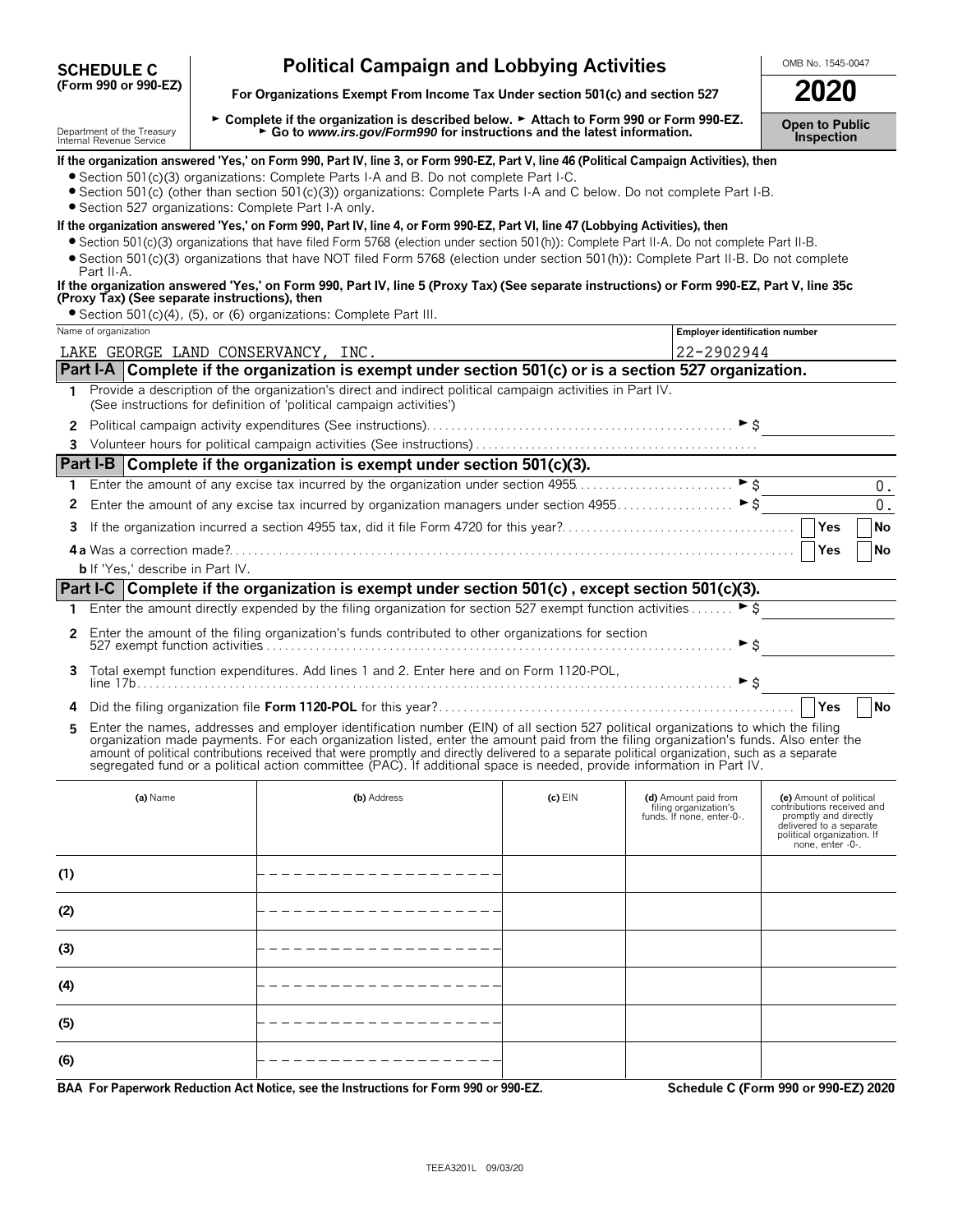| , nnnr<br>200<br>or 990-E7<br>Schedule<br>C (Form<br>, ZUZU<br>ັນນາ ດາ<br>LAIV | GEORGE<br>.AKF<br>. . | .ANF | CONSERVANCY. | INC | 7944.<br>'ur | $P$ ade. |
|--------------------------------------------------------------------------------|-----------------------|------|--------------|-----|--------------|----------|
|--------------------------------------------------------------------------------|-----------------------|------|--------------|-----|--------------|----------|

| 102944 | Ρa |
|--------|----|
|--------|----|

| <b>Part II-A</b><br>section 501(h)).                                                                                |                                        | Complete if the organization is exempt under section 501(c)(3) and filed Form 5768 (election under                                                                                                                        |            |                                     |                                |
|---------------------------------------------------------------------------------------------------------------------|----------------------------------------|---------------------------------------------------------------------------------------------------------------------------------------------------------------------------------------------------------------------------|------------|-------------------------------------|--------------------------------|
| A Check $\blacktriangleright$                                                                                       |                                        | if the filing organization belongs to an affiliated group (and list in Part IV each affiliated group member's name,                                                                                                       |            |                                     |                                |
|                                                                                                                     |                                        | address, EIN, expenses, and share of excess lobbying expenditures).                                                                                                                                                       |            |                                     |                                |
| Check $\blacktriangleright$<br>в                                                                                    |                                        | if the filing organization checked box A and 'limited control' provisions apply.                                                                                                                                          |            |                                     |                                |
|                                                                                                                     | <b>Limits on Lobbying Expenditures</b> | (The term 'expenditures' means amounts paid or incurred.)                                                                                                                                                                 |            | (a) Filing<br>organization's totals | (b) Affiliated<br>group totals |
| 1a Total lobbying expenditures to influence public opinion (grassroots lobbying)                                    |                                        |                                                                                                                                                                                                                           |            |                                     |                                |
| <b>b</b> Total lobbying expenditures to influence a legislative body (direct lobbying).                             |                                        |                                                                                                                                                                                                                           |            |                                     |                                |
|                                                                                                                     |                                        |                                                                                                                                                                                                                           |            |                                     |                                |
|                                                                                                                     |                                        |                                                                                                                                                                                                                           |            |                                     |                                |
|                                                                                                                     |                                        |                                                                                                                                                                                                                           |            |                                     |                                |
| f Lobbying nontaxable amount. Enter the amount from the following table in                                          |                                        |                                                                                                                                                                                                                           |            |                                     |                                |
| If the amount on line 1e, column (a) or (b) is:                                                                     |                                        | The lobbying nontaxable amount is:                                                                                                                                                                                        |            |                                     |                                |
| Not over \$500,000                                                                                                  |                                        | 20% of the amount on line 1e.                                                                                                                                                                                             |            |                                     |                                |
| Over \$500,000 but not over \$1,000,000                                                                             |                                        | \$100,000 plus 15% of the excess over \$500,000.                                                                                                                                                                          |            |                                     |                                |
| Over \$1,000,000 but not over \$1,500,000                                                                           |                                        | \$175,000 plus 10% of the excess over \$1,000,000.                                                                                                                                                                        |            |                                     |                                |
| Over \$1,500,000 but not over \$17,000,000                                                                          |                                        | \$225,000 plus 5% of the excess over \$1,500,000.                                                                                                                                                                         |            |                                     |                                |
| Over \$17,000,000                                                                                                   |                                        | \$1,000,000.                                                                                                                                                                                                              |            |                                     |                                |
|                                                                                                                     |                                        |                                                                                                                                                                                                                           |            |                                     |                                |
|                                                                                                                     |                                        |                                                                                                                                                                                                                           |            |                                     |                                |
|                                                                                                                     |                                        |                                                                                                                                                                                                                           |            |                                     |                                |
| i If there is an amount other than zero on either line 1h or line 1i, did the organization file Form 4720 reporting |                                        |                                                                                                                                                                                                                           |            |                                     | <b>Yes</b><br>No               |
|                                                                                                                     |                                        | 4-Year Averaging Period Under Section 501(h)<br>(Some organizations that made a section 501(h) election do not have to complete all of the five<br>columns below. See the separate instructions for lines 2a through 2f.) |            |                                     |                                |
|                                                                                                                     |                                        | Lobbying Expenditures During 4-Year Averaging Period                                                                                                                                                                      |            |                                     |                                |
| Calendar year (or fiscal year<br>beginning in)                                                                      | (a) $2017$                             | (b) $2018$                                                                                                                                                                                                                | $(c)$ 2019 | $(d)$ 2020                          | (e) Total                      |
| 2a Lobbying nontaxable                                                                                              |                                        |                                                                                                                                                                                                                           |            |                                     |                                |

| 2a Lobbying nontaxable<br>amount                                     |  |  |  |
|----------------------------------------------------------------------|--|--|--|
| <b>b</b> Lobbying ceiling<br>amount (150% of line<br>2a, column (e)) |  |  |  |
| c Total lobbying<br>expenditures                                     |  |  |  |
| d Grassroots nontaxable<br>amount                                    |  |  |  |
| e Grassroots ceiling<br>amount (150% of line<br>2d, column (e))      |  |  |  |
|                                                                      |  |  |  |

**f** Grassroots lobbying expenditures

**BAA Schedule C (Form 990 or 990-EZ) 2020**

 $\mathcal{L}_{\mathcal{A}}$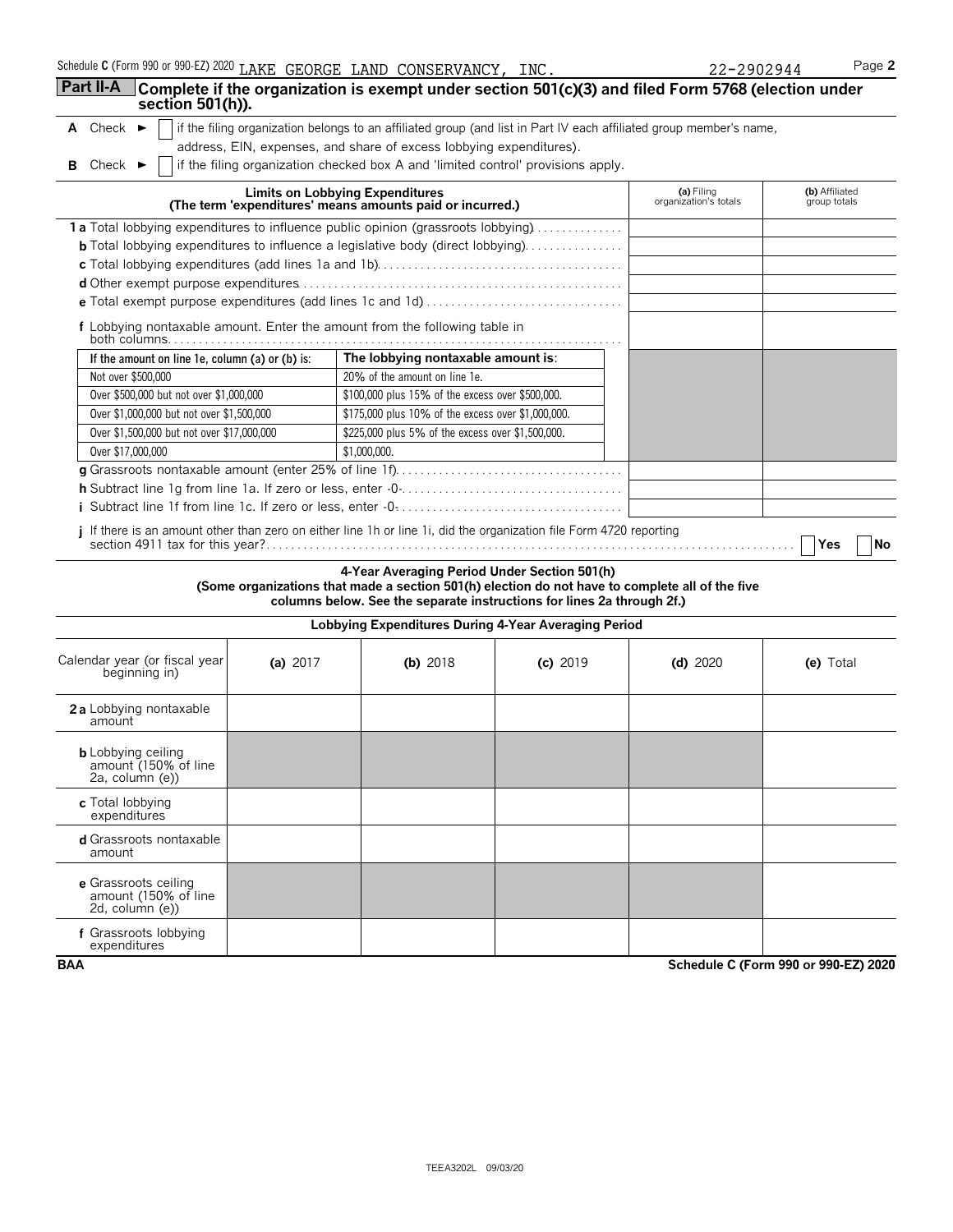### **Part II-B Complete if the organization is exempt under section 501(c)(3) and has NOT filed Form 5768 (election under section 501(h)).**

|                                                                                                                                                                                                                                                        |      | (a)          |  | (b)            |       |
|--------------------------------------------------------------------------------------------------------------------------------------------------------------------------------------------------------------------------------------------------------|------|--------------|--|----------------|-------|
| For each 'Yes' response on lines 1a through 1i below, provide in Part IV a detailed description<br>of the lobbying activity.                                                                                                                           | Yes. | No           |  | Amount         |       |
| SEE PART IV<br>During the year, did the filing organization attempt to influence foreign, national, state, or local<br>legislation, including any attempt to influence public opinion on a legislative matter or referendum,<br>through the use of:    |      |              |  |                |       |
| a Volunteers?.                                                                                                                                                                                                                                         |      | Χ            |  |                |       |
| <b>b</b> Paid staff or management (include compensation in expenses reported on lines 1c through 1i)?                                                                                                                                                  |      | Χ            |  |                |       |
|                                                                                                                                                                                                                                                        |      | Χ            |  |                |       |
|                                                                                                                                                                                                                                                        |      | Χ            |  |                |       |
|                                                                                                                                                                                                                                                        |      | Χ            |  |                |       |
|                                                                                                                                                                                                                                                        |      | X            |  |                |       |
|                                                                                                                                                                                                                                                        |      | X            |  |                |       |
| h Rallies, demonstrations, seminars, conventions, speeches, lectures, or any similar means?                                                                                                                                                            |      | Χ            |  |                |       |
| <i>i</i> Other activities?.                                                                                                                                                                                                                            |      | Χ            |  |                |       |
|                                                                                                                                                                                                                                                        |      |              |  |                | $0$ . |
| <b>2a</b> Did the activities in line 1 cause the organization to be not described in section $501(c)(3)$ ?                                                                                                                                             |      | X            |  |                |       |
|                                                                                                                                                                                                                                                        |      |              |  |                |       |
| c If 'Yes,' enter the amount of any tax incurred by organization managers under section $4912$                                                                                                                                                         |      |              |  |                |       |
| <b>d</b> If the filing organization incurred a section 4912 tax, did it file Form 4720 for this year?                                                                                                                                                  |      |              |  |                |       |
| Part III-A Complete if the organization is exempt under section 501(c)(4), section 501(c)(5), or<br>section 501(c)(6).                                                                                                                                 |      |              |  |                |       |
|                                                                                                                                                                                                                                                        |      |              |  | <b>Yes</b>     | No    |
|                                                                                                                                                                                                                                                        |      |              |  | $\mathbf{1}$   |       |
| 2                                                                                                                                                                                                                                                      |      |              |  | $\overline{2}$ |       |
| Did the organization agree to carry over lobbying and political campaign activity expenditures from the prior year?<br>3                                                                                                                               |      |              |  | $\mathbf{3}$   |       |
| <b>Part III-B</b><br>Complete if the organization is exempt under section 501(c)(4), section 501(c)(5), or section 501(c)<br>(6) and if either (a) BOTH Part III-A, lines 1 and 2, are answered 'No,' OR (b) Part III-A, line 3, is<br>answered 'Yes.' |      |              |  |                |       |
| 1.                                                                                                                                                                                                                                                     |      | $\mathbf{1}$ |  |                |       |
|                                                                                                                                                                                                                                                        |      |              |  |                |       |

| 2  | Section 162(e) nondeductible lobbying and political expenditures (do not include amounts of political<br>expenses for which the section 527(f) tax was paid).                                                                                      |                |  |
|----|----------------------------------------------------------------------------------------------------------------------------------------------------------------------------------------------------------------------------------------------------|----------------|--|
|    |                                                                                                                                                                                                                                                    | 2a             |  |
|    |                                                                                                                                                                                                                                                    | 2 <sub>b</sub> |  |
|    |                                                                                                                                                                                                                                                    | 2c             |  |
|    | 3 Aggregate amount reported in section 6033(e)(1)(A) notices of nondeductible section 162(e) dues                                                                                                                                                  |                |  |
|    | 4 If notices were sent and the amount on line 2c exceeds the amount on line 3, what portion of the excess<br>does the organization agree to carryover to the reasonable estimate of nondeductible lobbying and political<br>expenditure next year? |                |  |
| 5. |                                                                                                                                                                                                                                                    |                |  |
|    | Part IV Supplemental Information                                                                                                                                                                                                                   |                |  |

# **Part IV Supplemental Information**

Provide the descriptions required for Part I-A, line 1; Part I-B, line 4; Part I-C, line 5; Part II-A (affiliated group list); Part II-A, lines 1 and 2 (See instructions); and Part II-B, line 1. Also, complete this part for any additional information.

# **PART II-B - DESCRIPTION OF LOBBYING ACTIVITY**

ALL LOBBYING THAT WAS DONE ON BEHALF OF THE ORGANIZATION WAS PROVIDED PRO-BONO BY A

LOCAL LAW FIRM.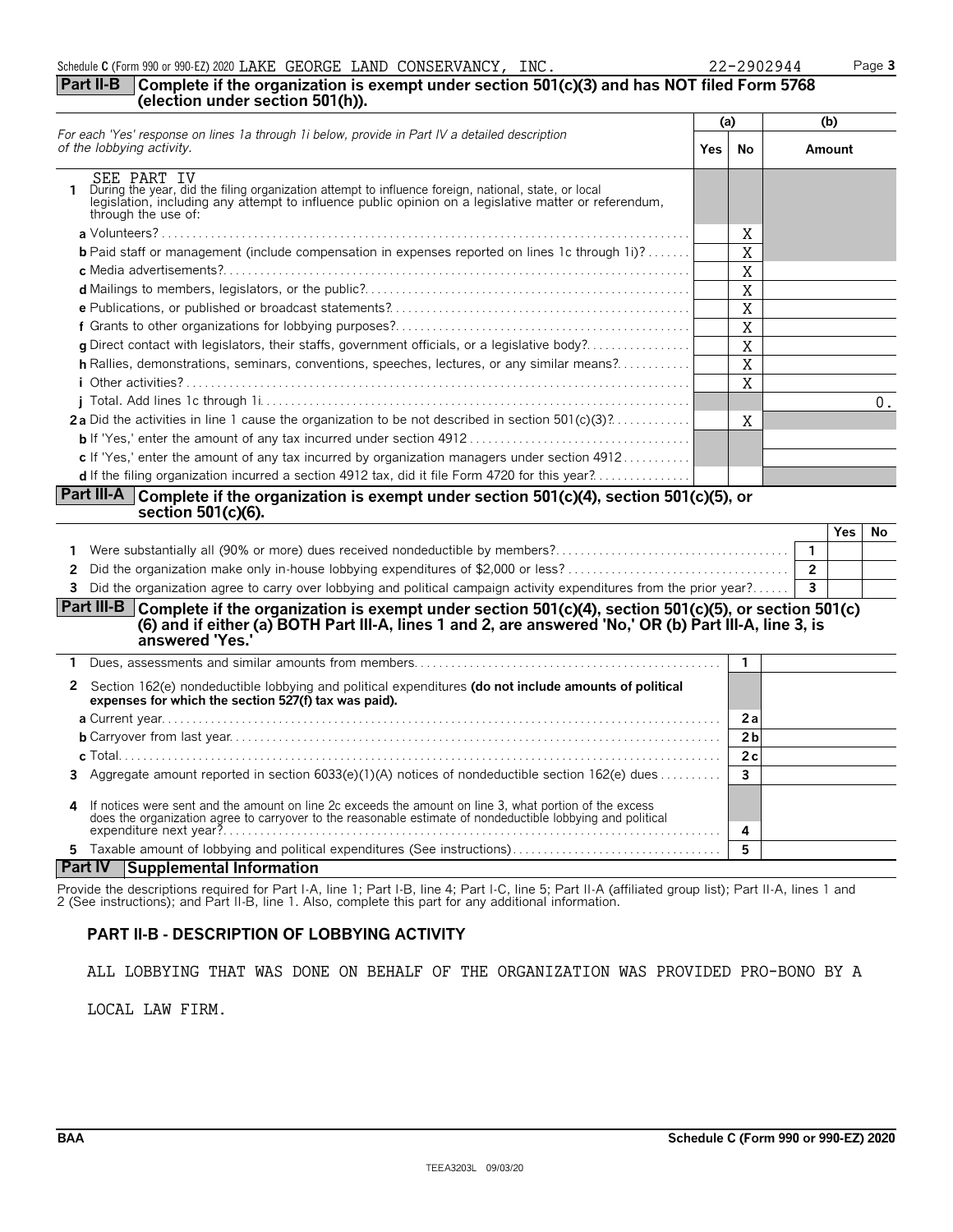| <b>SCHEDULE D</b> |  |
|-------------------|--|
| (Form 990)        |  |

# **SCHEDULE D**  $\begin{bmatrix} 0 \end{bmatrix}$  **Supplemental Financial Statements**  $\begin{bmatrix} 0 \end{bmatrix}$   $\begin{bmatrix} 0 \end{bmatrix}$   $\begin{bmatrix} 0 \end{bmatrix}$

**Part IV, line 6, 7, 8, 9, 10, 11a, 11b, 11c, 11d, 11e, 11f, 12a, or 12b.**<br>
Part IV, line 6, 7, 8, 9, 10, 11a, 11b, 11c, 11d, 11e, 11f, 12a, or 12b.

Attach to Form 990.

► Go to *www.irs.gov/Form990* for instructions and the latest information. Depen to Public<br>Inspection

|          | Department of the Treasury<br>Internal Revenue Service |                                                                               | Attach to Form 990.<br>► Go to www.irs.gov/Form990 for instructions and the latest information.                                                                                                                                                                                                                                                                                        |                                                                   |          |                                       | <b>Open to Public</b><br><b>Inspection</b> |
|----------|--------------------------------------------------------|-------------------------------------------------------------------------------|----------------------------------------------------------------------------------------------------------------------------------------------------------------------------------------------------------------------------------------------------------------------------------------------------------------------------------------------------------------------------------------|-------------------------------------------------------------------|----------|---------------------------------------|--------------------------------------------|
|          | Name of the organization                               |                                                                               |                                                                                                                                                                                                                                                                                                                                                                                        |                                                                   |          | <b>Employer identification number</b> |                                            |
|          |                                                        |                                                                               |                                                                                                                                                                                                                                                                                                                                                                                        |                                                                   |          |                                       |                                            |
|          |                                                        | LAKE GEORGE LAND CONSERVANCY, INC.                                            |                                                                                                                                                                                                                                                                                                                                                                                        |                                                                   |          | 22-2902944                            |                                            |
| Part I   |                                                        |                                                                               | Organizations Maintaining Donor Advised Funds or Other Similar Funds or Accounts.<br>Complete if the organization answered 'Yes' on Form 990, Part IV, line 6.                                                                                                                                                                                                                         |                                                                   |          |                                       |                                            |
|          |                                                        |                                                                               |                                                                                                                                                                                                                                                                                                                                                                                        |                                                                   |          |                                       |                                            |
| 1        |                                                        | Total number at end of year                                                   | (a) Donor advised funds                                                                                                                                                                                                                                                                                                                                                                |                                                                   |          | (b) Funds and other accounts          |                                            |
| 2        |                                                        | Aggregate value of contributions to (during year)                             |                                                                                                                                                                                                                                                                                                                                                                                        |                                                                   |          |                                       |                                            |
| 3        |                                                        | Aggregate value of grants from (during year)                                  |                                                                                                                                                                                                                                                                                                                                                                                        |                                                                   |          |                                       |                                            |
| 4        |                                                        | Aggregate value at end of year                                                |                                                                                                                                                                                                                                                                                                                                                                                        |                                                                   |          |                                       |                                            |
| 5        |                                                        |                                                                               | Did the organization inform all donors and donor advisors in writing that the assets held in donor advised funds<br>are the organization's property, subject to the organization's exclusive legal control?                                                                                                                                                                            |                                                                   |          | Yes                                   | No                                         |
| 6        |                                                        |                                                                               | Did the organization inform all grantees, donors, and donor advisors in writing that grant funds can be used only for charitable purposes and not for the benefit of the donor or donor advisor, or for any other purpose conf                                                                                                                                                         |                                                                   |          |                                       |                                            |
|          |                                                        |                                                                               |                                                                                                                                                                                                                                                                                                                                                                                        |                                                                   |          | Yes                                   | No                                         |
| Part II  |                                                        | <b>Conservation Easements.</b>                                                |                                                                                                                                                                                                                                                                                                                                                                                        |                                                                   |          |                                       |                                            |
|          |                                                        |                                                                               | Complete if the organization answered 'Yes' on Form 990, Part IV, line 7.                                                                                                                                                                                                                                                                                                              |                                                                   |          |                                       |                                            |
| 1.       |                                                        |                                                                               | Purpose(s) of conservation easements held by the organization (check all that apply).                                                                                                                                                                                                                                                                                                  |                                                                   |          |                                       |                                            |
|          |                                                        | Preservation of land for public use (for example, recreation or education)    |                                                                                                                                                                                                                                                                                                                                                                                        | $\overline{X}$ Preservation of a historically important land area |          |                                       |                                            |
|          |                                                        | Protection of natural habitat                                                 |                                                                                                                                                                                                                                                                                                                                                                                        | Preservation of a certified historic structure                    |          |                                       |                                            |
|          |                                                        | Preservation of open space                                                    |                                                                                                                                                                                                                                                                                                                                                                                        |                                                                   |          |                                       |                                            |
| 2        | last day of the tax year.                              |                                                                               | Complete lines 2a through 2d if the organization held a qualified conservation contribution in the form of a conservation easement on the                                                                                                                                                                                                                                              |                                                                   |          |                                       |                                            |
|          |                                                        |                                                                               |                                                                                                                                                                                                                                                                                                                                                                                        |                                                                   |          | Held at the End of the Tax Year       |                                            |
|          |                                                        |                                                                               |                                                                                                                                                                                                                                                                                                                                                                                        |                                                                   | $2a$ 19  |                                       |                                            |
|          |                                                        |                                                                               |                                                                                                                                                                                                                                                                                                                                                                                        |                                                                   | 2b 1,407 |                                       |                                            |
|          |                                                        |                                                                               | c Number of conservation easements on a certified historic structure included in (a)                                                                                                                                                                                                                                                                                                   |                                                                   | 2c       |                                       |                                            |
|          |                                                        |                                                                               | <b>d</b> Number of conservation easements included in (c) acquired after 7/25/06, and not on a historic                                                                                                                                                                                                                                                                                |                                                                   | 2d       |                                       |                                            |
|          | tax year ►                                             |                                                                               | Number of conservation easements modified, transferred, released, extinguished, or terminated by the organization during the                                                                                                                                                                                                                                                           |                                                                   |          |                                       |                                            |
|          |                                                        | Number of states where property subject to conservation easement is located ► |                                                                                                                                                                                                                                                                                                                                                                                        |                                                                   |          |                                       |                                            |
| 5        |                                                        |                                                                               | Does the organization have a written policy regarding the periodic monitoring, inspection, handling of violations,                                                                                                                                                                                                                                                                     |                                                                   |          | $\overline{X}$ Yes                    | No                                         |
| 6        |                                                        | 250                                                                           | Staff and volunteer hours devoted to monitoring, inspecting, handling of violations, and enforcing conservation easements during the year                                                                                                                                                                                                                                              |                                                                   |          |                                       |                                            |
| 7        | 5,000.                                                 |                                                                               | Amount of expenses incurred in monitoring, inspecting, handling of violations, and enforcing conservation easements during the year                                                                                                                                                                                                                                                    |                                                                   |          |                                       |                                            |
|          |                                                        |                                                                               | Does each conservation easement reported on line 2(d) above satisfy the requirements of section 170(h)(4)(B)(i)                                                                                                                                                                                                                                                                        |                                                                   |          | Yes                                   | No                                         |
| 9        | conservation easements.                                | SEE PART XIII                                                                 | In Part XIII, describe how the organization reports conservation easements in its revenue and expense statement and balance sheet, and<br>include, if applicable, the text of the footnote to the organization's financial statements that describes the organization's accounting for                                                                                                 |                                                                   |          |                                       |                                            |
| Part III |                                                        |                                                                               | Organizations Maintaining Collections of Art, Historical Treasures, or Other Similar Assets.<br>Complete if the organization answered 'Yes' on Form 990, Part IV, line 8.                                                                                                                                                                                                              |                                                                   |          |                                       |                                            |
|          |                                                        |                                                                               | 1a If the organization elected, as permitted under FASB ASC 958, not to report in its revenue statement and balance sheet works of art,<br>historical treasures, or other similar assets held for public exhibition, education, or research in furtherance of public service, provide in<br>Part XIII the text of the footnote to its financial statements that describes these items. |                                                                   |          |                                       |                                            |
|          |                                                        | following amounts relating to these items:                                    | b If the organization elected, as permitted under FASB ASC 958, to report in its revenue statement and balance sheet works of art,<br>historical treasures, or other similar assets held for public exhibition, education, or research in furtherance of public service, provide the                                                                                                   |                                                                   |          |                                       |                                            |
|          |                                                        |                                                                               |                                                                                                                                                                                                                                                                                                                                                                                        |                                                                   |          | ► \$<br>$\triangleright$ \$           |                                            |
|          |                                                        |                                                                               |                                                                                                                                                                                                                                                                                                                                                                                        |                                                                   |          |                                       |                                            |
|          |                                                        |                                                                               | 2 If the organization received or held works of art, historical treasures, or other similar assets for financial gain, provide the following<br>amounts required to be reported under FASB ASC 958 relating to these items:                                                                                                                                                            |                                                                   |          | ►S                                    |                                            |
|          |                                                        |                                                                               |                                                                                                                                                                                                                                                                                                                                                                                        |                                                                   |          | $\triangleright$ \$                   |                                            |
|          |                                                        |                                                                               | BAA For Paperwork Reduction Act Notice, see the Instructions for Form 990. TEEA3301L 08/18/20                                                                                                                                                                                                                                                                                          |                                                                   |          |                                       | Schedule D (Form 990) 2020                 |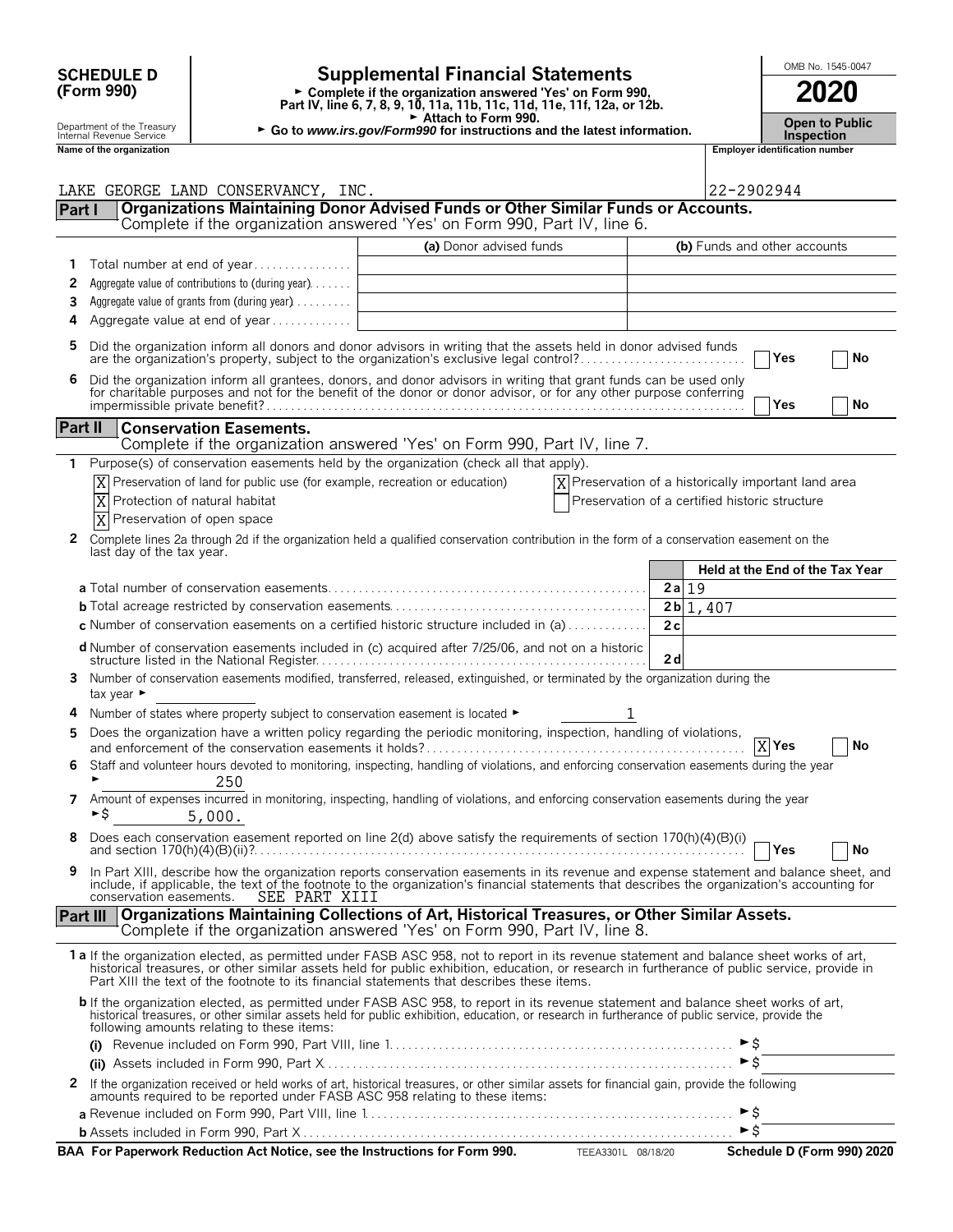| Schedule D (Form 990) 2020 LAKE GEORGE LAND CONSERVANCY, INC.                                                                                                                                                             |                  |                                         |                                    | 22-2902944                      | Page 2                     |
|---------------------------------------------------------------------------------------------------------------------------------------------------------------------------------------------------------------------------|------------------|-----------------------------------------|------------------------------------|---------------------------------|----------------------------|
| Organizations Maintaining Collections of Art, Historical Treasures, or Other Similar Assets (continued)<br>Part III                                                                                                       |                  |                                         |                                    |                                 |                            |
| 3<br>Using the organization's acquisition, accession, and other records, check any of the following that make significant use of its collection<br>items (check all that apply):                                          |                  |                                         |                                    |                                 |                            |
| Public exhibition<br>a                                                                                                                                                                                                    |                  | d                                       | Loan or exchange program           |                                 |                            |
| Scholarly research<br>b                                                                                                                                                                                                   |                  | Other<br>е                              |                                    |                                 |                            |
| Preservation for future generations<br>C<br>Provide a description of the organization's collections and explain how they further the organization's exempt purpose in<br>4                                                |                  |                                         |                                    |                                 |                            |
| Part XIII.                                                                                                                                                                                                                |                  |                                         |                                    |                                 |                            |
| During the year, did the organization solicit or receive donations of art, historical treasures, or other similar assets to be sold to raise funds rather than to be maintained as part of the organization's collection? |                  |                                         |                                    |                                 | No<br><b>Yes</b>           |
| <b>Escrow and Custodial Arrangements.</b> Complete if the organization answered 'Yes' on Form 990, Part IV,<br><b>Part IV</b>                                                                                             |                  |                                         |                                    |                                 |                            |
| line 9, or reported an amount on Form 990, Part X, line 21.                                                                                                                                                               |                  |                                         |                                    |                                 |                            |
| 1a Is the organization an agent, trustee, custodian or other intermediary for contributions or other assets not included                                                                                                  |                  |                                         |                                    |                                 | Yes<br>  No                |
| <b>b</b> If 'Yes,' explain the arrangement in Part XIII and complete the following table:                                                                                                                                 |                  |                                         |                                    |                                 |                            |
|                                                                                                                                                                                                                           |                  |                                         |                                    |                                 | Amount                     |
|                                                                                                                                                                                                                           |                  |                                         |                                    | 1 с                             |                            |
|                                                                                                                                                                                                                           |                  |                                         |                                    | 1 <sub>d</sub>                  |                            |
|                                                                                                                                                                                                                           |                  |                                         |                                    | 1е                              |                            |
|                                                                                                                                                                                                                           |                  |                                         |                                    | 1f                              |                            |
| 2a Did the organization include an amount on Form 990, Part X, line 21, for escrow or custodial account liability?                                                                                                        |                  |                                         |                                    |                                 | Yes<br>No                  |
|                                                                                                                                                                                                                           |                  |                                         |                                    |                                 |                            |
| <b>Part V</b><br><b>Endowment Funds.</b> Complete if the organization answered 'Yes' on Form 990, Part IV, line 10.                                                                                                       |                  |                                         |                                    |                                 |                            |
|                                                                                                                                                                                                                           | (a) Current year | (b) Prior year                          | (c) Two years back                 | (d) Three years back            | (e) Four years back        |
| <b>1 a</b> Beginning of year balance                                                                                                                                                                                      | 4,381,061.       | 3,830,500.                              | 3, 341, 145.                       | 2,740,369.                      | 2, 275, 234.               |
| $b$ Contributions                                                                                                                                                                                                         | 478,059.         | 541,593.                                | 300,000.                           | 300,000.                        | 100,000.                   |
|                                                                                                                                                                                                                           |                  |                                         |                                    |                                 |                            |
| c Net investment earnings, gains,<br>and losses                                                                                                                                                                           | 1,236,617.       | 174,085.                                | 254,499.                           | 300,776.                        | 365, 135.                  |
| <b>d</b> Grants or scholarships $\ldots \ldots$                                                                                                                                                                           |                  |                                         |                                    |                                 |                            |
| e Other expenditures for facilities                                                                                                                                                                                       |                  |                                         |                                    |                                 |                            |
| and programs                                                                                                                                                                                                              | 283,862.         | 165, 117.                               | 65,144.                            | 0.                              |                            |
| f Administrative expenses                                                                                                                                                                                                 |                  |                                         |                                    |                                 |                            |
| <b>g</b> End of year balance $\dots\dots\dots\dots$                                                                                                                                                                       | 5, 811, 875.     | 4,381,061.                              | 3,830,500.                         | 3,341,145.                      | 2,740,369.                 |
| 2 Provide the estimated percentage of the current year end balance (line 1g, column (a)) held as:                                                                                                                         |                  |                                         |                                    |                                 |                            |
| a Board designated or quasi-endowment $\blacktriangleright$                                                                                                                                                               |                  | $30.90*$                                |                                    |                                 |                            |
| <b>b</b> Permanent endowment ►                                                                                                                                                                                            | $69.10*$         |                                         |                                    |                                 |                            |
| c Term endowment ►                                                                                                                                                                                                        |                  |                                         |                                    |                                 |                            |
| The percentages on lines 2a, 2b, and 2c should equal 100%.                                                                                                                                                                |                  |                                         |                                    |                                 |                            |
| 3a Are there endowment funds not in the possession of the organization that are held and administered for the                                                                                                             |                  |                                         |                                    |                                 |                            |
| organization by:                                                                                                                                                                                                          |                  |                                         |                                    |                                 | Yes<br>No                  |
|                                                                                                                                                                                                                           |                  |                                         |                                    |                                 | $\mathbf X$<br>3a(i)       |
|                                                                                                                                                                                                                           |                  |                                         |                                    |                                 | X<br>3a(ii)                |
|                                                                                                                                                                                                                           |                  |                                         |                                    |                                 | 3 <sub>b</sub>             |
| 4 Describe in Part XIII the intended uses of the organization's endowment funds. SEE PART XIII                                                                                                                            |                  |                                         |                                    |                                 |                            |
| <b>Part VI</b> Land, Buildings, and Equipment.                                                                                                                                                                            |                  |                                         |                                    |                                 |                            |
| Complete if the organization answered 'Yes' on Form 990, Part IV, line 11a. See Form 990, Part X, line 10.                                                                                                                |                  |                                         |                                    |                                 |                            |
| Description of property                                                                                                                                                                                                   |                  | (a) Cost or other basis<br>(investment) | (b) Cost or other<br>basis (other) | (c) Accumulated<br>depreciation | (d) Book value             |
|                                                                                                                                                                                                                           |                  |                                         | 46,000.                            |                                 | 46,000.                    |
|                                                                                                                                                                                                                           |                  |                                         | 1,318,354.                         | 465, 426.                       | 852,928.                   |
| c Leasehold improvements                                                                                                                                                                                                  |                  |                                         | 89,141.                            | 4,940.                          | 84,201.                    |
|                                                                                                                                                                                                                           |                  |                                         | 117,446.                           | 53,861.                         | 63,585.                    |
|                                                                                                                                                                                                                           |                  |                                         | 9,315.                             | 9,315.                          | 0.                         |
| Total. Add lines 1a through 1e. (Column (d) must equal Form 990, Part X, column (B), line 10c.)                                                                                                                           |                  |                                         |                                    |                                 | 1,046,714.                 |
| <b>BAA</b>                                                                                                                                                                                                                |                  |                                         |                                    |                                 | Schedule D (Form 990) 2020 |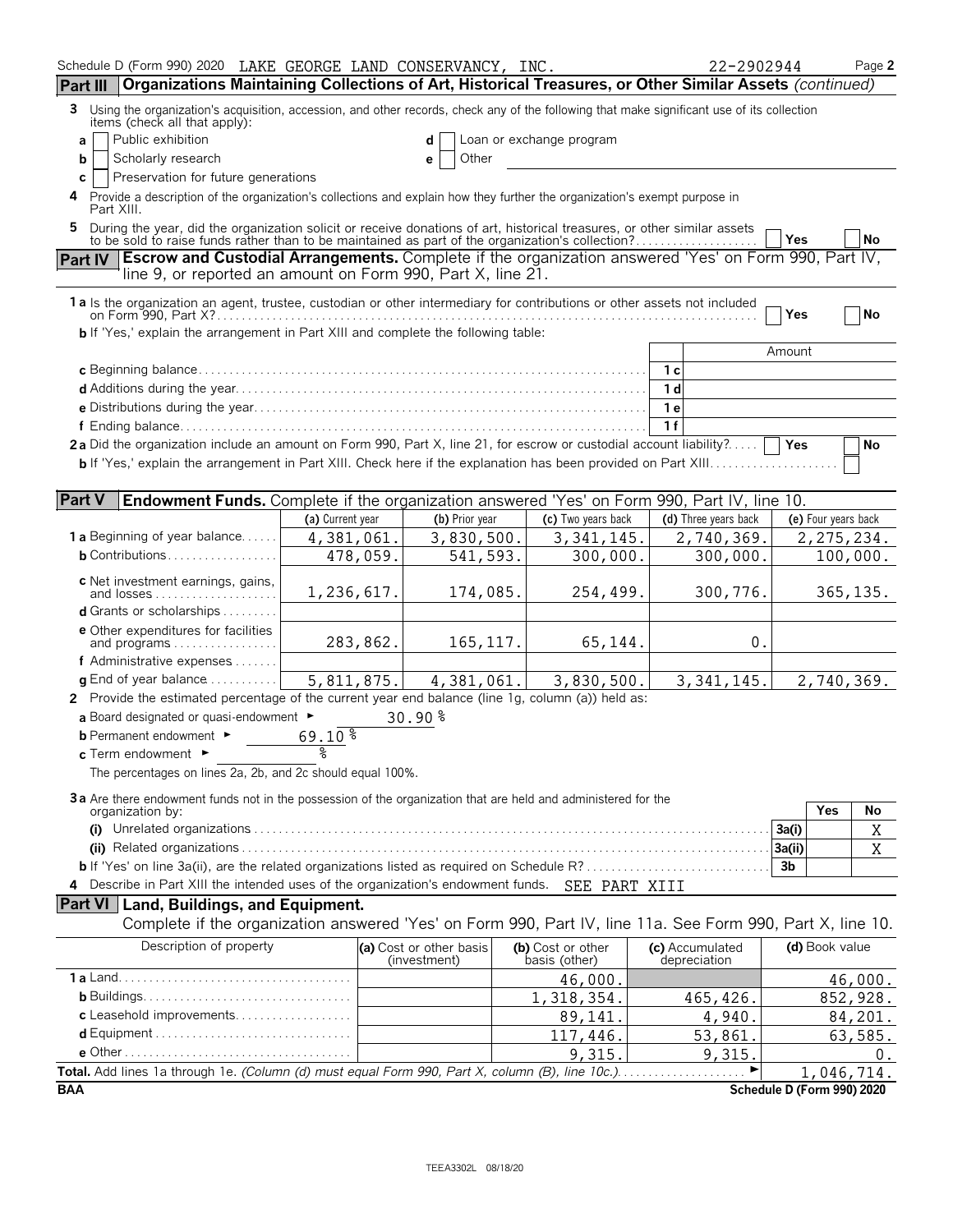| Part VII Investments - Other Securities.<br>Complete if the organization answered 'Yes' on Form 990, Part IV, line 11b. See Form 990, Part X, line 12.                                                                             |                              | N/A                                                       |                   |
|------------------------------------------------------------------------------------------------------------------------------------------------------------------------------------------------------------------------------------|------------------------------|-----------------------------------------------------------|-------------------|
| (a) Description of security or category (including name of security)                                                                                                                                                               | (b) Book value               | (c) Method of valuation: Cost or end-of-year market value |                   |
| (1) Financial derivatives                                                                                                                                                                                                          |                              |                                                           |                   |
|                                                                                                                                                                                                                                    |                              |                                                           |                   |
| (3) Other                                                                                                                                                                                                                          |                              |                                                           |                   |
|                                                                                                                                                                                                                                    |                              |                                                           |                   |
|                                                                                                                                                                                                                                    |                              |                                                           |                   |
| $\frac{(A)}{(B)}$<br>$\frac{(C)}{(C)}$                                                                                                                                                                                             |                              |                                                           |                   |
|                                                                                                                                                                                                                                    |                              |                                                           |                   |
| $\frac{1}{2}$                                                                                                                                                                                                                      |                              |                                                           |                   |
| (F)                                                                                                                                                                                                                                |                              |                                                           |                   |
| (G)                                                                                                                                                                                                                                |                              |                                                           |                   |
| (H)                                                                                                                                                                                                                                |                              |                                                           |                   |
| $($ l $)$                                                                                                                                                                                                                          |                              |                                                           |                   |
| Total. (Column (b) must equal Form 990, Part X, column (B) line 12.)                                                                                                                                                               |                              |                                                           |                   |
| <b>Investments - Program Related.</b><br><b>Part VIII</b><br>Complete if the organization answered 'Yes' on Form 990, Part IV, line 11c. See Form 990, Part X, line 13.                                                            |                              | N/A                                                       |                   |
| (a) Description of investment                                                                                                                                                                                                      | (b) Book value               | (c) Method of valuation: Cost or end-of-year market value |                   |
| (1)                                                                                                                                                                                                                                |                              |                                                           |                   |
| (2)                                                                                                                                                                                                                                |                              |                                                           |                   |
| (3)                                                                                                                                                                                                                                |                              |                                                           |                   |
| (4)                                                                                                                                                                                                                                |                              |                                                           |                   |
| (5)                                                                                                                                                                                                                                |                              |                                                           |                   |
| (6)                                                                                                                                                                                                                                |                              |                                                           |                   |
| (7)                                                                                                                                                                                                                                |                              |                                                           |                   |
| (8)                                                                                                                                                                                                                                |                              |                                                           |                   |
| (9)                                                                                                                                                                                                                                |                              |                                                           |                   |
| (10)                                                                                                                                                                                                                               |                              |                                                           |                   |
| Total. (Column (b) must equal Form 990, Part X, column (B) line 13.).<br>▶<br><b>Part IX</b><br><b>Other Assets.</b><br>Complete if the organization answered 'Yes' on Form 990, Part IV, line 11d. See Form 990, Part X, line 15. | (a) Description              |                                                           | (b) Book value    |
| (1) DEPOSIT ON LAND                                                                                                                                                                                                                |                              |                                                           | 305,000.          |
| (2) LAND HELD FOR CONSERVATION                                                                                                                                                                                                     |                              |                                                           | 16, 905, 013.     |
| (3) SECURITY DEPOSIT                                                                                                                                                                                                               |                              |                                                           | $\overline{3}46.$ |
| (4)                                                                                                                                                                                                                                |                              |                                                           |                   |
| $\overline{(5)}$                                                                                                                                                                                                                   |                              |                                                           |                   |
| (6)                                                                                                                                                                                                                                |                              |                                                           |                   |
| (7)                                                                                                                                                                                                                                |                              |                                                           |                   |
| (8)<br>(9)                                                                                                                                                                                                                         |                              |                                                           |                   |
| (10)                                                                                                                                                                                                                               |                              |                                                           |                   |
|                                                                                                                                                                                                                                    |                              | ▶                                                         |                   |
| <b>Other Liabilities.</b><br>Part X<br>Complete if the organization answered 'Yes' on Form 990, Part IV, line 11e or 11f. See Form 990, Part X, line 25.                                                                           |                              |                                                           | 17, 210, 359.     |
| 1.                                                                                                                                                                                                                                 | (a) Description of liability |                                                           | (b) Book value    |
| (1) Federal income taxes                                                                                                                                                                                                           |                              |                                                           |                   |
| (2) OTHER PAYABLE                                                                                                                                                                                                                  |                              |                                                           | 554.              |
| (3) SECURITY DEPOSIT                                                                                                                                                                                                               |                              |                                                           | 800.              |
| (4)                                                                                                                                                                                                                                |                              |                                                           |                   |
| (5)                                                                                                                                                                                                                                |                              |                                                           |                   |
| (6)                                                                                                                                                                                                                                |                              |                                                           |                   |
| (7)                                                                                                                                                                                                                                |                              |                                                           |                   |
| (8)                                                                                                                                                                                                                                |                              |                                                           |                   |
| $\overline{(9)}$                                                                                                                                                                                                                   |                              |                                                           |                   |
| (10)                                                                                                                                                                                                                               |                              |                                                           |                   |
| (11)                                                                                                                                                                                                                               |                              |                                                           |                   |
|                                                                                                                                                                                                                                    |                              |                                                           | 1,354.            |

**2.** Liability for uncertain tax positions. In Part XIII, provide the text of the footnote to the organization's financial statements that reports the organization's liability for uncertain tax positions under FASB ASC 740. Check here if the text of the footnote has been provided in Part XIII. . . . . . . . . . . . . . . . . . . . . . . . . . . . . . . . . . . . . . . . . . . . . . . . . . . . . . . . SEE PART XIIIX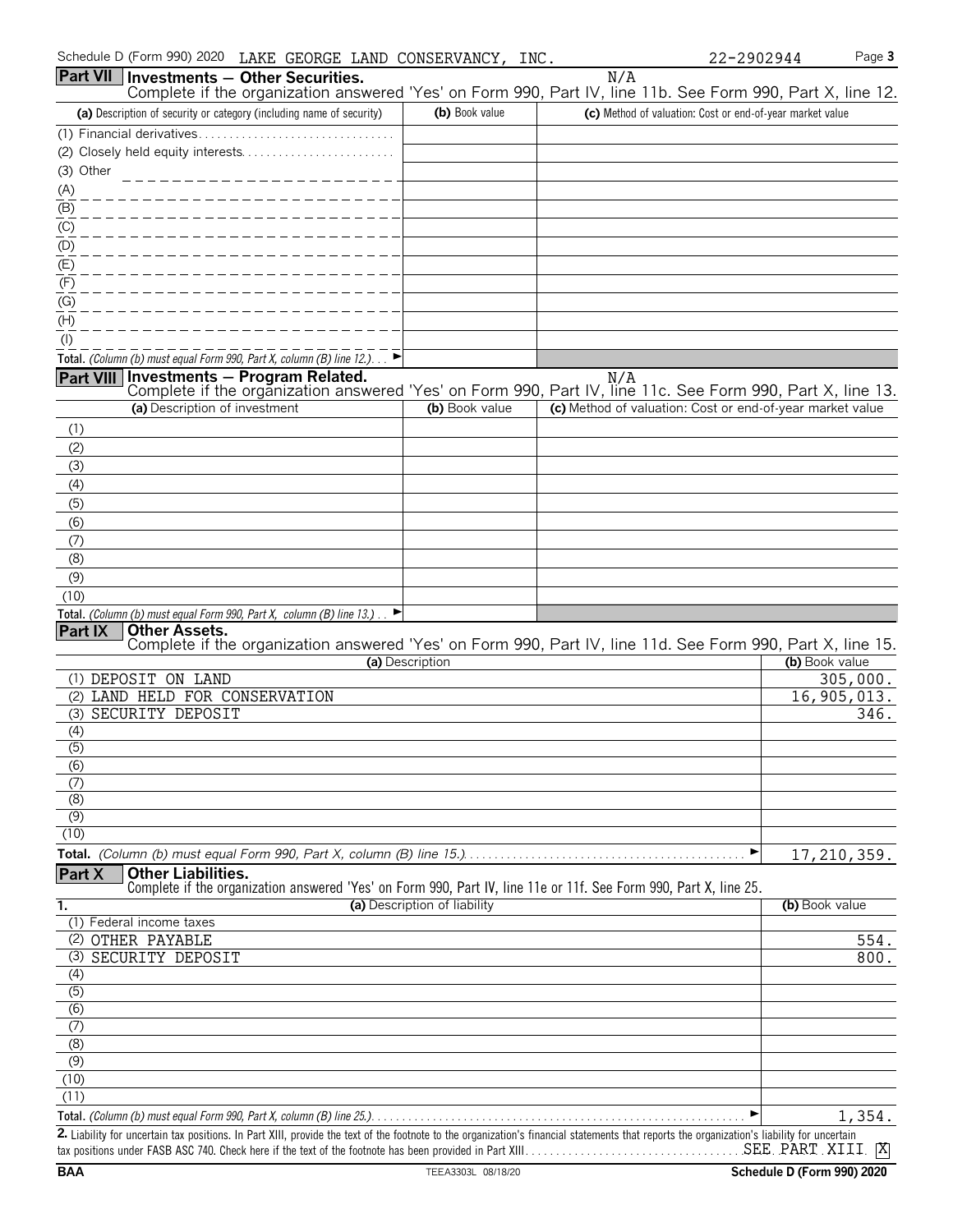| Schedule D (Form 990) 2020 LAKE GEORGE LAND CONSERVANCY, INC.                                      | 22-2902944     | Page 4     |
|----------------------------------------------------------------------------------------------------|----------------|------------|
| <b>Part XI</b> Reconciliation of Revenue per Audited Financial Statements With Revenue per Return. |                |            |
| Complete if the organization answered 'Yes' on Form 990, Part IV, line 12a.                        |                |            |
| 1                                                                                                  | $\mathbf{1}$   | 3,690,763. |
| Amounts included on line 1 but not on Form 990, Part VIII, line 12:<br>2                           |                |            |
| 1,101,486.                                                                                         |                |            |
| 2 <sub>b</sub><br>7,248.                                                                           |                |            |
|                                                                                                    |                |            |
|                                                                                                    |                |            |
|                                                                                                    | 2e             | 1,108,734. |
| 3                                                                                                  | 3              | 2,582,029. |
| Amounts included on Form 990, Part VIII, line 12, but not on line 1:                               |                |            |
| a Investment expenses not included on Form 990, Part VIII, line 7b. 4a<br>7,489.                   |                |            |
| 4 <sub>h</sub>                                                                                     |                |            |
|                                                                                                    | 4 c            | 7,489.     |
| 5 Total revenue. Add lines 3 and 4c. (This must equal Form 990, Part I, line 12.)                  | $5^{\circ}$    | 2,589,518. |
| Part XII   Reconciliation of Expenses per Audited Financial Statements With Expenses per Return.   |                |            |
| Complete if the organization answered 'Yes' on Form 990, Part IV, line 12a.                        |                |            |
|                                                                                                    | $\mathbf{1}$   | 926, 928.  |
| Amounts included on line 1 but not on Form 990, Part IX, line 25:<br>2                             |                |            |
| 7,248.                                                                                             |                |            |
| 2 <sub>b</sub>                                                                                     |                |            |
|                                                                                                    |                |            |
| 2d                                                                                                 |                |            |
|                                                                                                    | 2e             | 7,248.     |
| 3                                                                                                  | 3              | 919,680.   |
| Amounts included on Form 990, Part IX, line 25, but not on line 1:<br>4                            |                |            |
| <b>a</b> Investment expenses not included on Form 990, Part VIII, line 7b. 4a<br>7,489.            |                |            |
|                                                                                                    |                |            |
|                                                                                                    | 4 c            | 7,489.     |
|                                                                                                    | $\overline{5}$ | 927.169.   |
| Part XIII Supplemental Information.                                                                |                |            |

Provide the descriptions required for Part II, lines 3, 5, and 9; Part III, lines 1a and 4; Part IV, lines 1b and 2b; Part V,

line 4; Part X, line 2; Part XI, lines 2d and 4b; and Part XII, lines 2d and 4b. Also complete this part to provide any additional information.

#### **PART II, LINE 9 - ORGANIZATION REPORTING OF CONSERVATION EASEMENTS**

THE CONSERVATION EASEMENTS ARE INCLUDED IN LANDS HELD FOR CONSERVATION ON THE BALANCE

SHEET. CERTAIN DONATED EASEMENTS HAVE NOT BEEN VALUED FOR BALANCE SHEET PURPOSES. ALL

OTHER DONATED EASEMENTS HAVE BEEN VALUED AT FAIR MARKET VALUE AND ARE INCLUDED ON THE

BALANCE SHEET.

#### **PART V, LINE 4 - INTENDED USES OF ENDOWMENT FUND**

THE CONSERVANCY HOLDS REAL ESTATE INTERESTS ON CERTAIN PROPERTIES SURROUNDING LAKE

**BAA Schedule D (Form 990) 2020** GEORGE. THE STEWARDSHIP ENDOWMENT CONSISTS OF FUNDS DONOR RESTRICTED IN PERPETUITY,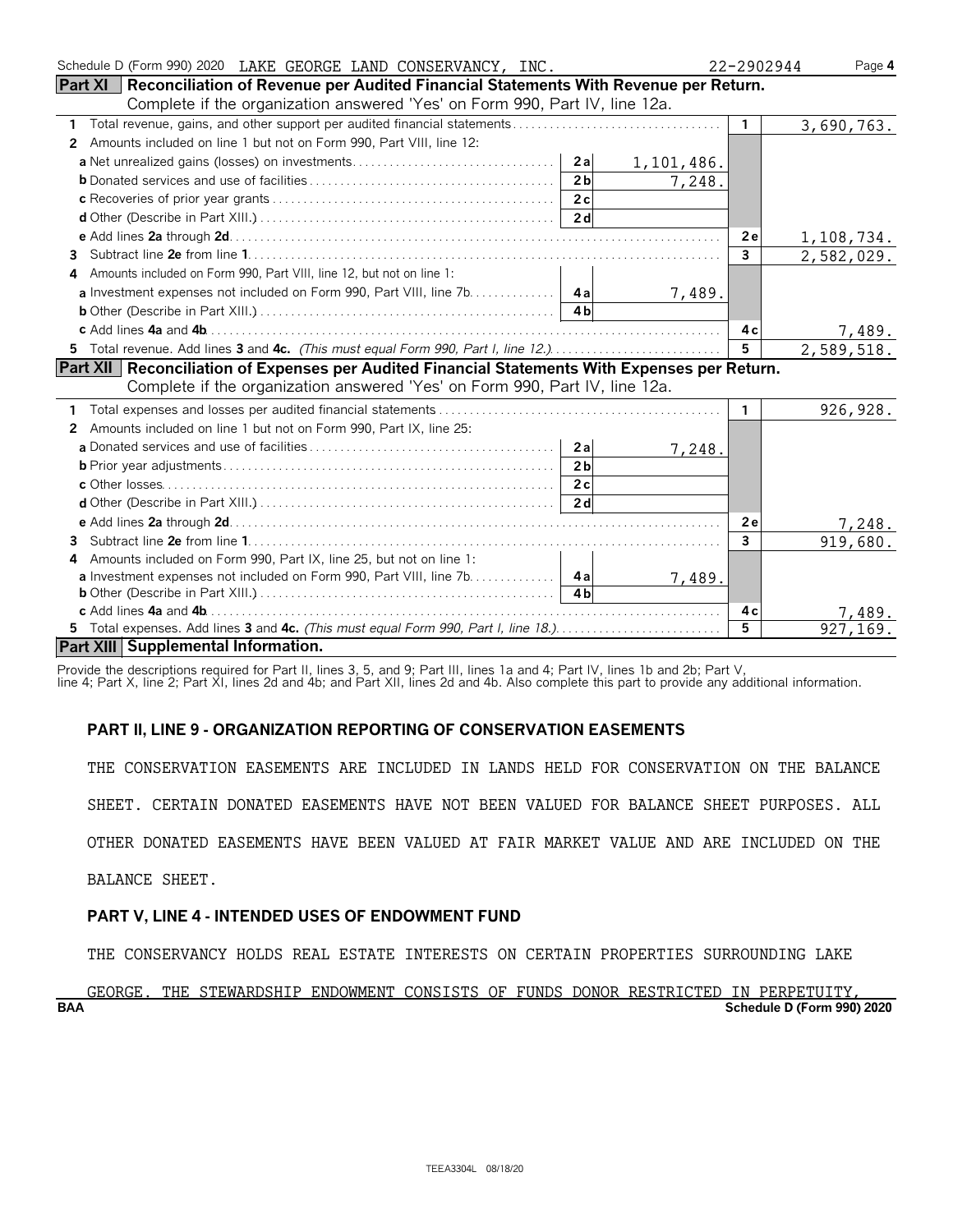#### **PART V, LINE 4 - INTENDED USES OF ENDOWMENT FUND (CONTINUED)**

THE INCOME FROM WHICH CAN BE USED FOR THE MANAGEMENT OF THE PROPERTIES OWNED AND MANAGED BY THE CONSERVANCY. NET ASSETS OF \$107,990 AND \$107,990 FOR THE YEARS ENDED JUNE 30, 2021 AND 2020, RESPECTIVELY, ARE DONOR RESTRICTED IN PERPETUITY FOR STEWARDSHIP PURPOSES. THE VIRGINIA ROWAN SMITH AND HIGH MOUNTAIN ENDOWMENTS WERE ESTABLISHED IN 2015 AND CONSISTED OF NET ASSETS OF \$3,909,582 AND \$3,453,186 FOR THE YEARS ENDED JUNE 30, 2021 AND 2020, RESPECTIVELY. THESE ENDOWMENTS ARE DONOR RESTRICTED IN PERPETUITY, THE INCOME FROM WHICH MAY BE USED FOR THE PURPOSE OF CONTINUING THE MISSION OF THE CONSERVANCY.

#### **PART X - FASB ASC 740 FOOTNOTE**

THE CONSERVANCY ACCOUNTS FOR UNCERTAINTY IN INCOME TAXES BY RECOGNIZING TAX POSITIONS IN THE FINANCIAL STATEMENTS WHEN IT IS MORE-LIKELY-THAN-NOT THE POSITIONS WILL BE SUSTAINED UPON EXAMINATION BY TAX AUTHORITIES. AS OF JUNE 30, 2021, THE CONSERVANCY BELIEVES THAT IT HAS APPROPRIATE SUPPORT FOR THE INCOME TAX POSITIONS TAKEN ON ITS TAX RETURNS AND, THEREFORE, BELIEVES THAT IT HAS NO UNCERTAIN TAX POSITIONS THAT WOULD HAVE A MATERIAL IMPACT ON THE FINANCIAL STATEMENTS. AS OF JUNE 30, 2021, THE TAX YEARS THAT REMAIN SUBJECT TO EXAMINATION BY TAXING AUTHORITIES BEGIN WITH 2018.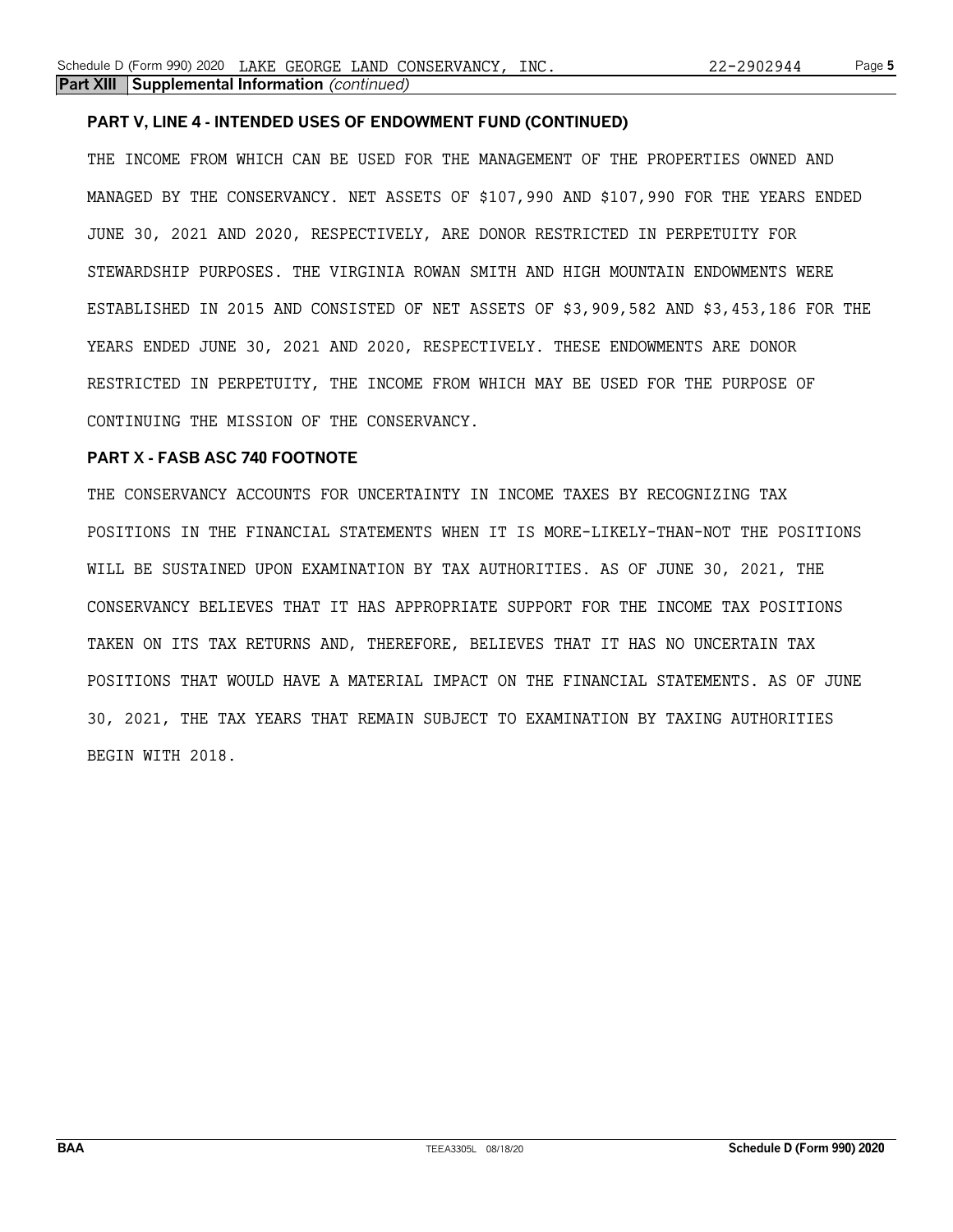|                                                                  |                                                                                                 |                                     |     |                                                                      | Supplemental Information Regarding Fundraising or Gaming Activities                                                                              |                                                                              | OMB No. 1545-0047                                       |
|------------------------------------------------------------------|-------------------------------------------------------------------------------------------------|-------------------------------------|-----|----------------------------------------------------------------------|--------------------------------------------------------------------------------------------------------------------------------------------------|------------------------------------------------------------------------------|---------------------------------------------------------|
| <b>SCHEDULE G</b><br>(Form 990 or 990-EZ)                        | Complete if the organization answered 'Yes' on Form 990, Part IV, line 17, 18, or 19, or if the |                                     |     |                                                                      |                                                                                                                                                  |                                                                              |                                                         |
| Department of the Treasury<br>Internal Revenue Service           | ► Go to www.irs.gov/Form990 for instructions and the latest information.                        | Open to Public<br><b>Inspection</b> |     |                                                                      |                                                                                                                                                  |                                                                              |                                                         |
| Name of the organization                                         |                                                                                                 | Employer identification number      |     |                                                                      |                                                                                                                                                  |                                                                              |                                                         |
| LAKE GEORGE LAND CONSERVANCY, INC.                               |                                                                                                 |                                     |     |                                                                      |                                                                                                                                                  | 22-2902944                                                                   |                                                         |
| Part I                                                           | Form 990-EZ filers are not required to complete this part.                                      |                                     |     |                                                                      | Fundraising Activities. Complete if the organization answered 'Yes' on Form 990, Part IV, line 17.                                               |                                                                              |                                                         |
| 1.                                                               |                                                                                                 |                                     |     |                                                                      | Indicate whether the organization raised funds through any of the following activities. Check all that apply.                                    |                                                                              |                                                         |
| X Mail solicitations<br>а                                        |                                                                                                 |                                     |     |                                                                      | <b>e</b> $\overline{X}$ Solicitation of non-government grants                                                                                    |                                                                              |                                                         |
| $\overline{X}$ Internet and email solicitations<br>b             |                                                                                                 |                                     |     |                                                                      | $f[\overline{X}]$ Solicitation of government grants                                                                                              |                                                                              |                                                         |
| Phone solicitations<br>c<br>$d$ $ X $<br>In-person solicitations |                                                                                                 |                                     |     |                                                                      | g  X Special fundraising events                                                                                                                  |                                                                              |                                                         |
|                                                                  |                                                                                                 |                                     |     |                                                                      | 2a Did the organization have a written or oral agreement with any individual (including officers, directors, trustees, or key                    |                                                                              |                                                         |
|                                                                  |                                                                                                 |                                     |     |                                                                      | employees listed in Form 990, Part VII) or entity in connection with professional fundraising services?                                          |                                                                              | $X$ No<br>Yes                                           |
| compensated at least \$5,000 by the organization.                |                                                                                                 |                                     |     |                                                                      | b If 'Yes,' list the 10 highest paid individuals or entities (fundraisers) pursuant to agreements under which the fundraiser is to be            |                                                                              |                                                         |
| (i) Name and address of individual<br>or entity (fundraiser)     |                                                                                                 | (ii) Activity                       |     | (iii) Did fundraiser<br>have custody or control<br>of contributions? | (iv) Gross receipts<br>from activity                                                                                                             | (v) Amount paid to<br>(or retained by)<br>fundraiser listed in<br>column (i) | (vi) Amount paid to<br>(or retained by)<br>organization |
|                                                                  |                                                                                                 |                                     | Yes | No                                                                   |                                                                                                                                                  |                                                                              |                                                         |
| 1                                                                |                                                                                                 |                                     |     |                                                                      |                                                                                                                                                  |                                                                              |                                                         |
|                                                                  |                                                                                                 |                                     |     |                                                                      |                                                                                                                                                  |                                                                              |                                                         |
| $\overline{2}$                                                   |                                                                                                 |                                     |     |                                                                      |                                                                                                                                                  |                                                                              |                                                         |
|                                                                  |                                                                                                 |                                     |     |                                                                      |                                                                                                                                                  |                                                                              |                                                         |
| 3                                                                |                                                                                                 |                                     |     |                                                                      |                                                                                                                                                  |                                                                              |                                                         |
|                                                                  |                                                                                                 |                                     |     |                                                                      |                                                                                                                                                  |                                                                              |                                                         |
|                                                                  |                                                                                                 |                                     |     |                                                                      |                                                                                                                                                  |                                                                              |                                                         |
| 4                                                                |                                                                                                 |                                     |     |                                                                      |                                                                                                                                                  |                                                                              |                                                         |
|                                                                  |                                                                                                 |                                     |     |                                                                      |                                                                                                                                                  |                                                                              |                                                         |
| 5                                                                |                                                                                                 |                                     |     |                                                                      |                                                                                                                                                  |                                                                              |                                                         |
|                                                                  |                                                                                                 |                                     |     |                                                                      |                                                                                                                                                  |                                                                              |                                                         |
| 6                                                                |                                                                                                 |                                     |     |                                                                      |                                                                                                                                                  |                                                                              |                                                         |
|                                                                  |                                                                                                 |                                     |     |                                                                      |                                                                                                                                                  |                                                                              |                                                         |
| 7                                                                |                                                                                                 |                                     |     |                                                                      |                                                                                                                                                  |                                                                              |                                                         |
|                                                                  |                                                                                                 |                                     |     |                                                                      |                                                                                                                                                  |                                                                              |                                                         |
|                                                                  |                                                                                                 |                                     |     |                                                                      |                                                                                                                                                  |                                                                              |                                                         |
| 8                                                                |                                                                                                 |                                     |     |                                                                      |                                                                                                                                                  |                                                                              |                                                         |
|                                                                  |                                                                                                 |                                     |     |                                                                      |                                                                                                                                                  |                                                                              |                                                         |
| 9                                                                |                                                                                                 |                                     |     |                                                                      |                                                                                                                                                  |                                                                              |                                                         |
|                                                                  |                                                                                                 |                                     |     |                                                                      |                                                                                                                                                  |                                                                              |                                                         |
| 10                                                               |                                                                                                 |                                     |     |                                                                      |                                                                                                                                                  |                                                                              |                                                         |
|                                                                  |                                                                                                 |                                     |     |                                                                      |                                                                                                                                                  |                                                                              |                                                         |
|                                                                  |                                                                                                 |                                     |     |                                                                      |                                                                                                                                                  |                                                                              | 0.                                                      |
| 3                                                                |                                                                                                 |                                     |     |                                                                      | List all states in which the organization is registered or licensed to solicit contributions or has been notified it is exempt from registration |                                                                              |                                                         |
| or licensing.<br>NY FL NJ CO CT OH VA SC NM GA                   |                                                                                                 |                                     |     |                                                                      |                                                                                                                                                  |                                                                              |                                                         |
|                                                                  |                                                                                                 |                                     |     |                                                                      |                                                                                                                                                  |                                                                              |                                                         |
|                                                                  |                                                                                                 |                                     |     |                                                                      |                                                                                                                                                  |                                                                              |                                                         |
|                                                                  |                                                                                                 |                                     |     |                                                                      |                                                                                                                                                  |                                                                              |                                                         |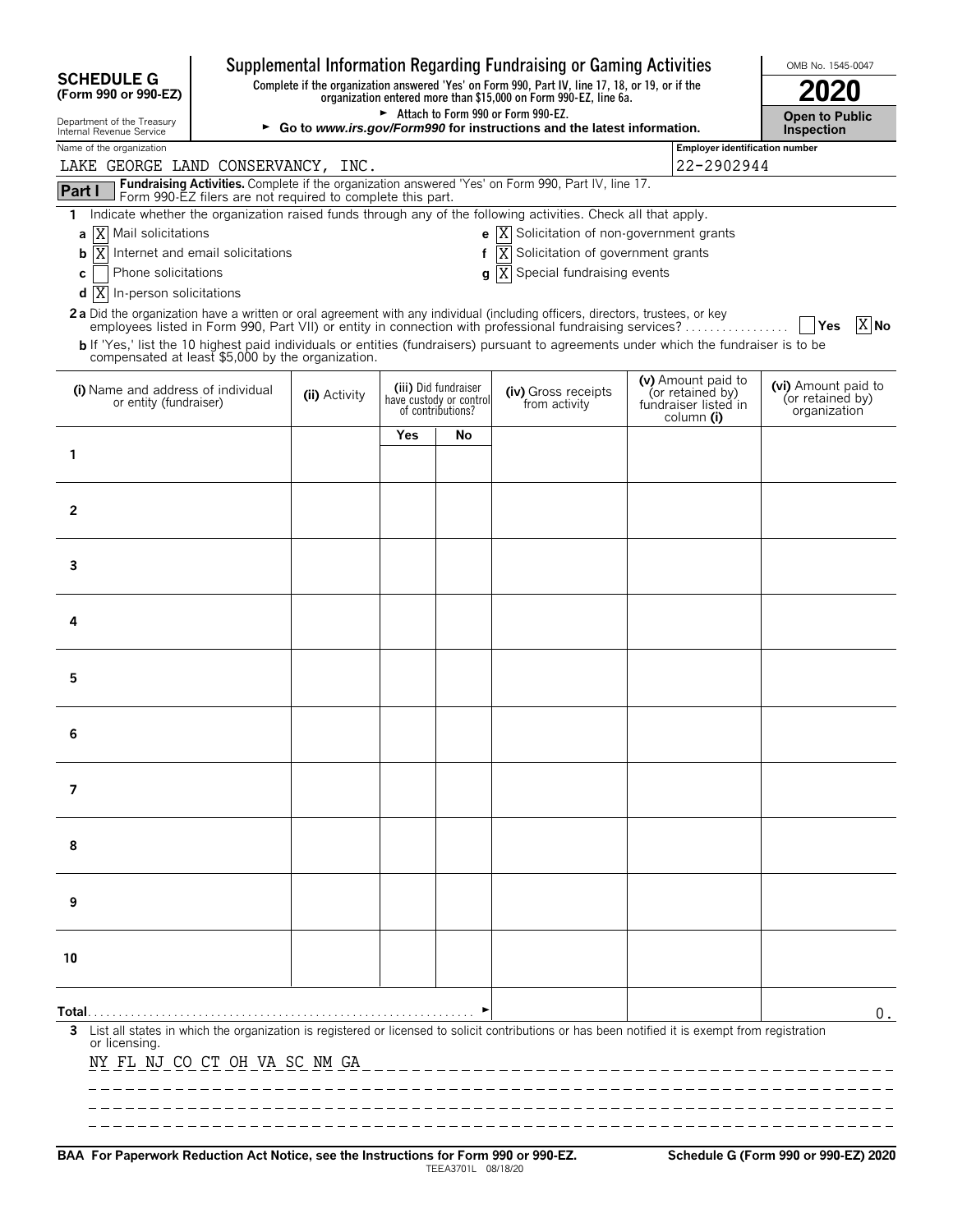|  | Schedule G (Form 990 or 990-EZ) 2020 LAKE GEORGE LAND CONSERVANCY, INC. |  |  |  |  |  | 22-2902944 |
|--|-------------------------------------------------------------------------|--|--|--|--|--|------------|
|--|-------------------------------------------------------------------------|--|--|--|--|--|------------|

Schedule G (Form 990 or 990-EZ) 2020 Page **2**

**Part II Fundraising Events.** Complete if the organization answered 'Yes' on Form 990, Part IV, line 18, or reported more than \$15,000 of fundraising event contributions and gross income on Form 990-EZ, lines 1 and 6b. List events with gross receipts greater than \$5,000.

|                 |                                                                                                                                                                 | List events with gross receipts greater than \$5,000.                                                                                                  |                                                |                                                     |                                         |                                                               |  |  |  |  |
|-----------------|-----------------------------------------------------------------------------------------------------------------------------------------------------------------|--------------------------------------------------------------------------------------------------------------------------------------------------------|------------------------------------------------|-----------------------------------------------------|-----------------------------------------|---------------------------------------------------------------|--|--|--|--|
|                 |                                                                                                                                                                 |                                                                                                                                                        | (a) Event #1<br>2020 LAND WATE<br>(event type) | (b) Event $#2$<br>2021 LAND WATE<br>(event type)    | (c) Other events<br>1<br>(total number) | (d) Total events<br>(add column (a)<br>through column $(c)$   |  |  |  |  |
| Revenue         | 1.                                                                                                                                                              | Gross receipts                                                                                                                                         | 76,773.                                        | 72,033.                                             | 15,908.                                 | 164,714.                                                      |  |  |  |  |
|                 | $\mathbf{2}$                                                                                                                                                    | Less: Contributions                                                                                                                                    | 76,773.                                        | 72,033.                                             | 15,908.                                 | 164,714.                                                      |  |  |  |  |
|                 | 3                                                                                                                                                               | Gross income (line 1 minus line 2)                                                                                                                     |                                                |                                                     |                                         |                                                               |  |  |  |  |
|                 | 4                                                                                                                                                               | Cash prizes                                                                                                                                            |                                                |                                                     |                                         |                                                               |  |  |  |  |
|                 | 5                                                                                                                                                               | Noncash prizes                                                                                                                                         |                                                |                                                     | 1,572.                                  | 1,572.                                                        |  |  |  |  |
|                 | 6                                                                                                                                                               | Rent/facility costs                                                                                                                                    |                                                |                                                     |                                         |                                                               |  |  |  |  |
| Direct Expenses | 7                                                                                                                                                               | Food and beverages                                                                                                                                     |                                                |                                                     |                                         |                                                               |  |  |  |  |
|                 | 8                                                                                                                                                               |                                                                                                                                                        |                                                |                                                     |                                         |                                                               |  |  |  |  |
|                 | 9                                                                                                                                                               | Other direct expenses                                                                                                                                  |                                                |                                                     | 360.                                    | 360.                                                          |  |  |  |  |
|                 | 10<br>11                                                                                                                                                        |                                                                                                                                                        |                                                |                                                     | ►                                       | 1,932.<br>$-1,932.$                                           |  |  |  |  |
|                 |                                                                                                                                                                 | Part III Gaming. Complete if the organization answered 'Yes' on Form 990, Part IV, line 19, or reported more than<br>\$15,000 on Form 990-EZ, line 6a. |                                                |                                                     |                                         |                                                               |  |  |  |  |
| Revenue         |                                                                                                                                                                 |                                                                                                                                                        | (a) Bingo                                      | (b) Pull tabs/instant<br>bingo/progressive<br>bingo | (c) Other gaming                        | (d) Total gaming<br>(add column (a)<br>through column $(c)$ ) |  |  |  |  |
|                 | 1.                                                                                                                                                              |                                                                                                                                                        |                                                |                                                     |                                         |                                                               |  |  |  |  |
|                 | $\mathbf{2}$                                                                                                                                                    | Cash prizes                                                                                                                                            |                                                |                                                     |                                         |                                                               |  |  |  |  |
|                 | 3                                                                                                                                                               | Noncash prizes                                                                                                                                         |                                                |                                                     |                                         |                                                               |  |  |  |  |
| Direct Expenses | 4                                                                                                                                                               | Rent/facility costs                                                                                                                                    |                                                |                                                     |                                         |                                                               |  |  |  |  |
|                 | 5.                                                                                                                                                              | Other direct expenses                                                                                                                                  |                                                |                                                     |                                         |                                                               |  |  |  |  |
|                 | 6                                                                                                                                                               | Volunteer labor                                                                                                                                        | ٩,<br><b>Yes</b><br>No                         | ٩,<br>Yes<br>No                                     | ٩,<br>Yes<br>No                         |                                                               |  |  |  |  |
|                 | 7                                                                                                                                                               |                                                                                                                                                        |                                                |                                                     |                                         |                                                               |  |  |  |  |
|                 | 8                                                                                                                                                               |                                                                                                                                                        |                                                |                                                     |                                         |                                                               |  |  |  |  |
| 9               | Enter the state(s) in which the organization conducts gaming activities:<br>$\overline{\mathsf{Y}}$ es<br><b>No</b><br><b>b</b> If 'No,' explain:               |                                                                                                                                                        |                                                |                                                     |                                         |                                                               |  |  |  |  |
|                 | 10 a Were any of the organization's gaming licenses revoked, suspended, or terminated during the tax year?<br>$\sqcap$ Yes<br>No<br><b>b</b> If 'Yes,' explain: |                                                                                                                                                        |                                                |                                                     |                                         |                                                               |  |  |  |  |

**BAA** TEEA3702L 08/18/20 **Schedule G (Form 990 or 990-EZ) 2020**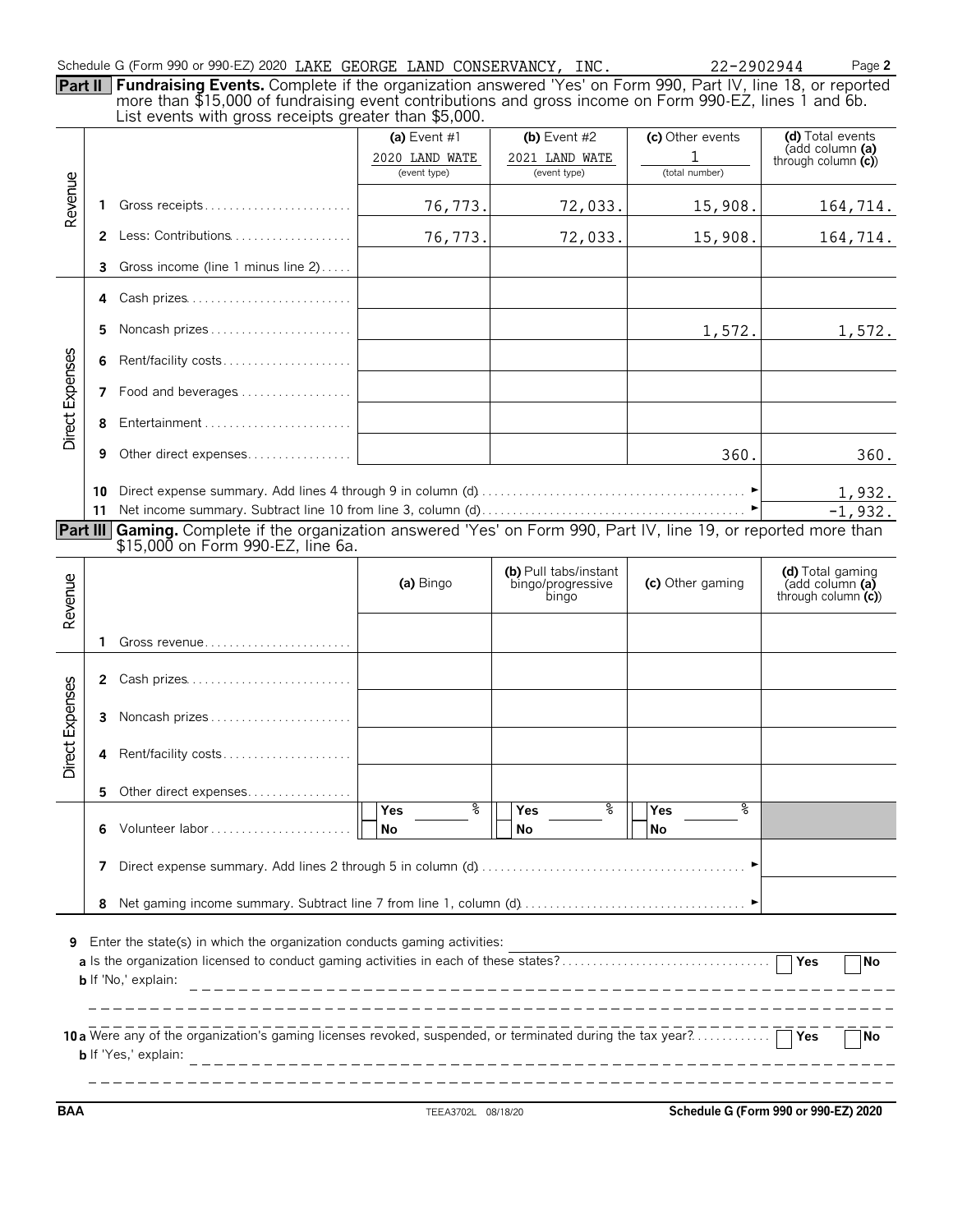|    | Schedule G (Form 990 or 990-EZ) 2020 LAKE GEORGE LAND CONSERVANCY, INC.                                                                                                                                                                                                                                                                                                                | 22-2902944                    | Page 3    |
|----|----------------------------------------------------------------------------------------------------------------------------------------------------------------------------------------------------------------------------------------------------------------------------------------------------------------------------------------------------------------------------------------|-------------------------------|-----------|
|    |                                                                                                                                                                                                                                                                                                                                                                                        | Yes                           | No        |
|    | 12 Is the organization a grantor, beneficiary or trustee of a trust, or a member of a partnership or other entity formed to                                                                                                                                                                                                                                                            | Yes                           | No        |
|    | 13 Indicate the percentage of gaming activity conducted in:                                                                                                                                                                                                                                                                                                                            |                               |           |
|    |                                                                                                                                                                                                                                                                                                                                                                                        | 13a                           | ႜ         |
|    |                                                                                                                                                                                                                                                                                                                                                                                        | 13 <sub>b</sub>               | °         |
|    | 14 Enter the name and address of the person who prepares the organization's gaming/special events books and records:                                                                                                                                                                                                                                                                   |                               |           |
|    | Name $\blacktriangleright$                                                                                                                                                                                                                                                                                                                                                             |                               |           |
|    | Address ►                                                                                                                                                                                                                                                                                                                                                                              |                               |           |
|    | <b>15a</b> Does the organization have a contract with a third party from whom the organization receives gaming revenue?<br><b>b</b> If 'Yes,' enter the amount of gaming revenue received by the organization $\ast$ $\uparrow$<br>of gaming revenue retained by the third party $\blacktriangleright$ $\blacktriangleright$<br>c If 'Yes,' enter name and address of the third party: | and the amount                | No        |
|    | Name $\blacktriangleright$                                                                                                                                                                                                                                                                                                                                                             |                               |           |
|    | Address ►                                                                                                                                                                                                                                                                                                                                                                              |                               |           |
| 16 | Gaming manager information:                                                                                                                                                                                                                                                                                                                                                            |                               |           |
|    | Name $\blacktriangleright$                                                                                                                                                                                                                                                                                                                                                             |                               |           |
|    | Gaming manager compensation $\rightarrow$ \$ ______________                                                                                                                                                                                                                                                                                                                            |                               |           |
|    | Description of services provided ►                                                                                                                                                                                                                                                                                                                                                     |                               |           |
|    | Director/officer<br>Employee<br>Independent contractor                                                                                                                                                                                                                                                                                                                                 |                               |           |
|    | 17 Mandatory distributions:                                                                                                                                                                                                                                                                                                                                                            |                               |           |
|    | a Is the organization required under state law to make charitable distributions from the gaming proceeds to retain the<br><b>b</b> Enter the amount of distributions required under state law to be distributed to other exempt organizations or spent in the<br>organization's own exempt activities during the tax year $\blacktriangleright$ $\blacktriangleright$                  | <b>Yes</b><br>1.1.1.1.1.1.1.1 | <b>No</b> |
|    | Supplemental Information. Provide the explanations required by Part I, line 2b, columns (iii) and (v);<br><b>Part IV</b><br>and Part III, lines 9, 9b, 10b, 15b, 15c, 16, and 17b, as applicable. Also provide any additional<br>information. See instructions.                                                                                                                        |                               |           |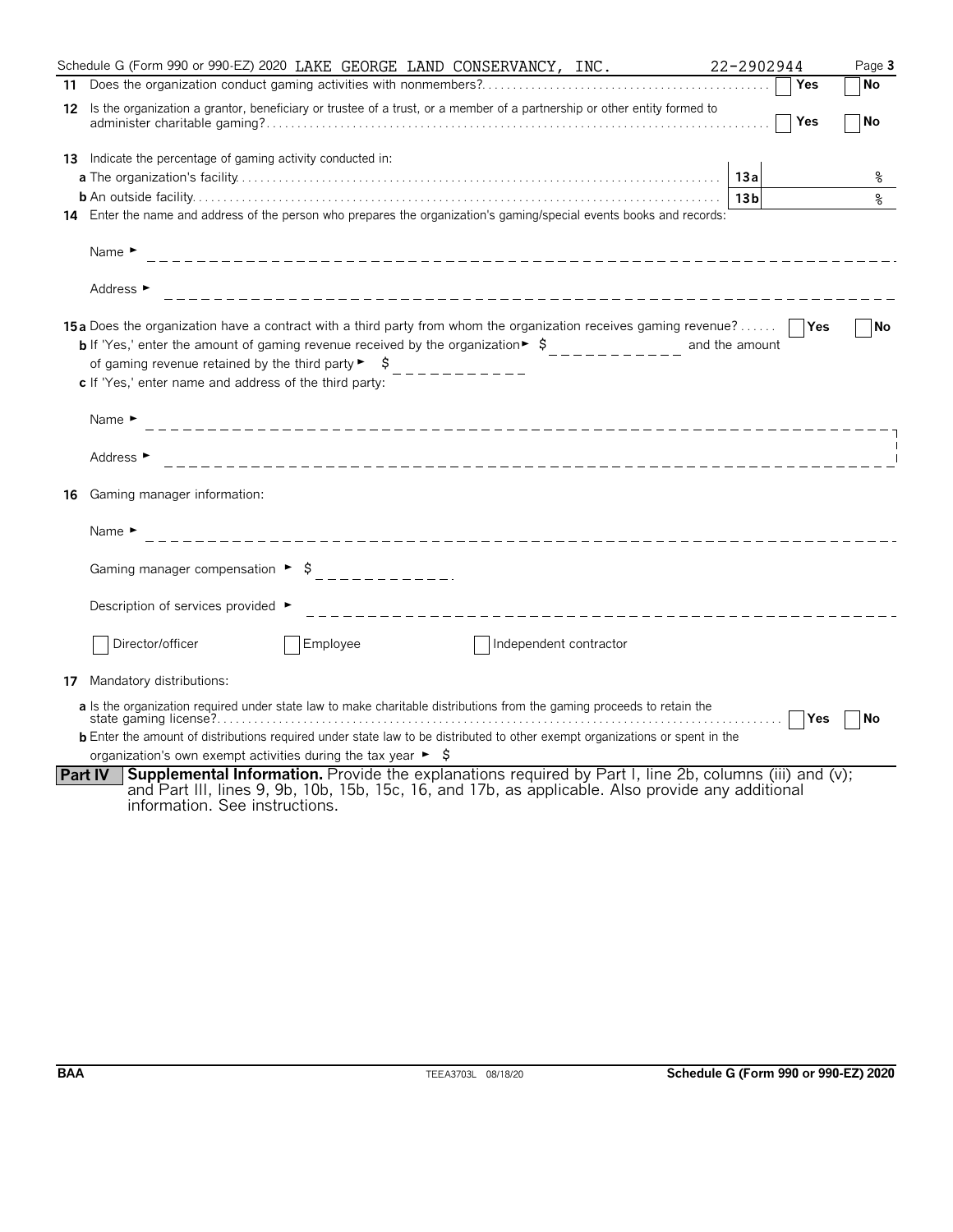| <b>SCHEDULE M</b> | <b>Noncash Contributions</b>                                                         | OMB No. 1545-0047 |
|-------------------|--------------------------------------------------------------------------------------|-------------------|
| (Form 990)        |                                                                                      | 2020              |
|                   | ► Complete if the organizations answered 'Yes' on Form 990, Part IV, lines 29 or 30. |                   |

Department of the Treasury **F** Attach to Form 990.<br>
Internal Revenue Service Finity Comment of the Treasury FGo to *www.irs.gov/Form990* for instructions and the latest information.<br>
Inspection

Name of the organization **Employer identification number Employer identification number** 

#### LAKE GEORGE LAND CONSERVANCY, INC. 22-2902944

| Part I   | LAKE GEORGE LAND CONSERVANCI,<br>INC.<br><b>Types of Property</b>                                                                         |                               |                                                           |                                                                                       | 77-7907944                   |     |                       |    |
|----------|-------------------------------------------------------------------------------------------------------------------------------------------|-------------------------------|-----------------------------------------------------------|---------------------------------------------------------------------------------------|------------------------------|-----|-----------------------|----|
|          |                                                                                                                                           |                               |                                                           |                                                                                       |                              |     |                       |    |
|          |                                                                                                                                           | (a)<br>Check if<br>applicable | (b)<br>Number of<br>contributions or<br>items contributed | (c)<br>Noncash contribution<br>amounts reported<br>on Form 990,<br>Part VIII, line 1g | noncash contribution amounts | (d) | Method of determining |    |
|          |                                                                                                                                           |                               |                                                           |                                                                                       |                              |     |                       |    |
| 2        | Art - Historical treasures                                                                                                                |                               |                                                           |                                                                                       |                              |     |                       |    |
| 3        | Art - Fractional interests                                                                                                                |                               |                                                           |                                                                                       |                              |     |                       |    |
| 4        |                                                                                                                                           |                               |                                                           |                                                                                       |                              |     |                       |    |
| 5        | Clothing and household goods                                                                                                              |                               |                                                           |                                                                                       |                              |     |                       |    |
| 6        |                                                                                                                                           |                               |                                                           |                                                                                       |                              |     |                       |    |
| 7        | Boats and planes                                                                                                                          |                               |                                                           |                                                                                       |                              |     |                       |    |
| 8        |                                                                                                                                           | $\overline{X}$                |                                                           |                                                                                       |                              |     |                       |    |
| 9        | Securities - Publicly traded<br>Securities - Closely held stock                                                                           |                               | 10                                                        | 458,012. FMV                                                                          |                              |     |                       |    |
| 10<br>11 | Securities - Partnership, LLC, or trust interests.                                                                                        |                               |                                                           |                                                                                       |                              |     |                       |    |
| 12       | Securities - Miscellaneous                                                                                                                |                               |                                                           |                                                                                       |                              |     |                       |    |
| 13       | Qualified conservation contribution -                                                                                                     |                               |                                                           |                                                                                       |                              |     |                       |    |
|          |                                                                                                                                           |                               |                                                           |                                                                                       |                              |     |                       |    |
| 14       | Qualified conservation contribution - Other<br>Real estate $-$ Residential $\ldots$ , $\ldots$ , $\ldots$ , $\ldots$                      |                               |                                                           |                                                                                       |                              |     |                       |    |
| 15<br>16 | Real estate - Commercial                                                                                                                  |                               |                                                           |                                                                                       |                              |     |                       |    |
| 17       |                                                                                                                                           | X                             | 1                                                         | 35,000. APPRAISAL                                                                     |                              |     |                       |    |
| 18       |                                                                                                                                           |                               |                                                           |                                                                                       |                              |     |                       |    |
| 19       |                                                                                                                                           |                               |                                                           |                                                                                       |                              |     |                       |    |
| 20       | Drugs and medical supplies                                                                                                                |                               |                                                           |                                                                                       |                              |     |                       |    |
| 21       |                                                                                                                                           |                               |                                                           |                                                                                       |                              |     |                       |    |
| 22       |                                                                                                                                           |                               |                                                           |                                                                                       |                              |     |                       |    |
| 23       |                                                                                                                                           |                               |                                                           |                                                                                       |                              |     |                       |    |
| 24       |                                                                                                                                           |                               |                                                           |                                                                                       |                              |     |                       |    |
| 25       | Other $\triangleright$ (MERCH & WEBSITE _ _ _ )                                                                                           | X                             | 4                                                         | 1,932.                                                                                | <b>FMV</b>                   |     |                       |    |
| 26       | Other $\triangleright$ (ADMIN & STEWARD _ _ _ )                                                                                           | X                             | 5                                                         | 10,568. FMV                                                                           |                              |     |                       |    |
| 27       | Other $\bullet$ ( _ _ _ _ _ _ _ _ _ _ _ _ _ _ _ _ )                                                                                       |                               |                                                           |                                                                                       |                              |     |                       |    |
| 28       | Other $\blacktriangleright$<br>$\mathcal{L}$                                                                                              |                               |                                                           |                                                                                       |                              |     |                       |    |
| 29       | Number of Forms 8283 received by the organization during the tax year for contributions for which the                                     |                               |                                                           |                                                                                       | 29                           |     |                       |    |
|          |                                                                                                                                           |                               |                                                           |                                                                                       |                              |     | <b>Yes</b>            | No |
|          | 30a During the year, did the organization receive by contribution any property reported in Part I, lines 1 through 28, that               |                               |                                                           |                                                                                       |                              |     |                       |    |
|          | it must hold for at least three years from the date of the initial contribution, and which isn't required to be used                      |                               |                                                           |                                                                                       |                              |     |                       |    |
|          |                                                                                                                                           |                               |                                                           |                                                                                       |                              | 30a |                       | X  |
|          | <b>b</b> If 'Yes,' describe the arrangement in Part II.                                                                                   |                               |                                                           |                                                                                       |                              |     |                       |    |
|          | 31 Does the organization have a gift acceptance policy that requires the review of any nonstandard contributions?                         |                               |                                                           |                                                                                       |                              |     |                       |    |
|          | 32a Does the organization hire or use third parties or related organizations to solicit, process, or sell                                 |                               |                                                           |                                                                                       |                              |     |                       | X  |
|          | <b>b</b> If 'Yes,' describe in Part II.                                                                                                   |                               |                                                           |                                                                                       |                              |     |                       |    |
| 33       | If the organization didn't report an amount in column (c) for a type of property for which column (a) is checked,<br>describe in Part II. |                               |                                                           |                                                                                       |                              |     |                       |    |
|          | BAA For Paperwork Reduction Act Notice, see the Instructions for Form 990.                                                                |                               |                                                           |                                                                                       | Schedule M (Form 990) 2020   |     |                       |    |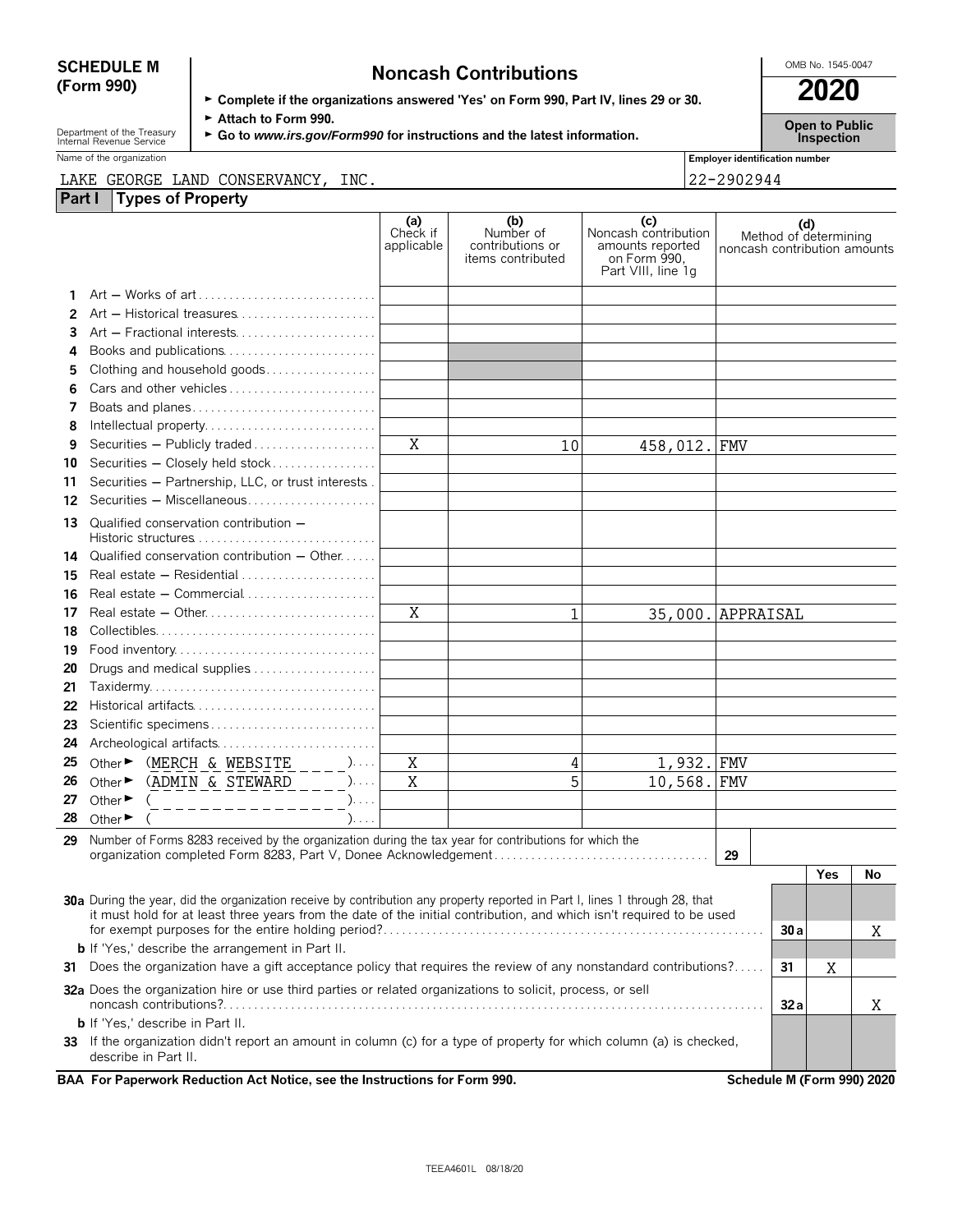**Part II Supplemental Information.** Provide the information required by Part I, lines 30b, 32b, and 33, and whether the organization is reporting in Part I, column (b), the number of contributions, the number of items received, or a combination of both. Also complete this part for any additional information.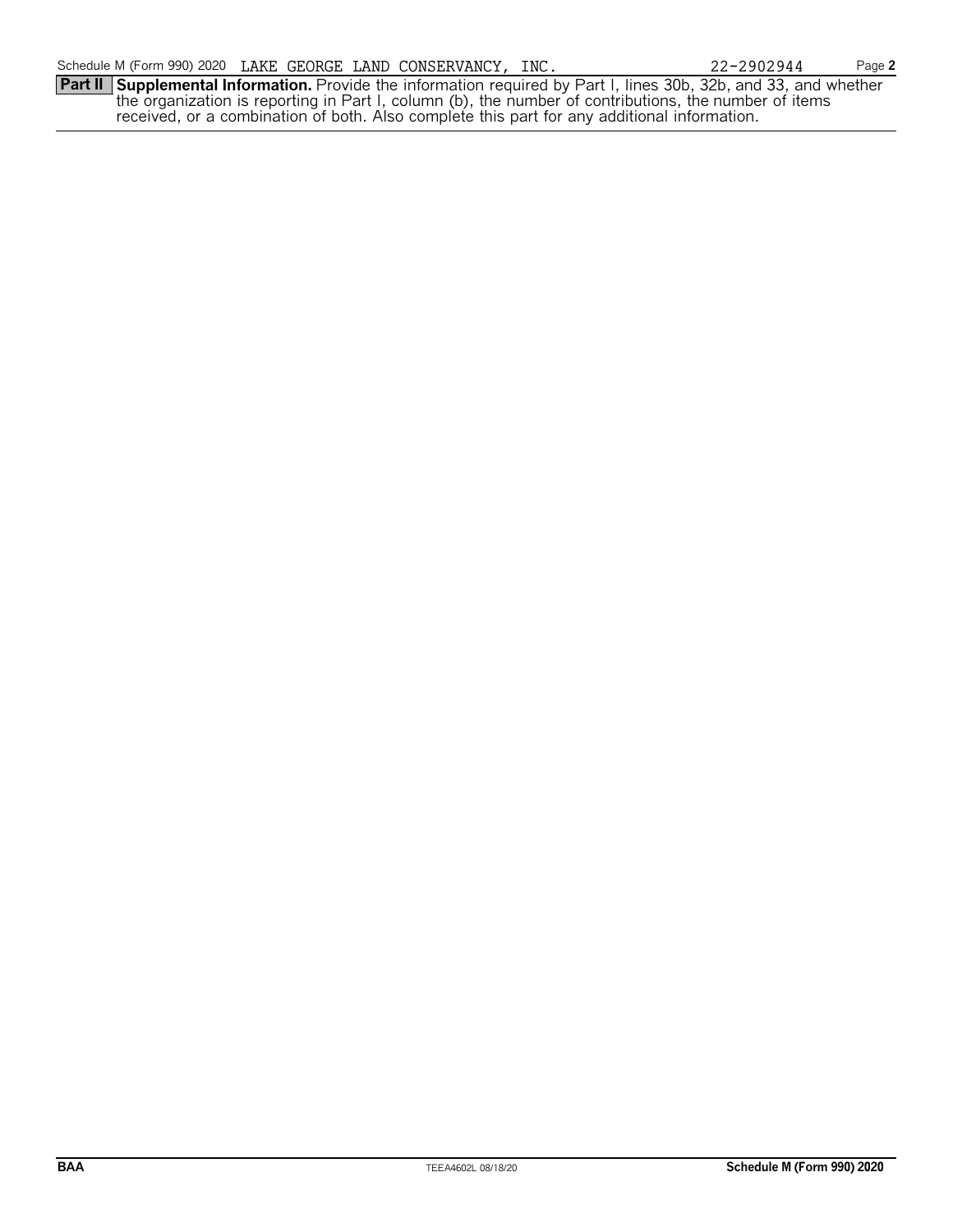Department of the Treasury **Constant Comment of the Treasury Comment of the Service Comment of the Constant Comment<br>Internal Revenue Service <b>Inspection** 

| OMB No. 1545-0047                    |  |  |  |  |
|--------------------------------------|--|--|--|--|
| 2020                                 |  |  |  |  |
| <b>Open to Public<br/>Inspection</b> |  |  |  |  |

|  | LAKE GEORGE LAND CONSERVANCY, INC. |  | 22-2902944 |
|--|------------------------------------|--|------------|

Name of the organization **Employer identification number Employer identification number** 

#### **FORM 990, PART VI, LINE 11B - FORM 990 REVIEW PROCESS**

A COPY OF THE 990 IS PROVIDED TO THE EXECUTIVE DIRECTOR, WHO MAKES THE FORM AVAILABLE TO ALL BOARD MEMBERS FOR REVIEW AND APPROVAL.

#### **FORM 990, PART VI, LINE 12C - EXPLANATION OF MONITORING AND ENFORCEMENT OF CONFLICTS**

THE BOARD CONDUCTS ALL ACTIVITIES, INCLUDING THOSE RELATING TO PERSONS CLOSELY ASSOCIATED WITH THEM AND TO BUSINESS AND/OR OTHER ORGANIZATIONS, IN SUCH A WAY THAT NO CONFLICT OR APPEARANCE OF CONFLICT WILL ARISE BETWEEN SUCH OTHER INTEREST AND THE POLICIES, OPERATIONS AND INTERESTS OF LGLC. THE BOARD MAINTAINS INDEPENDENCE AND OBJECTIVITY AND DO WHAT A SENSE OF FAIRNESS, ETHICS AND PERSONAL INTEGRITY WOULD DICTATE. THE BOARD SERVES THE ORGANIZATION CONSISTENT WITH ITS MISSION WITHOUT BEING INFLUENCED BY ANY SPECIAL INTEREST GROUP OR CONSTITUENCY.

**FORM 990, PART VI, LINE 15A - COMPENSATION REVIEW & APPROVAL PROCESS - CEO & TOP MANAGEMENT** THE BOARD OF DIRECTORS REVIEWS AND APPROVES THE COMPENSATION OF THE EXECUTIVE DIRECTOR. THE COMPENSATION OF ALL OTHER EMPLOYEES IS REVIEWED AND APPROVED BY THE EXECUTIVE DIRECTOR.

# **FORM 990, PART VI, LINE 15B - COMPENSATION REVIEW & APPROVAL PROCESS - OFFICERS & KEY EMPLOYEES**

THE BOARD OF DIRECTORS REVIEWS AND APPROVES THE COMPENSATION OF THE EXECUTIVE DIRECTOR. THE COMPENSATION OF ALL OTHER EMPLOYEES IS REVIEWED AND APPROVED BY THE EXECUTIVE DIRECTOR.

#### **FORM 990, PART VI, LINE 19 - OTHER ORGANIZATION DOCUMENTS PUBLICLY AVAILABLE**

GOVERNING DOCUMENTS, POLICIES, AND FINANCIAL STATEMENTS ARE AVAILABLE UPON REQUEST.

#### **FORM 990, PART IX, LINE 11G OTHER FEES FOR SERVICES**

|                                                | (A)<br>TOTAL       | (B)<br>PROGRAM<br><b>SERVICES</b> | MANAGEMENT<br>& GENERAL | (D)<br>FUND-<br>RAISING |
|------------------------------------------------|--------------------|-----------------------------------|-------------------------|-------------------------|
| CONTRACTED SERVICES<br>PAYROLL SERVICE EXPENSE | 116,476.<br>3,276. | 106,679.                          | 9,797.<br>3,276.        |                         |